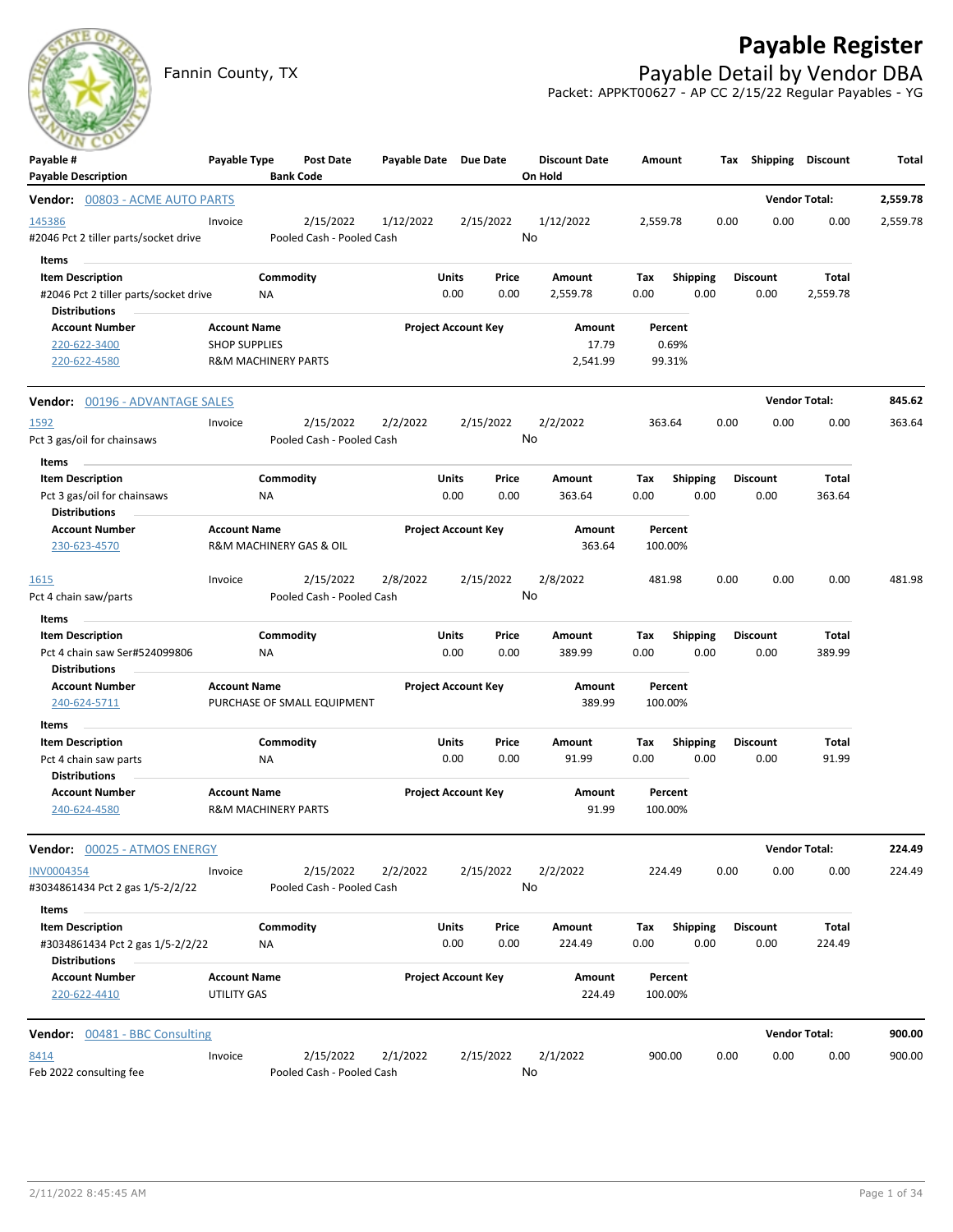| <b>Payable Register</b>                                                        |                                             |                         |                                        |                       |                            |               |                                 |                    |                         |      |                         |                       | Packet: APPKT00627 - AP CC 2/15/22 Regular Payables - YG |
|--------------------------------------------------------------------------------|---------------------------------------------|-------------------------|----------------------------------------|-----------------------|----------------------------|---------------|---------------------------------|--------------------|-------------------------|------|-------------------------|-----------------------|----------------------------------------------------------|
| Payable #<br><b>Payable Description</b><br>Items                               | Payable Type                                |                         | <b>Post Date</b><br><b>Bank Code</b>   | Payable Date Due Date |                            |               | <b>Discount Date</b><br>On Hold | Amount             |                         |      |                         | Tax Shipping Discount | Total                                                    |
| <b>Item Description</b><br>Feb 2022 consulting fee<br><b>Distributions</b>     |                                             | Commodity<br>NA         |                                        |                       | Units<br>0.00              | Price<br>0.00 | Amount<br>900.00                | Tax<br>0.00        | <b>Shipping</b><br>0.00 |      | <b>Discount</b><br>0.00 | Total<br>900.00       |                                                          |
| <b>Account Number</b><br>100-503-1070                                          | <b>Account Name</b>                         |                         | SALARY PART-TIME TECHNICIAN            |                       | <b>Project Account Key</b> |               | Amount<br>900.00                | Percent<br>100.00% |                         |      |                         |                       |                                                          |
| Vendor: 00804 - BI-LO WHOLESALE, INC                                           |                                             |                         |                                        |                       |                            |               |                                 |                    |                         |      |                         | <b>Vendor Total:</b>  | 131.80                                                   |
| 5833559<br>#11419 Pct 2 Shop supplies                                          | Invoice                                     |                         | 2/15/2022<br>Pooled Cash - Pooled Cash | 1/12/2022             |                            | 2/15/2022     | 1/12/2022<br>No                 | 131.80             |                         | 0.00 | 0.00                    | 0.00                  | 131.80                                                   |
| Items                                                                          |                                             |                         |                                        |                       |                            |               |                                 |                    |                         |      |                         |                       |                                                          |
| <b>Item Description</b><br>#11419 Pct 2 Shop supplies                          |                                             | Commodity<br>ΝA         |                                        |                       | Units<br>0.00              | Price<br>0.00 | Amount<br>131.80                | Tax<br>0.00        | <b>Shipping</b><br>0.00 |      | <b>Discount</b><br>0.00 | Total<br>131.80       |                                                          |
| <b>Distributions</b><br><b>Account Number</b><br>220-622-3400                  | <b>Account Name</b><br><b>SHOP SUPPLIES</b> |                         |                                        |                       | <b>Project Account Key</b> |               | Amount<br>131.80                | Percent<br>100.00% |                         |      |                         |                       |                                                          |
| <b>Vendor:</b> 00017 - BOIS D'ARC MUD                                          |                                             |                         |                                        |                       |                            |               |                                 |                    |                         |      |                         | <b>Vendor Total:</b>  | 32.16                                                    |
| <b>INV0004346</b><br>Pct 3 water 12/22/21-1/19/22                              | Invoice                                     |                         | 2/15/2022<br>Pooled Cash - Pooled Cash | 1/27/2022             |                            | 2/15/2022     | 1/27/2022<br>No                 | 32.16              |                         | 0.00 | 0.00                    | 0.00                  | 32.16                                                    |
| Items                                                                          |                                             |                         |                                        |                       |                            |               |                                 |                    |                         |      |                         |                       |                                                          |
| <b>Item Description</b>                                                        |                                             | Commodity               |                                        |                       | Units                      | Price         | Amount                          | Tax                | Shipping                |      | <b>Discount</b>         | Total                 |                                                          |
| Pct 3 water 12/22/21-1/19/22<br><b>Distributions</b>                           |                                             | ΝA                      |                                        |                       | 0.00                       | 0.00          | 32.16                           | 0.00               | 0.00                    |      | 0.00                    | 32.16                 |                                                          |
| <b>Account Number</b>                                                          | <b>Account Name</b>                         |                         |                                        |                       | <b>Project Account Key</b> |               | Amount                          | Percent            |                         |      |                         |                       |                                                          |
| 230-623-4420                                                                   | UTILITY WATER                               |                         |                                        |                       |                            |               | 32.16                           | 100.00%            |                         |      |                         |                       |                                                          |
| <b>Vendor: 00306 - BOKF, NA</b>                                                |                                             |                         |                                        |                       |                            |               |                                 |                    |                         |      |                         | <b>Vendor Total:</b>  | 662,981.25                                               |
| INV0004331                                                                     | Invoice                                     |                         | 2/15/2022                              | 2/10/2022             |                            | 3/1/2022      | 2/10/2022                       | 381,443.75         |                         | 0.00 | 0.00                    | 0.00                  | 381,443.75                                               |
| #FanninCo20 bond due 3/1/22                                                    |                                             |                         | Pooled Cash - Pooled Cash              |                       |                            |               | No                              |                    |                         |      |                         |                       |                                                          |
| Items                                                                          |                                             |                         |                                        |                       |                            |               |                                 |                    |                         |      |                         |                       |                                                          |
| <b>Item Description</b><br>#FanninCo20 bond due 3/1/22<br><b>Distributions</b> |                                             | Commodity<br>ΝA         |                                        |                       | Units<br>0.00              | Price<br>0.00 | Amount<br>381,443.75            | Tax<br>0.00        | <b>Shipping</b><br>0.00 |      | <b>Discount</b><br>0.00 | Total<br>381,443.75   |                                                          |
| <b>Account Number</b>                                                          | <b>Account Name</b>                         |                         |                                        |                       | <b>Project Account Key</b> |               | Amount                          | Percent            |                         |      |                         |                       |                                                          |
| 600-620-6310                                                                   |                                             |                         | PRINCIPAL, 2020 CO BONDS               |                       |                            |               | 265,000.00                      |                    | 69.47%                  |      |                         |                       |                                                          |
| 600-660-6710                                                                   |                                             | INTEREST, 2020 CO BONDS | ANNUAL PAYING AGENT REGISTRAR          |                       |                            |               | 116,243.75<br>200.00            |                    | 30.47%<br>0.05%         |      |                         |                       |                                                          |
| 600-620-3090                                                                   |                                             |                         |                                        |                       |                            |               |                                 |                    |                         |      |                         |                       |                                                          |
| <b>INV0004333</b><br>#FanninCo17 bond due 3/1/22                               | Invoice                                     |                         | 2/15/2022<br>Pooled Cash - Pooled Cash | 2/10/2022             |                            | 3/1/2022      | 2/10/2022<br>No                 | 281,537.50         |                         | 0.00 | 0.00                    | 0.00                  | 281,537.50                                               |
| Items                                                                          |                                             |                         |                                        |                       |                            |               |                                 |                    |                         |      |                         |                       |                                                          |
| <b>Item Description</b><br>#FanninCo17 bond due 3/1/22                         |                                             | Commodity<br>NA         |                                        |                       | Units<br>0.00              | Price<br>0.00 | Amount<br>281,537.50            | Tax<br>0.00        | <b>Shipping</b><br>0.00 |      | <b>Discount</b><br>0.00 | Total<br>281,537.50   |                                                          |
| <b>Distributions</b>                                                           |                                             |                         |                                        |                       |                            |               |                                 |                    |                         |      |                         |                       |                                                          |
| <b>Account Number</b>                                                          | <b>Account Name</b>                         |                         |                                        |                       | <b>Project Account Key</b> |               | Amount                          | Percent            |                         |      |                         |                       |                                                          |
| 600-620-6270<br>600-660-6670                                                   |                                             | INTEREST, 2017 GO BONDS | PRINCIPAL, 2017 GO BONDS               |                       |                            |               | 185,000.00<br>96,337.50         |                    | 65.71%<br>34.22%        |      |                         |                       |                                                          |
| 600-620-3090                                                                   |                                             |                         | ANNUAL PAYING AGENT REGISTRAR          |                       |                            |               | 200.00                          |                    | 0.07%                   |      |                         |                       |                                                          |
| Vendor: 00800 - Bonham Quick Lube                                              |                                             |                         |                                        |                       |                            |               |                                 |                    |                         |      |                         | <b>Vendor Total:</b>  | 109.00                                                   |
| 120796                                                                         | Invoice                                     |                         | 2/15/2022                              | 2/1/2022              |                            | 2/15/2022     | 2/1/2022                        |                    | 7.00                    | 0.00 | 0.00                    | 0.00                  | 7.00                                                     |
| Pct 3 2001 Dodge #4622 inspection                                              |                                             |                         | Pooled Cash - Pooled Cash              |                       |                            |               | No                              |                    |                         |      |                         |                       |                                                          |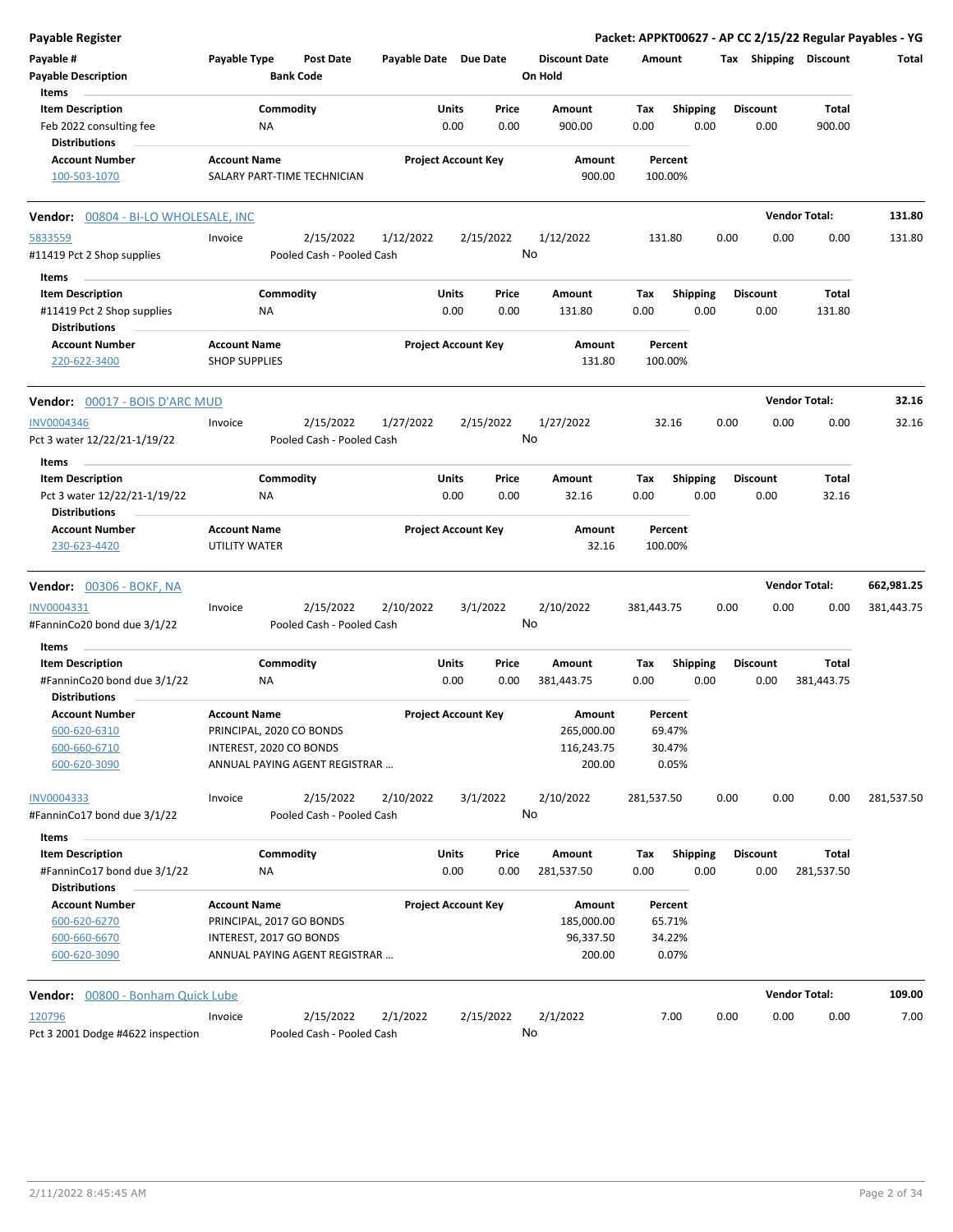| Payable Register                                                                      |                                                 |                        |                                        |                            |                            |                 |                                 |                    |                         |      |                         | Packet: APPKT00627 - AP CC 2/15/22 Regular Payables - YG |          |
|---------------------------------------------------------------------------------------|-------------------------------------------------|------------------------|----------------------------------------|----------------------------|----------------------------|-----------------|---------------------------------|--------------------|-------------------------|------|-------------------------|----------------------------------------------------------|----------|
| Payable #<br><b>Payable Description</b>                                               | Payable Type                                    | <b>Bank Code</b>       | Post Date                              | Payable Date Due Date      |                            |                 | <b>Discount Date</b><br>On Hold | Amount             |                         |      | Tax Shipping Discount   |                                                          | Total    |
| Items<br><b>Item Description</b>                                                      |                                                 | Commodity              |                                        |                            | Units                      | Price           | Amount                          | Tax                | <b>Shipping</b>         |      | <b>Discount</b>         | Total                                                    |          |
| Pct 3 2001 Dodge #4622 inspection<br><b>Distributions</b>                             |                                                 | ΝA                     |                                        |                            | 0.00                       | 0.00            | 7.00                            | 0.00               | 0.00                    |      | 0.00                    | 7.00                                                     |          |
| <b>Account Number</b>                                                                 | <b>Account Name</b>                             |                        |                                        |                            | <b>Project Account Key</b> |                 | Amount                          | Percent            |                         |      |                         |                                                          |          |
| 230-623-4580                                                                          | R&M MACHINERY PARTS                             |                        |                                        |                            |                            |                 | 7.00                            | 100.00%            |                         |      |                         |                                                          |          |
| 120843                                                                                | Invoice                                         |                        | 2/15/2022                              | 2/2/2022                   |                            | 2/15/2022       | 2/2/2022                        | 92.00              |                         | 0.00 | 0.00                    | 0.00                                                     | 92.00    |
| Sheriff 2021 Chev #4890 oil change                                                    |                                                 |                        | Pooled Cash - Pooled Cash              |                            |                            | No              |                                 |                    |                         |      |                         |                                                          |          |
| Items                                                                                 |                                                 |                        |                                        |                            |                            |                 |                                 |                    |                         |      |                         |                                                          |          |
| <b>Item Description</b><br>Sheriff 2021 Chev #4890 oil change<br><b>Distributions</b> |                                                 | Commodity<br>ΝA        |                                        |                            | Units<br>0.00              | Price<br>0.00   | Amount<br>92.00                 | Tax<br>0.00        | <b>Shipping</b><br>0.00 |      | <b>Discount</b><br>0.00 | Total<br>92.00                                           |          |
| <b>Account Number</b>                                                                 | <b>Account Name</b>                             |                        |                                        | <b>Project Account Key</b> |                            |                 | Amount                          | Percent            |                         |      |                         |                                                          |          |
| 100-560-4540                                                                          | R & M AUTOMOBILES                               |                        |                                        |                            |                            |                 | 92.00                           | 100.00%            |                         |      |                         |                                                          |          |
| 121089                                                                                | Invoice                                         |                        | 2/15/2022                              | 2/9/2022                   |                            | 2/15/2022       | 2/9/2022                        | 10.00              |                         | 0.00 | 0.00                    | 0.00                                                     | 10.00    |
| Sheriff 2020 Chev #2696 flat repair                                                   |                                                 |                        | Pooled Cash - Pooled Cash              |                            |                            | No              |                                 |                    |                         |      |                         |                                                          |          |
| Items                                                                                 |                                                 |                        |                                        |                            |                            |                 |                                 |                    |                         |      |                         |                                                          |          |
| <b>Item Description</b><br>Sheriff 2020 Chev #2696 flat repair                        |                                                 | Commodity<br><b>NA</b> |                                        |                            | Units<br>0.00              | Price<br>0.00   | Amount<br>10.00                 | Tax<br>0.00        | <b>Shipping</b><br>0.00 |      | <b>Discount</b><br>0.00 | Total<br>10.00                                           |          |
| <b>Distributions</b><br><b>Account Number</b>                                         | <b>Account Name</b>                             |                        |                                        |                            | <b>Project Account Key</b> |                 | Amount                          | Percent            |                         |      |                         |                                                          |          |
| 100-560-4540                                                                          | R & M AUTOMOBILES                               |                        |                                        |                            |                            |                 | 10.00                           | 100.00%            |                         |      |                         |                                                          |          |
|                                                                                       |                                                 |                        |                                        |                            |                            |                 |                                 |                    |                         |      | <b>Vendor Total:</b>    |                                                          | 1,220.00 |
| Vendor: 00443 - BORSERINE LAW                                                         |                                                 |                        |                                        |                            |                            |                 |                                 |                    |                         |      |                         |                                                          |          |
| 1703<br>FA-20-44915 KMTT Dst Ct 9/1-12/31/21                                          | Invoice                                         |                        | 2/15/2022<br>Pooled Cash - Pooled Cash | 1/2/2022                   |                            | 2/15/2022<br>No | 1/2/2022                        | 850.00             |                         | 0.00 | 0.00                    | 0.00                                                     | 850.00   |
| Items                                                                                 |                                                 |                        |                                        |                            |                            |                 |                                 |                    |                         |      |                         |                                                          |          |
| <b>Item Description</b>                                                               |                                                 | Commodity              |                                        |                            | Units                      | Price           | Amount                          | Tax                | <b>Shipping</b>         |      | <b>Discount</b>         | Total                                                    |          |
| FA-20-44915 KMTT Dst Ct 9/1-12/31/21<br><b>Distributions</b>                          |                                                 | ΝA                     |                                        |                            | 0.00                       | 0.00            | 850.00                          | 0.00               | 0.00                    |      | 0.00                    | 850.00                                                   |          |
| <b>Account Number</b>                                                                 | <b>Account Name</b>                             |                        |                                        |                            | <b>Project Account Key</b> |                 | Amount                          | Percent            |                         |      |                         |                                                          |          |
| 100-435-4360                                                                          | ATTORNEY FEES- CPS CASES                        |                        |                                        |                            |                            |                 | 850.00                          | 100.00%            |                         |      |                         |                                                          |          |
| <u>1772</u>                                                                           | Invoice                                         |                        | 2/15/2022                              | 2/4/2022                   |                            | 2/15/2022       | 2/4/2022                        | 370.00             |                         | 0.00 | 0.00                    | 0.00                                                     | 370.00   |
| FA-20-44915 KMTT Dst Ct 1/18-1/31/22                                                  |                                                 |                        | Pooled Cash - Pooled Cash              |                            |                            | No              |                                 |                    |                         |      |                         |                                                          |          |
| Items                                                                                 |                                                 |                        |                                        |                            |                            |                 |                                 |                    |                         |      |                         |                                                          |          |
| <b>Item Description</b>                                                               |                                                 | Commodity              |                                        |                            | Units                      | Price           | Amount                          | Tax                | <b>Shipping</b>         |      | <b>Discount</b>         | Total                                                    |          |
| FA-20-44915 KMTT Dst Ct 1/18-1/31/22<br><b>Distributions</b>                          |                                                 | ΝA                     |                                        |                            | 0.00                       | 0.00            | 370.00                          | 0.00               | 0.00                    |      | 0.00                    | 370.00                                                   |          |
| <b>Account Number</b><br>100-435-4360                                                 | <b>Account Name</b><br>ATTORNEY FEES- CPS CASES |                        |                                        |                            | <b>Project Account Key</b> |                 | Amount<br>370.00                | Percent<br>100.00% |                         |      |                         |                                                          |          |
| Vendor: 00725 - BRANNAN, QUIENCY SMITH                                                |                                                 |                        |                                        |                            |                            |                 |                                 |                    |                         |      |                         | <b>Vendor Total:</b>                                     | 1,334.50 |
| <u>100</u>                                                                            | Invoice                                         |                        | 2/15/2022                              | 1/27/2022                  |                            | 2/15/2022       | 1/27/2022                       | 263.50             |                         | 0.00 | 0.00                    | 0.00                                                     | 263.50   |
| CR-20-27346 Stevenson Dst Ct 1/10-27/22                                               |                                                 |                        | Pooled Cash - Pooled Cash              |                            |                            | No              |                                 |                    |                         |      |                         |                                                          |          |
| Items                                                                                 |                                                 |                        |                                        |                            |                            |                 |                                 |                    |                         |      |                         |                                                          |          |
| <b>Item Description</b>                                                               |                                                 | Commodity              |                                        |                            | Units                      | Price           | Amount                          | Tax                | Shipping                |      | <b>Discount</b>         | Total                                                    |          |
| CR-20-27346 Stevenson Dst Ct 1/10-27/22<br><b>Distributions</b>                       |                                                 | <b>NA</b>              |                                        |                            | 0.00                       | 0.00            | 263.50                          | 0.00               | 0.00                    |      | 0.00                    | 263.50                                                   |          |
| <b>Account Number</b><br>100-435-4370                                                 | <b>Account Name</b><br><b>ATTORNEY FEES</b>     |                        |                                        |                            | <b>Project Account Key</b> |                 | Amount<br>263.50                | Percent<br>100.00% |                         |      |                         |                                                          |          |
|                                                                                       |                                                 |                        |                                        |                            |                            |                 |                                 |                    |                         |      |                         |                                                          |          |
| 83<br>CR-19-26911 Williams Dst Ct 1/4-13/22                                           | Invoice                                         |                        | 2/15/2022<br>Pooled Cash - Pooled Cash | 1/13/2022                  |                            | 2/15/2022<br>No | 1/13/2022                       | 306.00             |                         | 0.00 | 0.00                    | 0.00                                                     | 306.00   |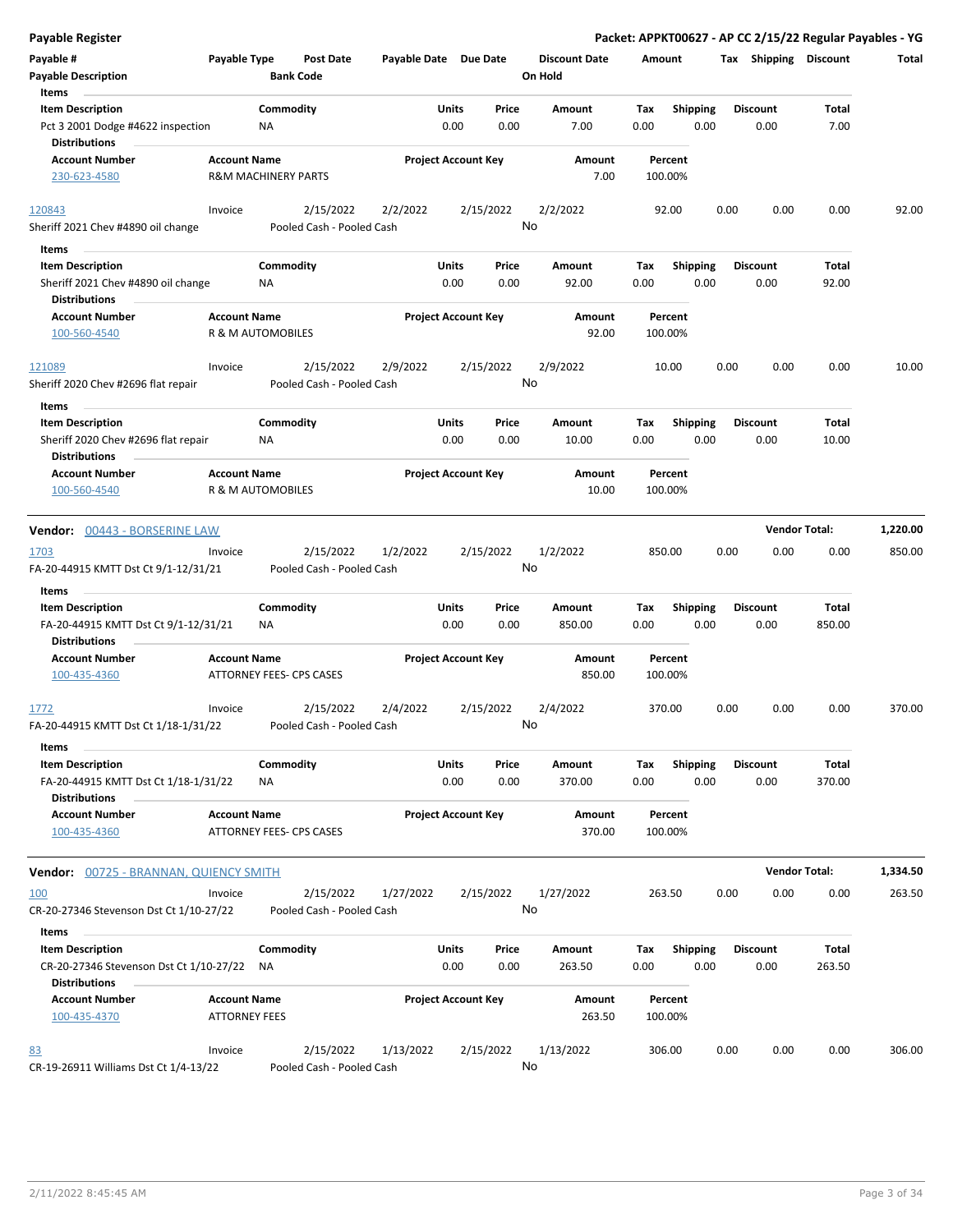| <b>Payable Register</b>                                                     |                                             |                  |                                        |                       |                            |                 |                      |             |                         |      |                       | Packet: APPKT00627 - AP CC 2/15/22 Regular Payables - YG |          |
|-----------------------------------------------------------------------------|---------------------------------------------|------------------|----------------------------------------|-----------------------|----------------------------|-----------------|----------------------|-------------|-------------------------|------|-----------------------|----------------------------------------------------------|----------|
| Payable #                                                                   | Payable Type                                |                  | <b>Post Date</b>                       | Payable Date Due Date |                            |                 | <b>Discount Date</b> | Amount      |                         |      | Tax Shipping Discount |                                                          | Total    |
| <b>Payable Description</b>                                                  |                                             | <b>Bank Code</b> |                                        |                       |                            |                 | On Hold              |             |                         |      |                       |                                                          |          |
| Items                                                                       |                                             |                  |                                        |                       |                            |                 |                      |             |                         |      |                       |                                                          |          |
| <b>Item Description</b>                                                     |                                             | Commodity        |                                        |                       | Units                      | Price           | Amount               | Tax         | <b>Shipping</b>         |      | Discount              | Total                                                    |          |
| CR-19-26911 Williams Dst Ct 1/4-13/22<br>Distributions                      |                                             | NA               |                                        |                       | 0.00                       | 0.00            | 306.00               | 0.00        | 0.00                    |      | 0.00                  | 306.00                                                   |          |
| <b>Account Number</b>                                                       | <b>Account Name</b>                         |                  |                                        |                       | <b>Project Account Key</b> |                 | Amount               |             | Percent                 |      |                       |                                                          |          |
| 100-435-4370                                                                | <b>ATTORNEY FEES</b>                        |                  |                                        |                       |                            |                 | 306.00               |             | 100.00%                 |      |                       |                                                          |          |
| 86                                                                          | Invoice                                     |                  | 2/15/2022                              | 1/14/2022             |                            | 2/15/2022       | 1/14/2022            |             | 289.00                  | 0.00 | 0.00                  | 0.00                                                     | 289.00   |
| CR-21-28190 Goellner Dst Ct 1/10-14/22                                      |                                             |                  | Pooled Cash - Pooled Cash              |                       |                            | No              |                      |             |                         |      |                       |                                                          |          |
| Items                                                                       |                                             |                  |                                        |                       |                            |                 |                      |             |                         |      |                       |                                                          |          |
| <b>Item Description</b>                                                     |                                             | Commodity        |                                        |                       | Units                      | Price           | Amount               | Tax         | <b>Shipping</b>         |      | <b>Discount</b>       | Total                                                    |          |
| CR-21-28190 Goellner Dst Ct 1/10-14/22<br><b>Distributions</b>              |                                             | ΝA               |                                        |                       | 0.00                       | 0.00            | 289.00               | 0.00        | 0.00                    |      | 0.00                  | 289.00                                                   |          |
| <b>Account Number</b>                                                       | <b>Account Name</b>                         |                  |                                        |                       | <b>Project Account Key</b> |                 | Amount               |             | Percent                 |      |                       |                                                          |          |
| 100-435-4370                                                                | <b>ATTORNEY FEES</b>                        |                  |                                        |                       |                            |                 | 289.00               |             | 100.00%                 |      |                       |                                                          |          |
| 97                                                                          | Invoice                                     |                  | 2/15/2022                              | 1/19/2022             |                            | 2/15/2022       | 1/19/2022            |             | 272.00                  | 0.00 | 0.00                  | 0.00                                                     | 272.00   |
| CR-21-28196 Aragon Dst Ct 11/15/21-1/19/22<br>Items                         |                                             |                  | Pooled Cash - Pooled Cash              |                       |                            | No              |                      |             |                         |      |                       |                                                          |          |
| <b>Item Description</b>                                                     |                                             | Commodity        |                                        |                       | Units                      | Price           | Amount               | Tax         | Shipping                |      | <b>Discount</b>       | Total                                                    |          |
| CR-21-28196 Aragon Dst Ct 11/15/21-1/1 NA<br>Distributions                  |                                             |                  |                                        |                       | 0.00                       | 0.00            | 272.00               | 0.00        | 0.00                    |      | 0.00                  | 272.00                                                   |          |
| <b>Account Number</b>                                                       | <b>Account Name</b>                         |                  |                                        |                       | <b>Project Account Key</b> |                 | Amount               |             | Percent                 |      |                       |                                                          |          |
| 100-435-4370                                                                | <b>ATTORNEY FEES</b>                        |                  |                                        |                       |                            |                 | 272.00               |             | 100.00%                 |      |                       |                                                          |          |
| 99                                                                          | Invoice                                     |                  | 2/15/2022                              | 1/27/2022             |                            | 2/15/2022       | 1/27/2022            |             | 204.00                  | 0.00 | 0.00                  | 0.00                                                     | 204.00   |
| CR-21-28153 Digristine Dst Ct 1/10-27/22                                    |                                             |                  | Pooled Cash - Pooled Cash              |                       |                            |                 | No                   |             |                         |      |                       |                                                          |          |
| Items                                                                       |                                             |                  |                                        |                       |                            |                 |                      |             |                         |      |                       |                                                          |          |
| <b>Item Description</b>                                                     |                                             | Commodity        |                                        |                       | Units                      | Price           | Amount               | Tax         | <b>Shipping</b>         |      | <b>Discount</b>       | Total                                                    |          |
| CR-21-28153 Digristine Dst Ct 1/10-27/22<br><b>Distributions</b>            |                                             | ΝA               |                                        |                       | 0.00                       | 0.00            | 204.00               | 0.00        | 0.00                    |      | 0.00                  | 204.00                                                   |          |
| <b>Account Number</b>                                                       | <b>Account Name</b>                         |                  |                                        |                       | <b>Project Account Key</b> |                 | Amount               |             | Percent                 |      |                       |                                                          |          |
| 100-435-4370                                                                | <b>ATTORNEY FEES</b>                        |                  |                                        |                       |                            |                 | 204.00               |             | 100.00%                 |      |                       |                                                          |          |
| Vendor: 00449 - BRESE-LEBRON LAW, PLLC                                      |                                             |                  |                                        |                       |                            |                 |                      |             |                         |      |                       | <b>Vendor Total:</b>                                     | 1,598.00 |
| 449<br>PO-21-45562 Roberts Dst Ct 10/25-12/7/21                             | Invoice                                     |                  | 2/15/2022<br>Pooled Cash - Pooled Cash | 12/8/2021             |                            | 2/15/2022<br>No | 12/8/2021            |             | 637.50                  | 0.00 | 0.00                  | 0.00                                                     | 637.50   |
| Items<br><b>Item Description</b>                                            |                                             | Commodity        |                                        |                       | Units                      | Price           | Amount               | Tax         | <b>Shipping</b>         |      | <b>Discount</b>       | Total                                                    |          |
| PO-21-45562 Roberts Dst Ct 10/25-12/7/21 NA<br><b>Distributions</b>         |                                             |                  |                                        |                       | 0.00                       | 0.00            | 637.50               | 0.00        | 0.00                    |      | 0.00                  | 637.50                                                   |          |
| <b>Account Number</b><br>100-435-4370                                       | <b>Account Name</b><br><b>ATTORNEY FEES</b> |                  |                                        |                       | <b>Project Account Key</b> |                 | Amount<br>637.50     |             | Percent<br>100.00%      |      |                       |                                                          |          |
|                                                                             |                                             |                  |                                        |                       |                            |                 |                      |             |                         |      |                       |                                                          |          |
| 471<br>CR-19-27062 Armstrong Dst Ct 10/25/21-1/6/ Pooled Cash - Pooled Cash | Invoice                                     |                  | 2/15/2022                              | 1/10/2022             |                            | 2/15/2022       | 1/10/2022<br>No      |             | 204.00                  | 0.00 | 0.00                  | 0.00                                                     | 204.00   |
| Items                                                                       |                                             |                  |                                        |                       |                            |                 |                      |             |                         |      |                       |                                                          |          |
| <b>Item Description</b><br>CR-19-27062 Armstrong Dst Ct 10/25/21- NA        |                                             | Commodity        |                                        |                       | Units<br>0.00              | Price<br>0.00   | Amount<br>204.00     | Tax<br>0.00 | <b>Shipping</b><br>0.00 |      | Discount<br>0.00      | Total<br>204.00                                          |          |
| <b>Distributions</b>                                                        |                                             |                  |                                        |                       |                            |                 |                      |             |                         |      |                       |                                                          |          |
| <b>Account Number</b><br>100-435-4370                                       | <b>Account Name</b><br><b>ATTORNEY FEES</b> |                  |                                        |                       | <b>Project Account Key</b> |                 | Amount<br>204.00     |             | Percent<br>100.00%      |      |                       |                                                          |          |
|                                                                             |                                             |                  |                                        |                       |                            |                 |                      |             |                         |      |                       |                                                          |          |
| 493<br>CR-20-27707 Hopson Dst Ct 10/14/21-1/17/22                           | Invoice                                     |                  | 2/15/2022<br>Pooled Cash - Pooled Cash | 1/20/2022             |                            | 2/15/2022       | 1/20/2022<br>No      |             | 314.50                  | 0.00 | 0.00                  | 0.00                                                     | 314.50   |

CR-20-27707 Hopson Dst Ct 10/14/21-1/17/22 Pooled Cash - Pooled Cash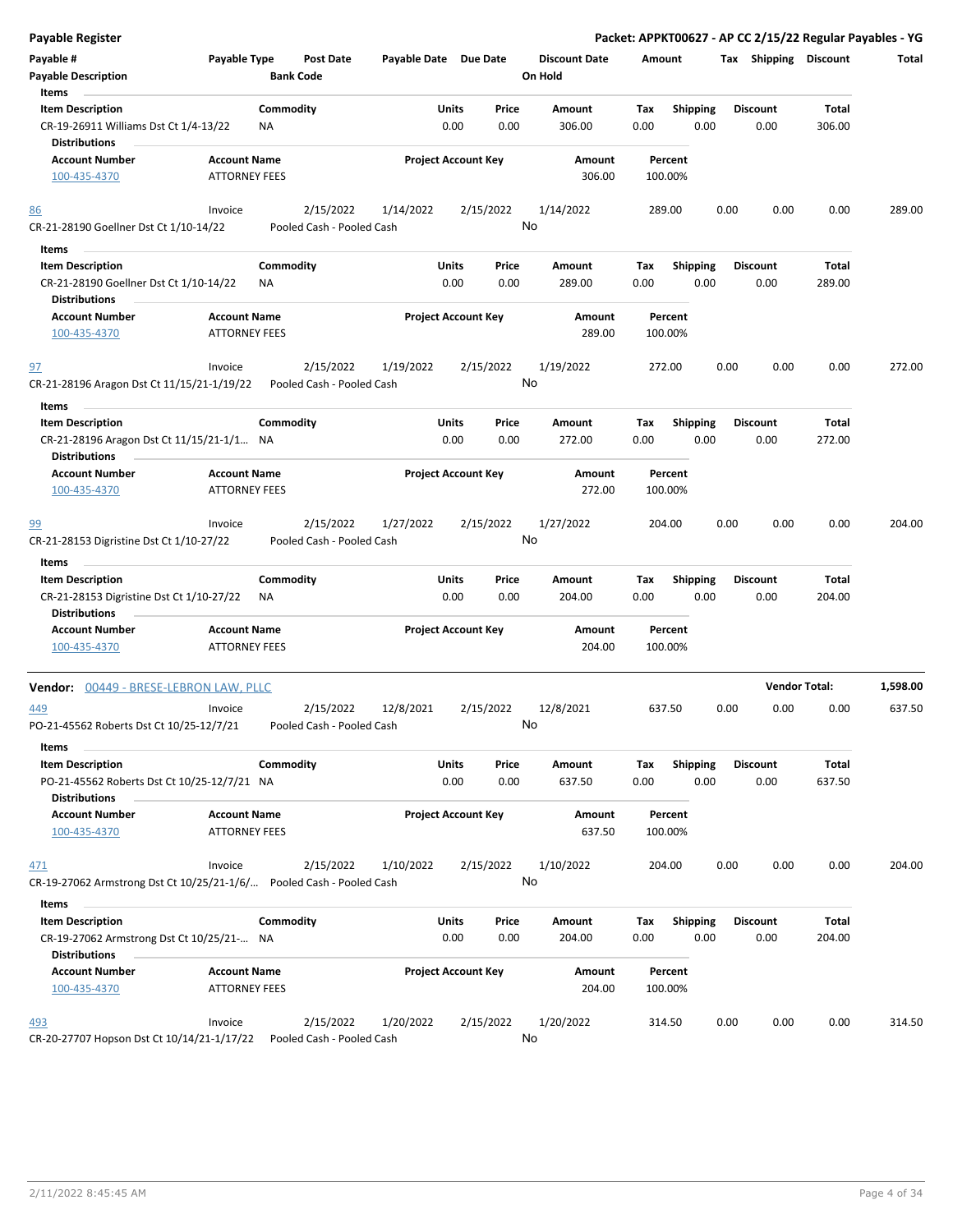| <b>Payable Register</b>                                  |                                        |                                        |                       |                            |               |                                 |             |                         |      |                         | Packet: APPKT00627 - AP CC 2/15/22 Regular Payables - YG |        |
|----------------------------------------------------------|----------------------------------------|----------------------------------------|-----------------------|----------------------------|---------------|---------------------------------|-------------|-------------------------|------|-------------------------|----------------------------------------------------------|--------|
| Payable #<br><b>Payable Description</b>                  | Payable Type                           | <b>Post Date</b><br><b>Bank Code</b>   | Payable Date Due Date |                            |               | <b>Discount Date</b><br>On Hold | Amount      |                         |      | Tax Shipping Discount   |                                                          | Total  |
| Items<br><b>Item Description</b>                         |                                        | Commodity                              |                       | Units                      | Price         | Amount                          | Tax         | <b>Shipping</b>         |      | <b>Discount</b>         | Total                                                    |        |
| CR-20-27707 Hopson Dst Ct 10/14/21-1/1 NA                |                                        |                                        |                       | 0.00                       | 0.00          | 314.50                          | 0.00        | 0.00                    |      | 0.00                    | 314.50                                                   |        |
| <b>Distributions</b><br><b>Account Number</b>            | <b>Account Name</b>                    |                                        |                       | <b>Project Account Key</b> |               | Amount                          |             | Percent                 |      |                         |                                                          |        |
| 100-435-4370                                             | <b>ATTORNEY FEES</b>                   |                                        |                       |                            |               | 314.50                          | 100.00%     |                         |      |                         |                                                          |        |
| <b>INV0004336</b>                                        | Invoice                                | 2/15/2022                              | 1/20/2022             | 2/15/2022                  |               | 1/20/2022                       | 442.00      |                         | 0.00 | 0.00                    | 0.00                                                     | 442.00 |
| FA-21-45468 JTP 8/25-12/30/21                            |                                        | Pooled Cash - Pooled Cash              |                       |                            |               | No                              |             |                         |      |                         |                                                          |        |
| Items                                                    |                                        |                                        |                       |                            |               |                                 |             |                         |      |                         |                                                          |        |
| <b>Item Description</b><br>FA-21-45468 JTP 8/25-12/30/21 |                                        | Commodity<br>NA.                       |                       | Units<br>0.00              | Price<br>0.00 | Amount<br>442.00                | Tax<br>0.00 | <b>Shipping</b><br>0.00 |      | <b>Discount</b><br>0.00 | Total<br>442.00                                          |        |
| <b>Distributions</b>                                     |                                        |                                        |                       |                            |               |                                 |             |                         |      |                         |                                                          |        |
| <b>Account Number</b><br>100-435-4360                    | <b>Account Name</b>                    | ATTORNEY FEES- CPS CASES               |                       | <b>Project Account Key</b> |               | Amount<br>442.00                | 100.00%     | Percent                 |      |                         |                                                          |        |
| Vendor: VEN02092 - Cash                                  |                                        |                                        |                       |                            |               |                                 |             |                         |      |                         | <b>Vendor Total:</b>                                     | 7.50   |
| <b>INV0004348</b><br>Pct 1 2014 Ram #1548 registration   | Invoice                                | 2/15/2022<br>Pooled Cash - Pooled Cash | 2/10/2022             | 2/15/2022                  |               | 2/10/2022<br>No                 |             | 7.50                    | 0.00 | 0.00                    | 0.00                                                     | 7.50   |
| Items                                                    |                                        |                                        |                       |                            |               |                                 |             |                         |      |                         |                                                          |        |
| <b>Item Description</b>                                  |                                        | Commodity                              |                       | Units                      | Price         | Amount                          | Tax         | <b>Shipping</b>         |      | <b>Discount</b>         | Total                                                    |        |
| Pct 1 2014 Ram #1548 registration                        |                                        | NA                                     |                       | 0.00                       | 0.00          | 7.50                            | 0.00        | 0.00                    |      | 0.00                    | 7.50                                                     |        |
| Distributions                                            |                                        |                                        |                       |                            |               |                                 |             |                         |      |                         |                                                          |        |
| <b>Account Number</b><br>210-621-4580                    | <b>Account Name</b>                    | <b>R&amp;M MACHINERY PARTS</b>         |                       | <b>Project Account Key</b> |               | Amount<br>7.50                  | 100.00%     | Percent                 |      |                         |                                                          |        |
|                                                          |                                        |                                        |                       |                            |               |                                 |             |                         |      |                         |                                                          |        |
| Vendor: 00581 - CINTAS CORPORATION #163                  |                                        |                                        |                       |                            |               |                                 |             |                         |      |                         | <b>Vendor Total:</b>                                     | 140.00 |
| 4106687652                                               | Invoice                                | 2/15/2022                              | 1/5/2022              | 2/15/2022                  |               | 1/5/2022                        |             | 35.00                   | 0.00 | 0.00                    | 0.00                                                     | 35.00  |
| Pct 4 uniforms                                           |                                        | Pooled Cash - Pooled Cash              |                       |                            |               | No                              |             |                         |      |                         |                                                          |        |
| Items                                                    |                                        |                                        |                       |                            |               |                                 |             |                         |      |                         |                                                          |        |
| <b>Item Description</b>                                  |                                        | Commodity                              |                       | Units                      | Price         | Amount                          | Tax         | <b>Shipping</b>         |      | <b>Discount</b>         | Total                                                    |        |
| Pct 4 uniforms<br><b>Distributions</b>                   |                                        | NA                                     |                       | 0.00                       | 0.00          | 35.00                           | 0.00        | 0.00                    |      | 0.00                    | 35.00                                                    |        |
| <b>Account Number</b>                                    | <b>Account Name</b>                    |                                        |                       | <b>Project Account Key</b> |               | Amount                          |             | Percent                 |      |                         |                                                          |        |
| 240-624-3950                                             | <b>UNIFORMS</b>                        |                                        |                       |                            |               | 35.00                           | 100.00%     |                         |      |                         |                                                          |        |
| 4107396316<br>Pct 4 uniforms                             | Invoice                                | 2/15/2022<br>Pooled Cash - Pooled Cash | 1/12/2022             | 2/15/2022                  |               | 1/12/2022<br>No                 |             | 35.00                   | 0.00 | 0.00                    | 0.00                                                     | 35.00  |
|                                                          |                                        |                                        |                       |                            |               |                                 |             |                         |      |                         |                                                          |        |
| Items                                                    |                                        |                                        |                       |                            |               |                                 |             |                         |      |                         |                                                          |        |
| <b>Item Description</b><br>Pct 4 uniforms                |                                        | Commodity<br>NA                        |                       | Units<br>0.00              | Price<br>0.00 | Amount<br>35.00                 | Tax<br>0.00 | <b>Shipping</b><br>0.00 |      | <b>Discount</b><br>0.00 | Total<br>35.00                                           |        |
| <b>Distributions</b>                                     |                                        |                                        |                       |                            |               |                                 |             |                         |      |                         |                                                          |        |
| <b>Account Number</b><br>240-624-3950                    | <b>Account Name</b><br><b>UNIFORMS</b> |                                        |                       | <b>Project Account Key</b> |               | Amount<br>35.00                 | 100.00%     | Percent                 |      |                         |                                                          |        |
| 4108059817                                               | Invoice                                | 2/15/2022                              | 1/19/2022             | 2/15/2022                  |               | 1/19/2022                       |             | 35.00                   | 0.00 | 0.00                    | 0.00                                                     | 35.00  |
| Pct 4 uniforms                                           |                                        | Pooled Cash - Pooled Cash              |                       |                            |               | No                              |             |                         |      |                         |                                                          |        |
| Items                                                    |                                        |                                        |                       |                            |               |                                 |             |                         |      |                         |                                                          |        |
| <b>Item Description</b>                                  |                                        | Commodity                              |                       | Units                      | Price         | Amount                          | Tax         | <b>Shipping</b>         |      | <b>Discount</b>         | Total                                                    |        |
| Pct 4 uniforms<br><b>Distributions</b>                   |                                        | NA                                     |                       | 0.00                       | 0.00          | 35.00                           | 0.00        | 0.00                    |      | 0.00                    | 35.00                                                    |        |
| <b>Account Number</b><br>240-624-3950                    | <b>Account Name</b><br><b>UNIFORMS</b> |                                        |                       | <b>Project Account Key</b> |               | Amount<br>35.00                 | 100.00%     | Percent                 |      |                         |                                                          |        |
|                                                          |                                        |                                        |                       |                            |               |                                 |             |                         |      |                         |                                                          |        |
| 4108735364<br>Pct 4 uniforms                             | Invoice                                | 2/15/2022<br>Pooled Cash - Pooled Cash | 1/26/2022             | 2/15/2022                  |               | 1/26/2022<br>No                 |             | 35.00                   | 0.00 | 0.00                    | 0.00                                                     | 35.00  |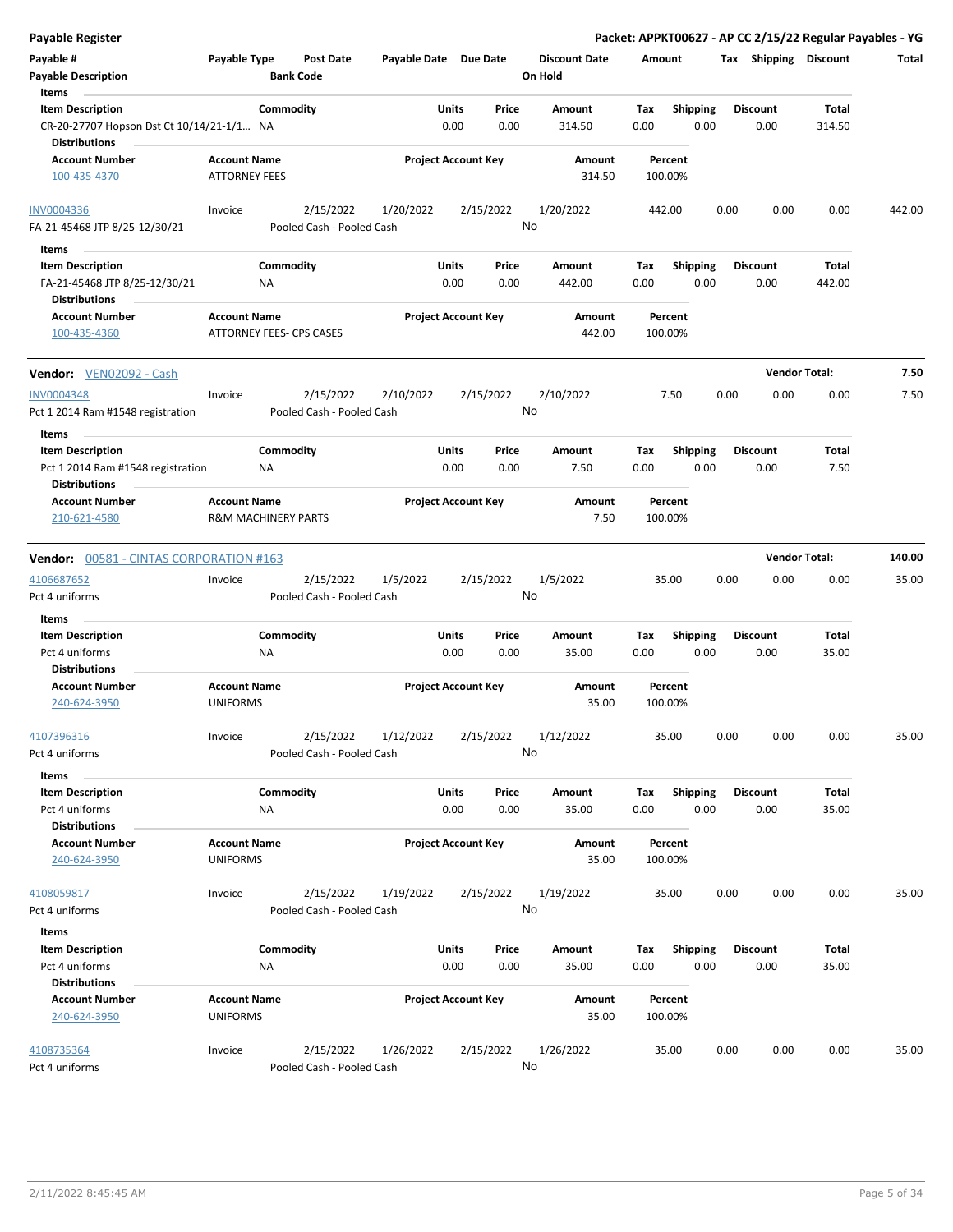| Payable Register                                                                                |                                                       |                                        |                       |                            |               |                                 |             |                         |      |                         | Packet: APPKT00627 - AP CC 2/15/22 Regular Payables - YG |        |
|-------------------------------------------------------------------------------------------------|-------------------------------------------------------|----------------------------------------|-----------------------|----------------------------|---------------|---------------------------------|-------------|-------------------------|------|-------------------------|----------------------------------------------------------|--------|
| Payable #<br><b>Payable Description</b>                                                         | Payable Type                                          | <b>Post Date</b><br><b>Bank Code</b>   | Payable Date Due Date |                            |               | <b>Discount Date</b><br>On Hold | Amount      |                         |      | Tax Shipping Discount   |                                                          | Total  |
| Items<br><b>Item Description</b>                                                                |                                                       |                                        |                       | Units                      | Price         | Amount                          |             |                         |      | <b>Discount</b>         |                                                          |        |
| Pct 4 uniforms<br><b>Distributions</b>                                                          | Commodity<br>NA                                       |                                        |                       | 0.00                       | 0.00          | 35.00                           | Tax<br>0.00 | <b>Shipping</b><br>0.00 |      | 0.00                    | Total<br>35.00                                           |        |
| <b>Account Number</b><br>240-624-3950                                                           | <b>Account Name</b><br><b>UNIFORMS</b>                |                                        |                       | <b>Project Account Key</b> |               | Amount<br>35.00                 | 100.00%     | Percent                 |      |                         |                                                          |        |
| Vendor: 00610 - CIRCLE STAR QUICK LUBE & TIRE                                                   |                                                       |                                        |                       |                            |               |                                 |             |                         |      | <b>Vendor Total:</b>    |                                                          | 22.00  |
| 11-0199278                                                                                      | Invoice                                               | 2/15/2022                              | 2/7/2022              |                            | 2/15/2022     | 2/7/2022                        | 22.00       |                         | 0.00 | 0.00                    | 0.00                                                     | 22.00  |
| Const #2 2015 Ford #4391 inspection/tire repair Pooled Cash - Pooled Cash                       |                                                       |                                        |                       |                            |               | No                              |             |                         |      |                         |                                                          |        |
| Items                                                                                           |                                                       |                                        |                       |                            |               |                                 |             |                         |      |                         |                                                          |        |
| <b>Item Description</b><br>Const #2 2015 Ford #4391 inspection/tire  NA<br><b>Distributions</b> | Commodity                                             |                                        |                       | Units<br>0.00              | Price<br>0.00 | Amount<br>22.00                 | Tax<br>0.00 | <b>Shipping</b><br>0.00 |      | <b>Discount</b><br>0.00 | Total<br>22.00                                           |        |
| <b>Account Number</b><br>100-552-4540                                                           | <b>Account Name</b><br><b>R&amp;M AUTO</b>            |                                        |                       | <b>Project Account Key</b> |               | Amount<br>22.00                 | 100.00%     | Percent                 |      |                         |                                                          |        |
| Vendor: 00052 - CO-OPERATIVE GIN CO.                                                            |                                                       |                                        |                       |                            |               |                                 |             |                         |      | <b>Vendor Total:</b>    |                                                          | 344.29 |
| 145800<br>Pct 3 fuel filter                                                                     | Invoice                                               | 2/15/2022<br>Pooled Cash - Pooled Cash | 1/5/2022              |                            | 2/15/2022     | 1/5/2022<br>No                  | 21.00       |                         | 0.00 | 0.00                    | 0.00                                                     | 21.00  |
| Items                                                                                           |                                                       |                                        |                       |                            |               |                                 |             |                         |      |                         |                                                          |        |
| <b>Item Description</b><br>Pct 3 fuel filter<br><b>Distributions</b>                            | Commodity<br>NA                                       |                                        |                       | Units<br>0.00              | Price<br>0.00 | Amount<br>21.00                 | Tax<br>0.00 | Shipping<br>0.00        |      | <b>Discount</b><br>0.00 | Total<br>21.00                                           |        |
| <b>Account Number</b><br>230-623-4580                                                           | <b>Account Name</b><br><b>R&amp;M MACHINERY PARTS</b> |                                        |                       | <b>Project Account Key</b> |               | Amount<br>21.00                 | 100.00%     | Percent                 |      |                         |                                                          |        |
| 145874<br>Pct 3 Mystik grease                                                                   | Invoice                                               | 2/15/2022<br>Pooled Cash - Pooled Cash | 1/7/2022              |                            | 2/15/2022     | 1/7/2022<br>No                  | 77.10       |                         | 0.00 | 0.00                    | 0.00                                                     | 77.10  |
| Items                                                                                           |                                                       |                                        |                       |                            |               |                                 |             |                         |      |                         |                                                          |        |
| <b>Item Description</b><br>Pct 3 Mystik grease                                                  | Commodity<br>ΝA                                       |                                        |                       | Units<br>0.00              | Price<br>0.00 | Amount<br>77.10                 | Tax<br>0.00 | <b>Shipping</b><br>0.00 |      | <b>Discount</b><br>0.00 | <b>Total</b><br>77.10                                    |        |
| <b>Distributions</b><br><b>Account Number</b><br>230-623-4580                                   | <b>Account Name</b><br><b>R&amp;M MACHINERY PARTS</b> |                                        |                       | <b>Project Account Key</b> |               | Amount<br>77.10                 | 100.00%     | Percent                 |      |                         |                                                          |        |
| 145910<br>Pct 3 hardware                                                                        | Invoice                                               | 2/15/2022<br>Pooled Cash - Pooled Cash | 1/7/2022              |                            | 2/15/2022     | 1/7/2022<br>No                  | 10.99       |                         | 0.00 | 0.00                    | 0.00                                                     | 10.99  |
| Items                                                                                           |                                                       |                                        |                       |                            |               |                                 |             |                         |      |                         |                                                          |        |
| <b>Item Description</b><br>Pct 3 hardware                                                       | Commodity<br>NA                                       |                                        |                       | Units<br>0.00              | Price<br>0.00 | Amount<br>10.99                 | Tax<br>0.00 | <b>Shipping</b><br>0.00 |      | <b>Discount</b><br>0.00 | Total<br>10.99                                           |        |
| <b>Distributions</b><br><b>Account Number</b><br>230-623-3400                                   | <b>Account Name</b><br><b>SHOP SUPPLIES</b>           |                                        |                       | <b>Project Account Key</b> |               | Amount<br>10.99                 | 100.00%     | Percent                 |      |                         |                                                          |        |
| 146935                                                                                          | Invoice                                               | 2/15/2022                              | 1/27/2022             |                            | 2/15/2022     | 1/27/2022                       | 235.20      |                         | 0.00 | 0.00                    | 0.00                                                     | 235.20 |
| Pct 3 Blue Def/hyd hose<br>Items                                                                |                                                       | Pooled Cash - Pooled Cash              |                       |                            |               | No                              |             |                         |      |                         |                                                          |        |
| <b>Item Description</b><br>Pct 3 Blue Def/hyd hose<br><b>Distributions</b>                      | Commodity<br>NA                                       |                                        |                       | Units<br>0.00              | Price<br>0.00 | Amount<br>235.20                | Tax<br>0.00 | <b>Shipping</b><br>0.00 |      | <b>Discount</b><br>0.00 | Total<br>235.20                                          |        |
| <b>Account Number</b><br>230-623-4580                                                           | <b>Account Name</b><br><b>R&amp;M MACHINERY PARTS</b> |                                        |                       | <b>Project Account Key</b> |               | Amount<br>235.20                | 100.00%     | Percent                 |      |                         |                                                          |        |
| <b>Vendor: 00475 - COUNTY TRASH SERVICE</b>                                                     |                                                       |                                        |                       |                            |               |                                 |             |                         |      | <b>Vendor Total:</b>    |                                                          | 210.00 |
| <b>INV0004357</b><br>#456515 Pct 1 trash Feb 2022                                               | Invoice                                               | 2/15/2022<br>Pooled Cash - Pooled Cash | 2/10/2022             |                            | 2/15/2022     | 2/10/2022<br>No                 | 70.00       |                         | 0.00 | 0.00                    | 0.00                                                     | 70.00  |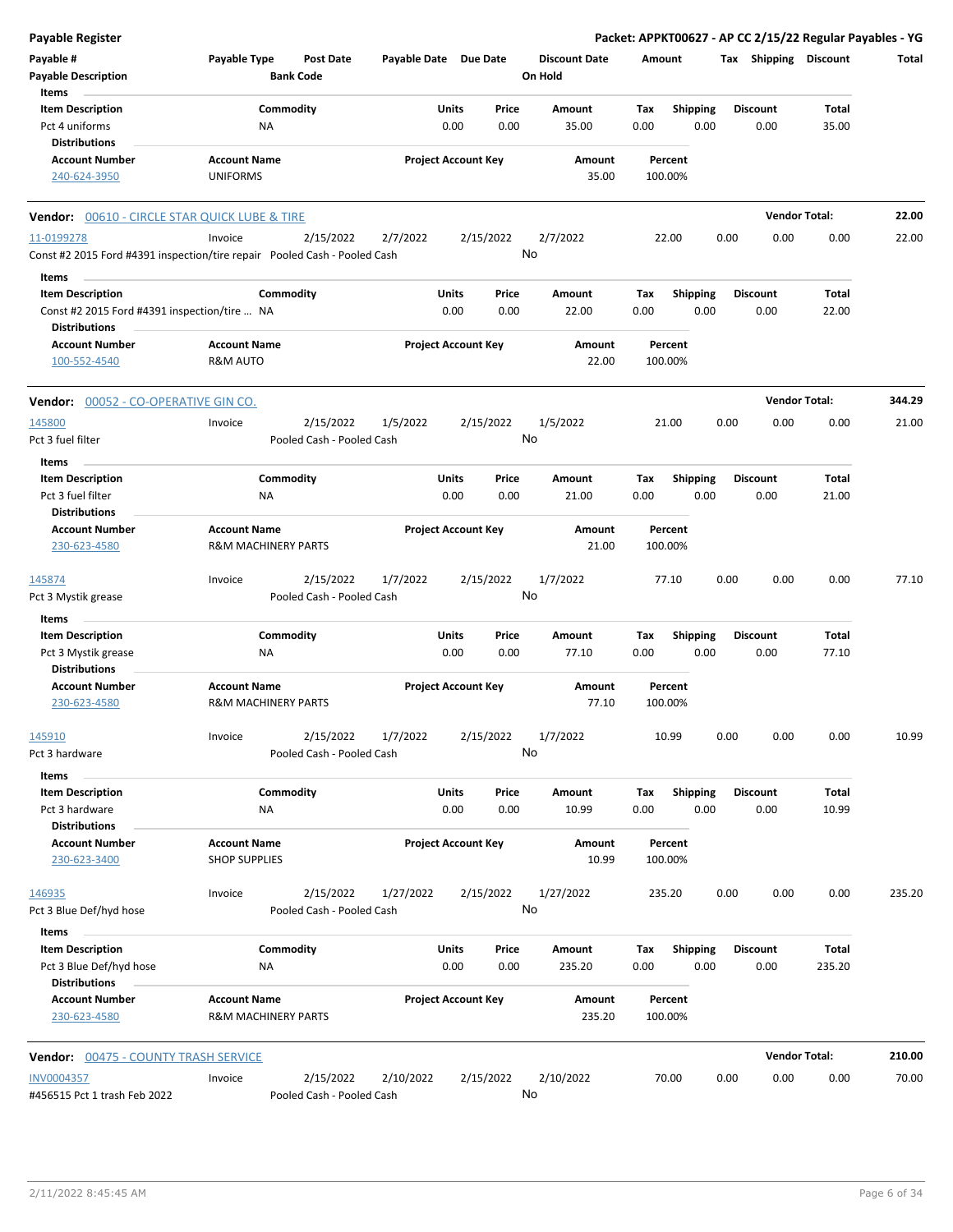| Payable Register                                                                         |                                             |                                        |                       |                                |                                 | Packet: APPKT00627 - AP CC 2/15/22 Regular Payables - YG |      |                         |                      |        |
|------------------------------------------------------------------------------------------|---------------------------------------------|----------------------------------------|-----------------------|--------------------------------|---------------------------------|----------------------------------------------------------|------|-------------------------|----------------------|--------|
| Payable #<br><b>Payable Description</b>                                                  | Payable Type                                | <b>Post Date</b><br><b>Bank Code</b>   | Payable Date Due Date |                                | <b>Discount Date</b><br>On Hold | Amount                                                   |      | Tax Shipping Discount   |                      | Total  |
| Items<br><b>Item Description</b><br>#456515 Pct 1 trash Feb 2022<br><b>Distributions</b> |                                             | Commodity<br>ΝA                        |                       | Units<br>Price<br>0.00<br>0.00 | Amount<br>70.00                 | Tax<br><b>Shipping</b><br>0.00                           | 0.00 | <b>Discount</b><br>0.00 | Total<br>70.00       |        |
| <b>Account Number</b><br>210-621-4430                                                    | <b>Account Name</b><br><b>TRASH PICKUP</b>  |                                        |                       | <b>Project Account Key</b>     | Amount<br>70.00                 | Percent<br>100.00%                                       |      |                         |                      |        |
| <b>INV0004358</b><br>#457511 Pct 3 trash Feb 2022                                        | Invoice                                     | 2/15/2022<br>Pooled Cash - Pooled Cash | 2/10/2022             | 2/15/2022                      | 2/10/2022<br>No                 | 70.00                                                    | 0.00 | 0.00                    | 0.00                 | 70.00  |
| Items                                                                                    |                                             |                                        |                       |                                |                                 |                                                          |      |                         |                      |        |
| <b>Item Description</b><br>#457511 Pct 3 trash Feb 2022<br><b>Distributions</b>          |                                             | Commodity<br>ΝA                        |                       | Units<br>Price<br>0.00<br>0.00 | Amount<br>70.00                 | Shipping<br>Тах<br>0.00                                  | 0.00 | <b>Discount</b><br>0.00 | Total<br>70.00       |        |
| <b>Account Number</b><br>230-623-4430                                                    | <b>Account Name</b><br><b>TRASH PICK-UP</b> |                                        |                       | <b>Project Account Key</b>     | Amount<br>70.00                 | Percent<br>100.00%                                       |      |                         |                      |        |
| <b>INV0004359</b><br>#322234 Lake Fannin trash Feb 2022                                  | Invoice                                     | 2/15/2022<br>Pooled Cash - Pooled Cash | 2/10/2022             | 2/15/2022                      | 2/10/2022<br>No                 | 70.00                                                    | 0.00 | 0.00                    | 0.00                 | 70.00  |
| Items<br><b>Item Description</b><br>#322234 Lake Fannin trash Feb 2022                   |                                             | Commodity<br>ΝA                        |                       | Units<br>Price<br>0.00<br>0.00 | Amount<br>70.00                 | <b>Shipping</b><br>Tax<br>0.00                           | 0.00 | <b>Discount</b><br>0.00 | Total<br>70.00       |        |
| Distributions<br><b>Account Number</b><br>850-520-4430                                   | <b>Account Name</b><br><b>TRASH PICK UP</b> |                                        |                       | <b>Project Account Key</b>     | Amount<br>70.00                 | Percent<br>100.00%                                       |      |                         |                      |        |
| Vendor: 00055 - CROSSROADS HARDWARE                                                      |                                             |                                        |                       |                                |                                 |                                                          |      |                         | <b>Vendor Total:</b> | 387.17 |
| W54493<br>Pct 2 antifreeze                                                               | Invoice                                     | 2/15/2022<br>Pooled Cash - Pooled Cash | 12/30/2021            | 2/15/2022                      | 12/30/2021<br>No                | 16.99                                                    | 0.00 | 0.00                    | 0.00                 | 16.99  |
| Items                                                                                    |                                             |                                        |                       |                                |                                 |                                                          |      |                         |                      |        |
| <b>Item Description</b>                                                                  |                                             | Commodity                              |                       | Units<br>Price                 | Amount                          | Tax<br><b>Shipping</b>                                   |      | <b>Discount</b>         | Total                |        |
| Pct 2 antifreeze                                                                         |                                             | Goods                                  |                       | 16.99<br>1.00                  | 16.99                           | 0.00                                                     | 0.00 | 0.00                    | 16.99                |        |
| <b>Distributions</b><br><b>Account Number</b>                                            | <b>Account Name</b>                         |                                        |                       | <b>Project Account Key</b>     | Amount                          | Percent                                                  |      |                         |                      |        |
| 220-622-4580                                                                             |                                             | <b>R&amp;M MACHINERY PARTS</b>         |                       |                                | 16.99                           | 100.00%                                                  |      |                         |                      |        |
| W54495<br>Pct 2 antifreeze                                                               | Invoice                                     | 2/15/2022<br>Pooled Cash - Pooled Cash | 12/30/2021            | 2/15/2022                      | 12/30/2021<br>No                | 118.93                                                   | 0.00 | 0.00                    | 0.00                 | 118.93 |
| Items                                                                                    |                                             |                                        |                       |                                |                                 |                                                          |      |                         |                      |        |
| <b>Item Description</b>                                                                  |                                             | Commodity                              |                       | Units<br>Price                 | Amount                          | <b>Shipping</b><br>Tax                                   |      | <b>Discount</b>         | Total                |        |
| Pct 2 antifreeze<br><b>Distributions</b>                                                 |                                             | Goods                                  |                       | 7.00<br>16.99                  | 118.93                          | 0.00                                                     | 0.00 | 0.00                    | 118.93               |        |
| <b>Account Number</b>                                                                    | <b>Account Name</b>                         |                                        |                       | <b>Project Account Key</b>     | Amount                          | Percent                                                  |      |                         |                      |        |
| 220-622-4580                                                                             |                                             | <b>R&amp;M MACHINERY PARTS</b>         |                       |                                | 118.93                          | 100.00%                                                  |      |                         |                      |        |
| W55289                                                                                   | Invoice                                     | 2/15/2022                              | 1/5/2022              | 2/15/2022                      | 1/5/2022<br>No                  | 15.98                                                    | 0.00 | 0.00                    | 0.00                 | 15.98  |
| Pct 2 light bulbs                                                                        |                                             | Pooled Cash - Pooled Cash              |                       |                                |                                 |                                                          |      |                         |                      |        |
| Items                                                                                    |                                             |                                        |                       |                                |                                 |                                                          |      |                         |                      |        |
| <b>Item Description</b><br>Pct 2 light bulbs                                             |                                             | Commodity<br>Goods                     |                       | Units<br>Price<br>2.00<br>7.99 | Amount<br>15.98                 | <b>Shipping</b><br>Tax<br>0.00                           | 0.00 | <b>Discount</b><br>0.00 | Total<br>15.98       |        |
| <b>Distributions</b><br><b>Account Number</b>                                            | <b>Account Name</b>                         |                                        |                       | <b>Project Account Key</b>     | Amount                          | Percent                                                  |      |                         |                      |        |
| 220-622-3400                                                                             | <b>SHOP SUPPLIES</b>                        |                                        |                       |                                | 15.98                           | 100.00%                                                  |      |                         |                      |        |
| W56028                                                                                   | Invoice                                     | 2/15/2022                              | 1/10/2022             | 2/15/2022                      | 1/10/2022                       | 3.29                                                     | 0.00 | 0.00                    | 0.00                 | 3.29   |
| Pct 2 bolt                                                                               |                                             | Pooled Cash - Pooled Cash              |                       |                                | No                              |                                                          |      |                         |                      |        |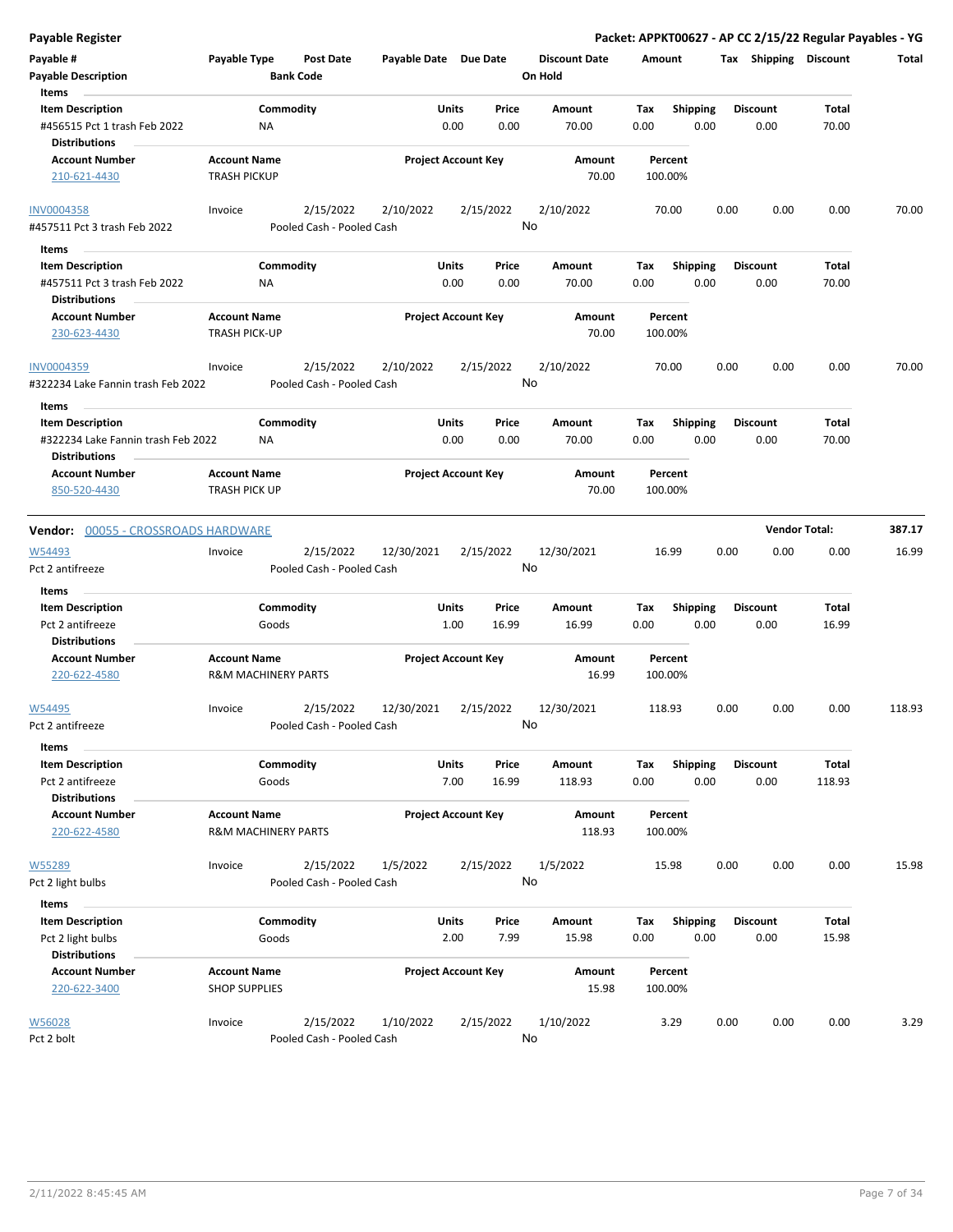| <b>Payable Register</b>                                              |                                             |                                      |                       |                                |    |                                 |             |                         |      |                         |                | Packet: APPKT00627 - AP CC 2/15/22 Regular Payables - YG |
|----------------------------------------------------------------------|---------------------------------------------|--------------------------------------|-----------------------|--------------------------------|----|---------------------------------|-------------|-------------------------|------|-------------------------|----------------|----------------------------------------------------------|
| Payable #<br><b>Payable Description</b>                              | Payable Type                                | <b>Post Date</b><br><b>Bank Code</b> | Payable Date Due Date |                                |    | <b>Discount Date</b><br>On Hold | Amount      |                         |      | Tax Shipping Discount   |                | Total                                                    |
| Items                                                                |                                             |                                      |                       |                                |    |                                 |             |                         |      |                         |                |                                                          |
| <b>Item Description</b>                                              |                                             | Commodity                            |                       | Units<br>Price                 |    | Amount                          | Tax         | <b>Shipping</b>         |      | <b>Discount</b>         | Total          |                                                          |
| Pct 2 bolt<br><b>Distributions</b>                                   |                                             | Goods                                |                       | 1.00<br>3.29                   |    | 3.29                            | 0.00        | 0.00                    |      | 0.00                    | 3.29           |                                                          |
| <b>Account Number</b>                                                | <b>Account Name</b>                         |                                      |                       | <b>Project Account Key</b>     |    | Amount                          |             | Percent                 |      |                         |                |                                                          |
| 220-622-3400                                                         | <b>SHOP SUPPLIES</b>                        |                                      |                       |                                |    | 3.29                            | 100.00%     |                         |      |                         |                |                                                          |
| W56033                                                               | Credit Memo                                 | 2/15/2022                            | 1/10/2022             | 2/15/2022                      |    | 1/10/2022                       |             | $-0.90$                 | 0.00 | 0.00                    | 0.00           | $-0.90$                                                  |
| Pct 2 bolt/bolt return                                               |                                             | Pooled Cash - Pooled Cash            |                       |                                | No |                                 |             |                         |      |                         |                |                                                          |
| Items                                                                |                                             |                                      |                       |                                |    |                                 |             |                         |      |                         |                |                                                          |
| <b>Item Description</b>                                              |                                             | Commodity                            |                       | <b>Units</b><br>Price          |    | Amount                          | Tax         | <b>Shipping</b>         |      | <b>Discount</b>         | Total          |                                                          |
| Pct 2 bolt/bolt return                                               |                                             | Goods                                |                       | $-1.00$<br>0.90                |    | -0.90                           | 0.00        | 0.00                    |      | 0.00                    | $-0.90$        |                                                          |
| <b>Distributions</b>                                                 |                                             |                                      |                       |                                |    |                                 |             |                         |      |                         |                |                                                          |
| <b>Account Number</b>                                                | <b>Account Name</b>                         |                                      |                       | <b>Project Account Key</b>     |    | Amount                          |             | Percent                 |      |                         |                |                                                          |
| 220-622-3400                                                         | <b>SHOP SUPPLIES</b>                        |                                      |                       |                                |    | $-0.90$                         |             | 100.00%                 |      |                         |                |                                                          |
| W56054                                                               | Invoice                                     | 2/15/2022                            | 1/10/2022             | 2/15/2022                      |    | 1/10/2022                       |             | 3.99                    | 0.00 | 0.00                    | 0.00           | 3.99                                                     |
| Pct 2 mouse traps                                                    |                                             | Pooled Cash - Pooled Cash            |                       |                                | No |                                 |             |                         |      |                         |                |                                                          |
| Items                                                                |                                             |                                      |                       |                                |    |                                 |             |                         |      |                         |                |                                                          |
| <b>Item Description</b><br>Pct 2 mouse traps<br><b>Distributions</b> |                                             | Commodity<br>Goods                   |                       | Units<br>Price<br>1.00<br>3.99 |    | Amount<br>3.99                  | Tax<br>0.00 | <b>Shipping</b><br>0.00 |      | <b>Discount</b><br>0.00 | Total<br>3.99  |                                                          |
| <b>Account Number</b>                                                | <b>Account Name</b>                         |                                      |                       | <b>Project Account Key</b>     |    | Amount                          |             | Percent                 |      |                         |                |                                                          |
| 220-622-3400                                                         | <b>SHOP SUPPLIES</b>                        |                                      |                       |                                |    | 3.99                            | 100.00%     |                         |      |                         |                |                                                          |
| W56172                                                               | Invoice                                     | 2/15/2022                            | 1/11/2022             | 2/15/2022                      |    | 1/11/2022                       |             | 6.49                    | 0.00 | 0.00                    | 0.00           | 6.49                                                     |
| Pct 2 pocket telescope                                               |                                             | Pooled Cash - Pooled Cash            |                       |                                | No |                                 |             |                         |      |                         |                |                                                          |
| Items                                                                |                                             |                                      |                       |                                |    |                                 |             |                         |      |                         |                |                                                          |
| <b>Item Description</b>                                              |                                             | Commodity                            |                       | Units<br>Price                 |    | Amount                          | Tax         | <b>Shipping</b>         |      | <b>Discount</b>         | Total          |                                                          |
| Pct 2 pocket telescope<br><b>Distributions</b>                       |                                             | Goods                                |                       | 1.00<br>6.49                   |    | 6.49                            | 0.00        | 0.00                    |      | 0.00                    | 6.49           |                                                          |
| <b>Account Number</b>                                                | <b>Account Name</b>                         |                                      |                       | <b>Project Account Key</b>     |    | Amount                          |             | Percent                 |      |                         |                |                                                          |
| 220-622-3400                                                         | <b>SHOP SUPPLIES</b>                        |                                      |                       |                                |    | 6.49                            |             | 100.00%                 |      |                         |                |                                                          |
| W56403                                                               | Invoice                                     | 2/15/2022                            | 1/13/2022             | 2/15/2022                      |    | 1/13/2022                       |             | 13.99                   | 0.00 | 0.00                    | 0.00           | 13.99                                                    |
| Pct 2 Plews utility funnel                                           |                                             | Pooled Cash - Pooled Cash            |                       |                                | No |                                 |             |                         |      |                         |                |                                                          |
| Items                                                                |                                             |                                      |                       |                                |    |                                 |             |                         |      |                         |                |                                                          |
| <b>Item Description</b>                                              |                                             | Commodity                            |                       | Units<br>Price                 |    | Amount                          | Tax         | Shipping                |      | <b>Discount</b>         | Total          |                                                          |
| Pct 2 Plews utility funnel                                           |                                             | Goods                                |                       | 1.00<br>13.99                  |    | 13.99                           | 0.00        | 0.00                    |      | 0.00                    | 13.99          |                                                          |
| <b>Distributions</b>                                                 |                                             |                                      |                       |                                |    |                                 |             |                         |      |                         |                |                                                          |
| <b>Account Number</b><br>220-622-3400                                | <b>Account Name</b><br><b>SHOP SUPPLIES</b> |                                      |                       | <b>Project Account Key</b>     |    | Amount<br>13.99                 | 100.00%     | Percent                 |      |                         |                |                                                          |
| W57071                                                               | Invoice                                     | 2/15/2022                            | 1/18/2022             | 2/15/2022                      |    | 1/18/2022                       |             | 46.96                   | 0.00 | 0.00                    | 0.00           | 46.96                                                    |
| Pct 2 drywall screws/tape/compound                                   |                                             | Pooled Cash - Pooled Cash            |                       |                                | No |                                 |             |                         |      |                         |                |                                                          |
|                                                                      |                                             |                                      |                       |                                |    |                                 |             |                         |      |                         |                |                                                          |
| Items<br><b>Item Description</b>                                     |                                             | Commodity                            |                       | Units                          |    |                                 |             | Shipping                |      | <b>Discount</b>         |                |                                                          |
| Pct 2 drywall screws/tape/compound                                   |                                             | ΝA                                   |                       | Price<br>0.00<br>0.00          |    | Amount<br>46.96                 | Tax<br>0.00 | 0.00                    |      | 0.00                    | Total<br>46.96 |                                                          |
| <b>Distributions</b>                                                 |                                             |                                      |                       |                                |    |                                 |             |                         |      |                         |                |                                                          |
| <b>Account Number</b>                                                | <b>Account Name</b>                         |                                      |                       | <b>Project Account Key</b>     |    | Amount                          |             | Percent                 |      |                         |                |                                                          |
| 220-622-4500                                                         | <b>R&amp;M BUILDING</b>                     |                                      |                       |                                |    | 46.96                           |             | 100.00%                 |      |                         |                |                                                          |
| W57212                                                               | Invoice                                     | 2/15/2022                            | 1/19/2022             | 2/15/2022                      |    | 1/19/2022                       |             | 30.98                   | 0.00 | 0.00                    | 0.00           | 30.98                                                    |
| Pct 2 drywall compound                                               |                                             | Pooled Cash - Pooled Cash            |                       |                                | No |                                 |             |                         |      |                         |                |                                                          |
| Items                                                                |                                             |                                      |                       |                                |    |                                 |             |                         |      |                         |                |                                                          |
| <b>Item Description</b>                                              |                                             | Commodity                            |                       | Units<br>Price                 |    | Amount                          | Tax         | <b>Shipping</b>         |      | <b>Discount</b>         | Total          |                                                          |
| Pct 2 drywall compound<br><b>Distributions</b>                       |                                             | ΝA                                   |                       | 0.00<br>0.00                   |    | 30.98                           | 0.00        | 0.00                    |      | 0.00                    | 30.98          |                                                          |
| <b>Account Number</b>                                                | <b>Account Name</b>                         |                                      |                       | <b>Project Account Key</b>     |    | Amount                          |             | Percent                 |      |                         |                |                                                          |
| 220-622-4500                                                         | <b>R&amp;M BUILDING</b>                     |                                      |                       |                                |    | 30.98                           |             | 100.00%                 |      |                         |                |                                                          |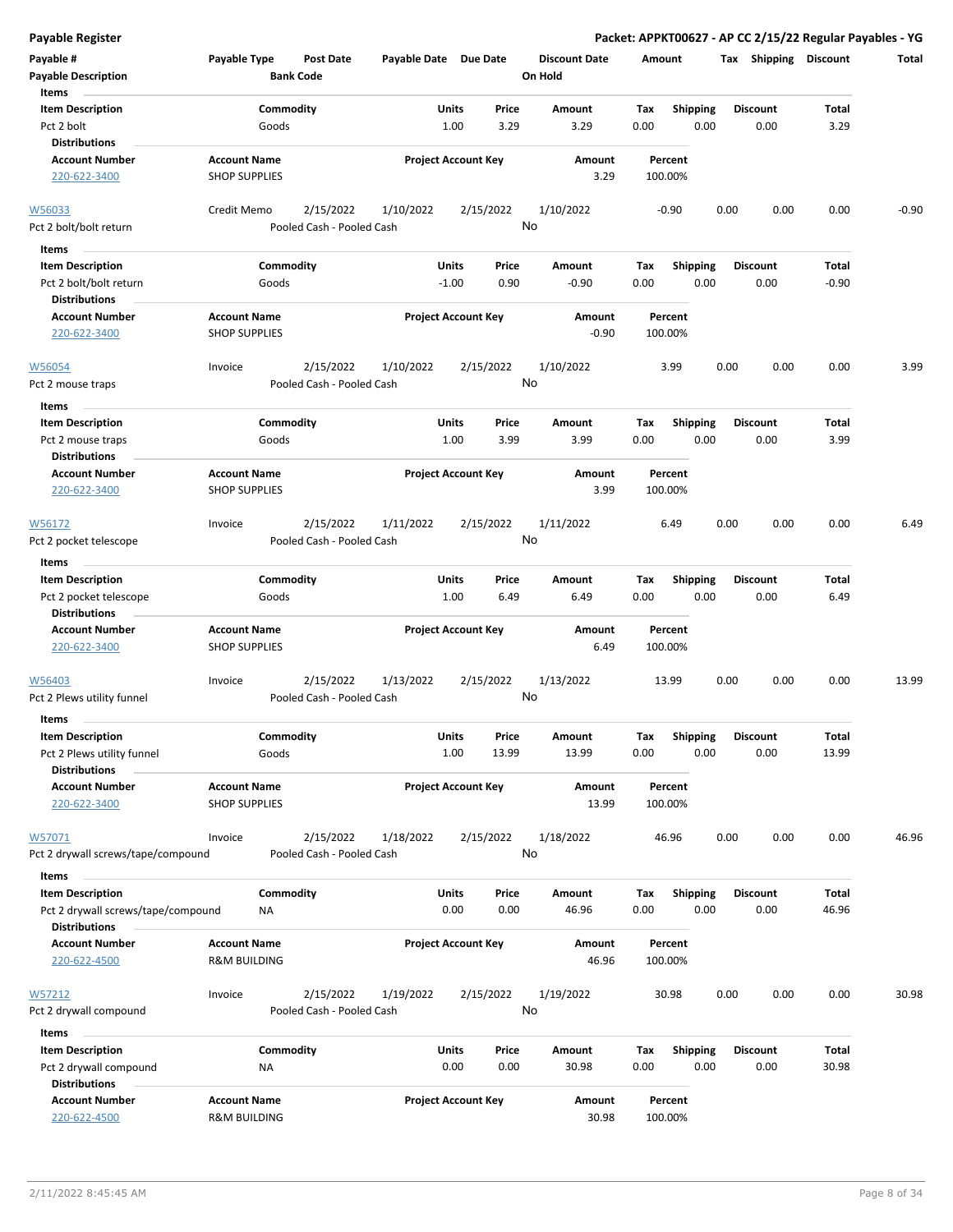| <b>Payable Register</b>                                                   |                                                |                                        |                     |                                 |                                 | Packet: APPKT00627 - AP CC 2/15/22 Regular Payables - YG |      |                         |                      |          |
|---------------------------------------------------------------------------|------------------------------------------------|----------------------------------------|---------------------|---------------------------------|---------------------------------|----------------------------------------------------------|------|-------------------------|----------------------|----------|
| Payable #<br><b>Payable Description</b>                                   | Payable Type                                   | <b>Post Date</b><br><b>Bank Code</b>   | <b>Payable Date</b> | <b>Due Date</b>                 | <b>Discount Date</b><br>On Hold | Amount                                                   |      | Tax Shipping Discount   |                      | Total    |
| W57367<br>Pct 2 drywall compound                                          | Invoice                                        | 2/15/2022<br>Pooled Cash - Pooled Cash | 1/20/2022           | 2/15/2022                       | 1/20/2022<br>No                 | 33.98                                                    | 0.00 | 0.00                    | 0.00                 | 33.98    |
| Items                                                                     |                                                |                                        |                     |                                 |                                 |                                                          |      |                         |                      |          |
| <b>Item Description</b><br>Pct 2 drywall compound<br><b>Distributions</b> |                                                | Commodity<br>Goods                     |                     | Units<br>Price<br>2.00<br>16.99 | Amount<br>33.98                 | Tax<br><b>Shipping</b><br>0.00                           | 0.00 | <b>Discount</b><br>0.00 | Total<br>33.98       |          |
| <b>Account Number</b>                                                     | <b>Account Name</b>                            |                                        |                     | <b>Project Account Key</b>      | Amount                          | Percent                                                  |      |                         |                      |          |
| 220-622-4500                                                              | <b>R&amp;M BUILDING</b>                        |                                        |                     |                                 | 33.98                           | 100.00%                                                  |      |                         |                      |          |
| W57487                                                                    | Invoice                                        | 2/15/2022                              | 1/21/2022           | 2/15/2022                       | 1/21/2022                       | 30.52                                                    | 0.00 | 0.00                    | 0.00                 | 30.52    |
| Pct 2 lumber/caulk                                                        |                                                | Pooled Cash - Pooled Cash              |                     |                                 | No                              |                                                          |      |                         |                      |          |
| Items                                                                     |                                                |                                        |                     |                                 |                                 |                                                          |      |                         |                      |          |
| <b>Item Description</b>                                                   |                                                | Commodity                              |                     | Units<br>Price                  | Amount                          | <b>Shipping</b><br>Tax                                   |      | <b>Discount</b>         | Total                |          |
| Pct 2 lumber/caulk                                                        |                                                | NA                                     |                     | 0.00<br>0.00                    | 30.52                           | 0.00                                                     | 0.00 | 0.00                    | 30.52                |          |
| <b>Distributions</b>                                                      |                                                |                                        |                     |                                 |                                 |                                                          |      |                         |                      |          |
| <b>Account Number</b><br>220-622-4500                                     | <b>Account Name</b><br><b>R&amp;M BUILDING</b> |                                        |                     | <b>Project Account Key</b>      | Amount<br>30.52                 | Percent<br>100.00%                                       |      |                         |                      |          |
| W57507                                                                    | Invoice                                        | 2/15/2022                              | 1/21/2022           | 2/15/2022                       | 1/21/2022                       | 65.97                                                    | 0.00 | 0.00                    | 0.00                 | 65.97    |
| Pct 2 Kilz primer                                                         |                                                | Pooled Cash - Pooled Cash              |                     |                                 | No                              |                                                          |      |                         |                      |          |
| Items                                                                     |                                                |                                        |                     |                                 |                                 |                                                          |      |                         |                      |          |
| <b>Item Description</b>                                                   |                                                | Commodity                              |                     | <b>Units</b><br>Price           | Amount                          | <b>Shipping</b><br>Tax                                   |      | <b>Discount</b>         | Total                |          |
| Pct 2 Kilz primer                                                         |                                                | Goods                                  |                     | 3.00<br>21.99                   | 65.97                           | 0.00                                                     | 0.00 | 0.00                    | 65.97                |          |
| <b>Distributions</b>                                                      |                                                |                                        |                     |                                 |                                 |                                                          |      |                         |                      |          |
| <b>Account Number</b><br>220-622-4500                                     | <b>Account Name</b><br><b>R&amp;M BUILDING</b> |                                        |                     | <b>Project Account Key</b>      | Amount<br>65.97                 | Percent<br>100.00%                                       |      |                         |                      |          |
| <b>Vendor: 00294 - CUNNINGHAM STEEL, INC</b>                              |                                                |                                        |                     |                                 |                                 |                                                          |      |                         | <b>Vendor Total:</b> | 3,142.30 |
| 09853                                                                     | Invoice                                        | 2/15/2022                              | 2/2/2022            | 2/15/2022                       | 2/2/2022                        | 3,142.30                                                 | 0.00 | 0.00                    | 0.00                 | 3,142.30 |
| Pct 3 breakroom material                                                  |                                                | Pooled Cash - Pooled Cash              |                     |                                 | No                              |                                                          |      |                         |                      |          |
| Items                                                                     |                                                |                                        |                     |                                 | Amount                          |                                                          |      |                         |                      |          |
| <b>Item Description</b><br>Pct 3 breakroom material                       |                                                | Commodity<br>NA                        |                     | Units<br>Price<br>0.00<br>0.00  | 3,142.30                        | <b>Shipping</b><br>Tax<br>0.00                           | 0.00 | <b>Discount</b><br>0.00 | Total<br>3,142.30    |          |
| <b>Distributions</b>                                                      |                                                |                                        |                     |                                 |                                 |                                                          |      |                         |                      |          |
| <b>Account Number</b><br>230-623-4500                                     | <b>Account Name</b><br><b>R&amp;M BUILDING</b> |                                        |                     | <b>Project Account Key</b>      | Amount<br>3,142.30              | Percent<br>100.00%                                       |      |                         |                      |          |
| <b>Vendor: 00411 - DAVIS FLEET PARTS</b>                                  |                                                |                                        |                     |                                 |                                 |                                                          |      |                         | <b>Vendor Total:</b> | 197.69   |
| 746062                                                                    | Invoice                                        | 2/15/2022                              | 1/14/2022           | 2/15/2022                       | 1/14/2022                       | 110.00                                                   | 0.00 | 0.00                    | 0.00                 | 110.00   |
| #Fannin#4 Pct 4 steel gtr fenders                                         |                                                | Pooled Cash - Pooled Cash              |                     |                                 | No                              |                                                          |      |                         |                      |          |
| Items                                                                     |                                                |                                        |                     |                                 |                                 |                                                          |      |                         |                      |          |
| <b>Item Description</b><br>#Fannin#4 Pct 4 steel gtr fenders              |                                                | Commodity<br>NA                        |                     | Units<br>Price<br>0.00<br>0.00  | Amount<br>110.00                | <b>Shipping</b><br>Tax<br>0.00                           | 0.00 | <b>Discount</b><br>0.00 | Total<br>110.00      |          |
| <b>Distributions</b>                                                      |                                                |                                        |                     |                                 |                                 |                                                          |      |                         |                      |          |
| <b>Account Number</b>                                                     | <b>Account Name</b>                            |                                        |                     | <b>Project Account Key</b>      | Amount                          | Percent                                                  |      |                         |                      |          |
| 240-624-4580                                                              |                                                | <b>R&amp;M MACHINERY PARTS</b>         |                     |                                 | 110.00                          | 100.00%                                                  |      |                         |                      |          |
| 746413<br>#Fannin#2 Pct 2 R&M Parts                                       | Invoice                                        | 2/15/2022<br>Pooled Cash - Pooled Cash | 1/20/2022           | 2/15/2022                       | 1/20/2022<br>No                 | 71.26                                                    | 0.00 | 0.00                    | 0.00                 | 71.26    |
|                                                                           |                                                |                                        |                     |                                 |                                 |                                                          |      |                         |                      |          |
| Items                                                                     |                                                |                                        |                     |                                 |                                 |                                                          |      |                         |                      |          |
| <b>Item Description</b>                                                   |                                                | Commodity                              |                     | Units<br>Price<br>0.00          | Amount                          | Shipping<br>Тах                                          |      | <b>Discount</b>         | Total                |          |
| #Fannin#2 Pct 2 R&M Parts<br><b>Distributions</b>                         |                                                | NA                                     |                     | 0.00                            | 71.26                           | 0.00                                                     | 0.00 | 0.00                    | 71.26                |          |
| <b>Account Number</b>                                                     | <b>Account Name</b>                            |                                        |                     | <b>Project Account Key</b>      | Amount                          | Percent                                                  |      |                         |                      |          |
| 220-622-4580                                                              |                                                | <b>R&amp;M MACHINERY PARTS</b>         |                     |                                 | 71.26                           | 100.00%                                                  |      |                         |                      |          |
| 746494                                                                    | Invoice                                        | 2/15/2022                              | 1/21/2022           | 2/15/2022                       | 1/21/2022                       | 16.43                                                    | 0.00 | 0.00                    | 0.00                 | 16.43    |
| #Fannin#2 Pct 2 R&M Parts/bolts                                           |                                                | Pooled Cash - Pooled Cash              |                     |                                 | No                              |                                                          |      |                         |                      |          |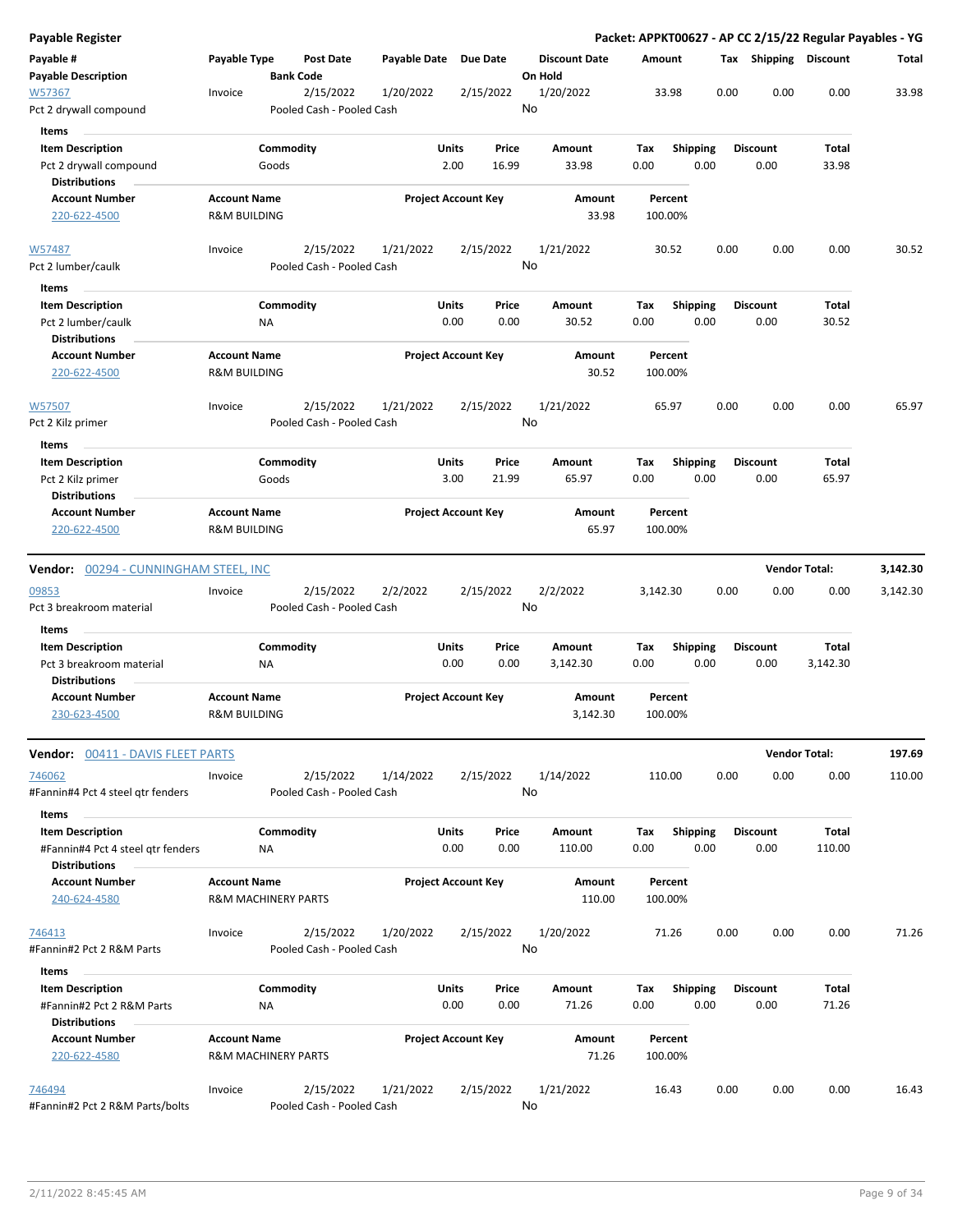| Payable Register                                                               |                                                       |                   |                                        |                       |                 |                            |    |                                 |             |                         |      |                         |                        | Packet: APPKT00627 - AP CC 2/15/22 Regular Payables - YG |
|--------------------------------------------------------------------------------|-------------------------------------------------------|-------------------|----------------------------------------|-----------------------|-----------------|----------------------------|----|---------------------------------|-------------|-------------------------|------|-------------------------|------------------------|----------------------------------------------------------|
| Payable #<br><b>Payable Description</b>                                        | Payable Type                                          | <b>Bank Code</b>  | Post Date                              | Payable Date Due Date |                 |                            |    | <b>Discount Date</b><br>On Hold | Amount      |                         |      | Tax Shipping Discount   |                        | Total                                                    |
| Items<br><b>Item Description</b><br>#Fannin#2 Pct 2 R&M Parts/bolts            |                                                       | Commodity<br>ΝA   |                                        |                       | Units<br>0.00   | Price<br>0.00              |    | Amount<br>16.43                 | Tax<br>0.00 | Shipping<br>0.00        |      | <b>Discount</b><br>0.00 | Total<br>16.43         |                                                          |
| <b>Distributions</b><br><b>Account Number</b><br>220-622-4580                  | <b>Account Name</b><br><b>R&amp;M MACHINERY PARTS</b> |                   |                                        |                       |                 | <b>Project Account Key</b> |    | Amount<br>16.43                 |             | Percent<br>100.00%      |      |                         |                        |                                                          |
|                                                                                |                                                       |                   |                                        |                       |                 |                            |    |                                 |             |                         |      |                         |                        |                                                          |
| Vendor: 00200 - DOLESE BROS. CO.                                               |                                                       |                   |                                        |                       |                 |                            |    |                                 |             |                         |      |                         | <b>Vendor Total:</b>   | 10,815.61                                                |
| AG22000697<br>#FAN584 Pct 4 Rock & Gravel                                      | Invoice                                               |                   | 2/15/2022<br>Pooled Cash - Pooled Cash | 1/4/2022              |                 | 2/15/2022                  | No | 1/4/2022                        |             | 197.52                  | 0.00 | 0.00                    | 0.00                   | 197.52                                                   |
| Items                                                                          |                                                       |                   |                                        |                       |                 |                            |    |                                 |             |                         |      |                         |                        |                                                          |
| <b>Item Description</b><br>#FAN584 Pct 4 Rock & Gravel<br><b>Distributions</b> |                                                       | Commodity<br>Rock |                                        |                       | Units<br>24.69  | Price<br>8.00              |    | Amount<br>197.52                | Tax<br>0.00 | <b>Shipping</b><br>0.00 |      | <b>Discount</b><br>0.00 | Total<br>197.52        |                                                          |
| <b>Account Number</b><br>240-624-3410                                          | <b>Account Name</b><br>R&B MAT. ROCK & GRAVEL         |                   |                                        |                       |                 | <b>Project Account Key</b> |    | Amount<br>197.52                |             | Percent<br>100.00%      |      |                         |                        |                                                          |
| AG22001217<br>#FAN584 Pct 4 Rock & Gravel                                      | Invoice                                               |                   | 2/15/2022<br>Pooled Cash - Pooled Cash | 1/5/2022              |                 | 2/15/2022                  | No | 1/5/2022                        |             | 593.76                  | 0.00 | 0.00                    | 0.00                   | 593.76                                                   |
| Items                                                                          |                                                       |                   |                                        |                       |                 |                            |    |                                 |             |                         |      |                         |                        |                                                          |
| <b>Item Description</b><br>#FAN584 Pct 4 Rock & Gravel                         |                                                       | Commodity<br>Rock |                                        |                       | Units<br>74.22  | Price<br>8.00              |    | Amount<br>593.76                | Tax<br>0.00 | <b>Shipping</b><br>0.00 |      | <b>Discount</b><br>0.00 | Total<br>593.76        |                                                          |
| <b>Distributions</b><br><b>Account Number</b>                                  | <b>Account Name</b>                                   |                   |                                        |                       |                 | <b>Project Account Key</b> |    | Amount                          |             | Percent                 |      |                         |                        |                                                          |
| 240-624-3410                                                                   | R&B MAT. ROCK & GRAVEL                                |                   |                                        |                       |                 |                            |    | 593.76                          |             | 100.00%                 |      |                         |                        |                                                          |
| AG22001646<br>#FAN584 Pct 4 Rock & Gravel                                      | Invoice                                               |                   | 2/15/2022<br>Pooled Cash - Pooled Cash | 1/6/2022              |                 | 2/15/2022                  | No | 1/6/2022                        |             | 378.00                  | 0.00 | 0.00                    | 0.00                   | 378.00                                                   |
| Items                                                                          |                                                       |                   |                                        |                       |                 |                            |    |                                 |             |                         |      |                         |                        |                                                          |
| <b>Item Description</b><br>#FAN584 Pct 4 Rock & Gravel<br><b>Distributions</b> |                                                       | Commodity<br>Rock |                                        |                       | Units<br>47.25  | Price<br>8.00              |    | Amount<br>378.00                | Tax<br>0.00 | <b>Shipping</b><br>0.00 |      | <b>Discount</b><br>0.00 | <b>Total</b><br>378.00 |                                                          |
| <b>Account Number</b><br>240-624-3410                                          | <b>Account Name</b><br>R&B MAT. ROCK & GRAVEL         |                   |                                        |                       |                 | <b>Project Account Key</b> |    | Amount<br>378.00                |             | Percent<br>100.00%      |      |                         |                        |                                                          |
| AG22002008<br>#FAN584 Pct 4 Rock & Gravel                                      | Invoice                                               |                   | 2/15/2022<br>Pooled Cash - Pooled Cash | 1/7/2022              |                 | 2/15/2022                  | No | 1/7/2022                        |             | 194.48                  | 0.00 | 0.00                    | 0.00                   | 194.48                                                   |
| Items                                                                          |                                                       |                   |                                        |                       |                 |                            |    |                                 |             |                         |      |                         |                        |                                                          |
| <b>Item Description</b><br>#FAN584 Pct 4 Rock & Gravel<br><b>Distributions</b> |                                                       | Commodity<br>Rock |                                        |                       | Units<br>24.31  | Price<br>8.00              |    | Amount<br>194.48                | Tax<br>0.00 | <b>Shipping</b><br>0.00 |      | <b>Discount</b><br>0.00 | Total<br>194.48        |                                                          |
| <b>Account Number</b><br>240-624-3410                                          | <b>Account Name</b><br>R&B MAT. ROCK & GRAVEL         |                   |                                        |                       |                 | <b>Project Account Key</b> |    | Amount<br>194.48                |             | Percent<br>100.00%      |      |                         |                        |                                                          |
| AG22002509<br>#FAN584 Pct 4 Rock & Gravel                                      | Invoice                                               |                   | 2/15/2022<br>Pooled Cash - Pooled Cash | 1/10/2022             |                 | 2/15/2022                  | No | 1/10/2022                       |             | 804.40                  | 0.00 | 0.00                    | 0.00                   | 804.40                                                   |
| Items                                                                          |                                                       |                   |                                        |                       |                 |                            |    |                                 |             |                         |      |                         |                        |                                                          |
| <b>Item Description</b><br>#FAN584 Pct 4 Rock & Gravel<br><b>Distributions</b> |                                                       | Commodity<br>Rock |                                        |                       | Units<br>100.55 | Price<br>8.00              |    | Amount<br>804.40                | Tax<br>0.00 | <b>Shipping</b><br>0.00 |      | <b>Discount</b><br>0.00 | <b>Total</b><br>804.40 |                                                          |
| <b>Account Number</b><br>240-624-3410                                          | <b>Account Name</b><br>R&B MAT. ROCK & GRAVEL         |                   |                                        |                       |                 | <b>Project Account Key</b> |    | Amount<br>804.40                |             | Percent<br>100.00%      |      |                         |                        |                                                          |
| AG22003032<br>#FAN582 Pct 2 Rock & Gravel                                      | Invoice                                               |                   | 2/15/2022<br>Pooled Cash - Pooled Cash | 1/11/2022             |                 | 2/15/2022                  | No | 1/11/2022                       | 2,737.76    |                         | 0.00 | 0.00                    | 0.00                   | 2,737.76                                                 |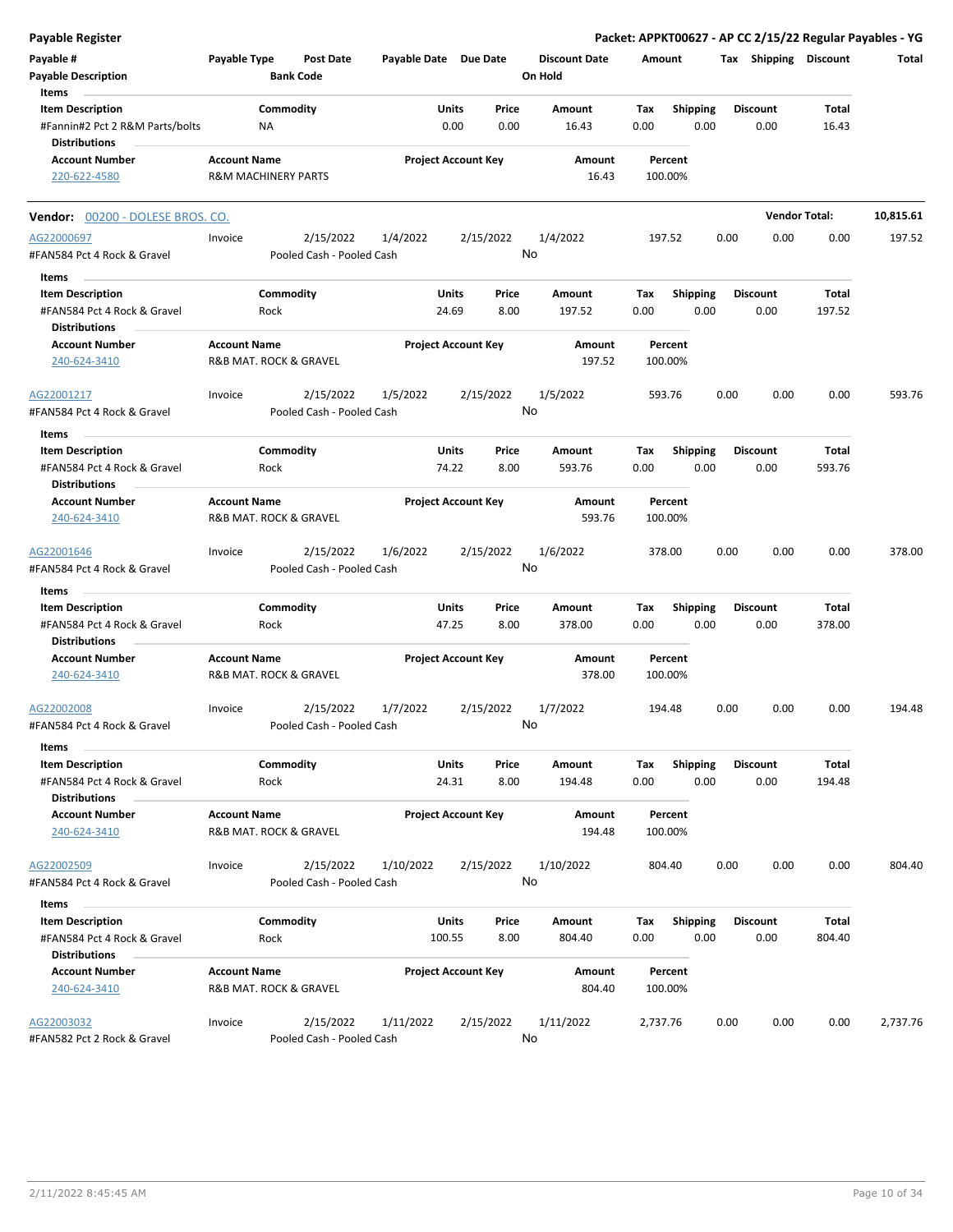| <b>Payable Register</b>                                                                 |                                               |                                        |                       |                            |               |                                 |             |                         |      |                         |                          | Packet: APPKT00627 - AP CC 2/15/22 Regular Payables - YG |
|-----------------------------------------------------------------------------------------|-----------------------------------------------|----------------------------------------|-----------------------|----------------------------|---------------|---------------------------------|-------------|-------------------------|------|-------------------------|--------------------------|----------------------------------------------------------|
| Payable #<br><b>Payable Description</b>                                                 | <b>Payable Type</b>                           | <b>Post Date</b><br><b>Bank Code</b>   | Payable Date Due Date |                            |               | <b>Discount Date</b><br>On Hold | Amount      |                         |      | Tax Shipping Discount   |                          | Total                                                    |
| Items<br><b>Item Description</b><br>#FAN582 Pct 2 Rock & Gravel<br><b>Distributions</b> | Commodity<br>Rock                             |                                        |                       | Units<br>342.22            | Price<br>8.00 | Amount<br>2,737.76              | Tax<br>0.00 | <b>Shipping</b><br>0.00 |      | <b>Discount</b><br>0.00 | <b>Total</b><br>2,737.76 |                                                          |
| <b>Account Number</b><br>220-622-3410                                                   | <b>Account Name</b><br>R&B MAT. ROCK & GRAVEL |                                        |                       | <b>Project Account Key</b> |               | Amount<br>2,737.76              |             | Percent<br>100.00%      |      |                         |                          |                                                          |
| AG22004704<br>#FAN584 Pct 4 Rock & Gravel                                               | Invoice                                       | 2/15/2022<br>Pooled Cash - Pooled Cash | 1/14/2022             | 2/15/2022                  | No            | 1/14/2022                       |             | 398.40                  | 0.00 | 0.00                    | 0.00                     | 398.40                                                   |
| Items<br><b>Item Description</b><br>#FAN584 Pct 4 Rock & Gravel<br><b>Distributions</b> | Commodity<br>Rock                             |                                        |                       | Units<br>49.80             | Price<br>8.00 | Amount<br>398.40                | Tax<br>0.00 | <b>Shipping</b><br>0.00 |      | <b>Discount</b><br>0.00 | Total<br>398.40          |                                                          |
| <b>Account Number</b><br>240-624-3410                                                   | <b>Account Name</b><br>R&B MAT. ROCK & GRAVEL |                                        |                       | <b>Project Account Key</b> |               | Amount<br>398.40                |             | Percent<br>100.00%      |      |                         |                          |                                                          |
| AG22005739<br>#FAN584 Pct 4 Rock & Gravel                                               | Invoice                                       | 2/15/2022<br>Pooled Cash - Pooled Cash | 1/18/2022             | 2/15/2022                  | No            | 1/18/2022                       | 210.80      |                         | 0.00 | 0.00                    | 0.00                     | 210.80                                                   |
| Items<br><b>Item Description</b><br>#FAN584 Pct 4 Rock & Gravel<br><b>Distributions</b> | Commodity<br>Rock                             |                                        |                       | Units<br>26.35             | Price<br>8.00 | Amount<br>210.80                | Tax<br>0.00 | <b>Shipping</b><br>0.00 |      | <b>Discount</b><br>0.00 | Total<br>210.80          |                                                          |
| <b>Account Number</b><br>240-624-3410                                                   | <b>Account Name</b><br>R&B MAT. ROCK & GRAVEL |                                        |                       | <b>Project Account Key</b> |               | Amount<br>210.80                |             | Percent<br>100.00%      |      |                         |                          |                                                          |
| AG22006940<br>#FAN582 Pct 2 Rock & Gravel                                               | Invoice                                       | 2/15/2022<br>Pooled Cash - Pooled Cash | 1/21/2022             | 2/15/2022                  | No            | 1/21/2022                       | 2,271.37    |                         | 0.00 | 0.00                    | 0.00                     | 2,271.37                                                 |
| Items                                                                                   |                                               |                                        |                       |                            |               |                                 |             |                         |      |                         |                          |                                                          |
| <b>Item Description</b><br>#FAN582 Pct 2 Rock & Gravel<br><b>Distributions</b>          | Commodity<br>Rock                             |                                        |                       | <b>Units</b><br>237.84     | Price<br>9.55 | Amount<br>2,271.37              | Tax<br>0.00 | <b>Shipping</b><br>0.00 |      | <b>Discount</b><br>0.00 | Total<br>2,271.37        |                                                          |
| <b>Account Number</b><br>220-622-3410                                                   | <b>Account Name</b><br>R&B MAT. ROCK & GRAVEL |                                        |                       | <b>Project Account Key</b> |               | Amount<br>2,271.37              |             | Percent<br>100.00%      |      |                         |                          |                                                          |
| AG22006941<br>#FAN584 Pct 4 Rock & Gravel<br>Items                                      | Invoice                                       | 2/15/2022<br>Pooled Cash - Pooled Cash | 1/21/2022             | 2/15/2022                  | No            | 1/21/2022                       |             | 385.04                  | 0.00 | 0.00                    | 0.00                     | 385.04                                                   |
| <b>Item Description</b><br>#FAN584 Pct 4 Rock & Gravel<br><b>Distributions</b>          | Commodity<br>Rock                             |                                        |                       | Units<br>48.13             | Price<br>8.00 | Amount<br>385.04                | Tax<br>0.00 | Shipping<br>0.00        |      | <b>Discount</b><br>0.00 | <b>Total</b><br>385.04   |                                                          |
| <b>Account Number</b><br>240-624-3410                                                   | <b>Account Name</b><br>R&B MAT. ROCK & GRAVEL |                                        |                       | <b>Project Account Key</b> |               | Amount<br>385.04                |             | Percent<br>100.00%      |      |                         |                          |                                                          |
| AG22007458<br>#FAN584 Pct 4 Rock & Gravel                                               | Invoice                                       | 2/15/2022<br>Pooled Cash - Pooled Cash | 1/24/2022             | 2/15/2022                  | No            | 1/24/2022                       |             | 196.48                  | 0.00 | 0.00                    | 0.00                     | 196.48                                                   |
| Items                                                                                   |                                               |                                        |                       |                            |               |                                 |             |                         |      |                         |                          |                                                          |
| <b>Item Description</b><br>#FAN584 Pct 4 Rock & Gravel<br><b>Distributions</b>          | Commodity<br>Rock                             |                                        |                       | <b>Units</b><br>24.56      | Price<br>8.00 | Amount<br>196.48                | Тах<br>0.00 | <b>Shipping</b><br>0.00 |      | <b>Discount</b><br>0.00 | Total<br>196.48          |                                                          |
| <b>Account Number</b><br>240-624-3410                                                   | <b>Account Name</b><br>R&B MAT. ROCK & GRAVEL |                                        |                       | <b>Project Account Key</b> |               | Amount<br>196.48                |             | Percent<br>100.00%      |      |                         |                          |                                                          |
| AG22007972<br>#FAN582 Pct 2 Rock & Gravel                                               | Invoice                                       | 2/15/2022<br>Pooled Cash - Pooled Cash | 1/25/2022             | 2/15/2022                  | No            | 1/25/2022                       |             | 202.08                  | 0.00 | 0.00                    | 0.00                     | 202.08                                                   |
| Items                                                                                   |                                               |                                        |                       |                            |               |                                 |             |                         |      |                         |                          |                                                          |
| <b>Item Description</b><br>#FAN582 Pct 2 Rock & Gravel<br><b>Distributions</b>          | Rock                                          | Commodity                              |                       | Units<br>25.26             | Price<br>8.00 | Amount<br>202.08                | Tax<br>0.00 | <b>Shipping</b><br>0.00 |      | <b>Discount</b><br>0.00 | Total<br>202.08          |                                                          |
| <b>Account Number</b><br>220-622-3410                                                   | <b>Account Name</b><br>R&B MAT. ROCK & GRAVEL |                                        |                       | <b>Project Account Key</b> |               | Amount<br>202.08                |             | Percent<br>100.00%      |      |                         |                          |                                                          |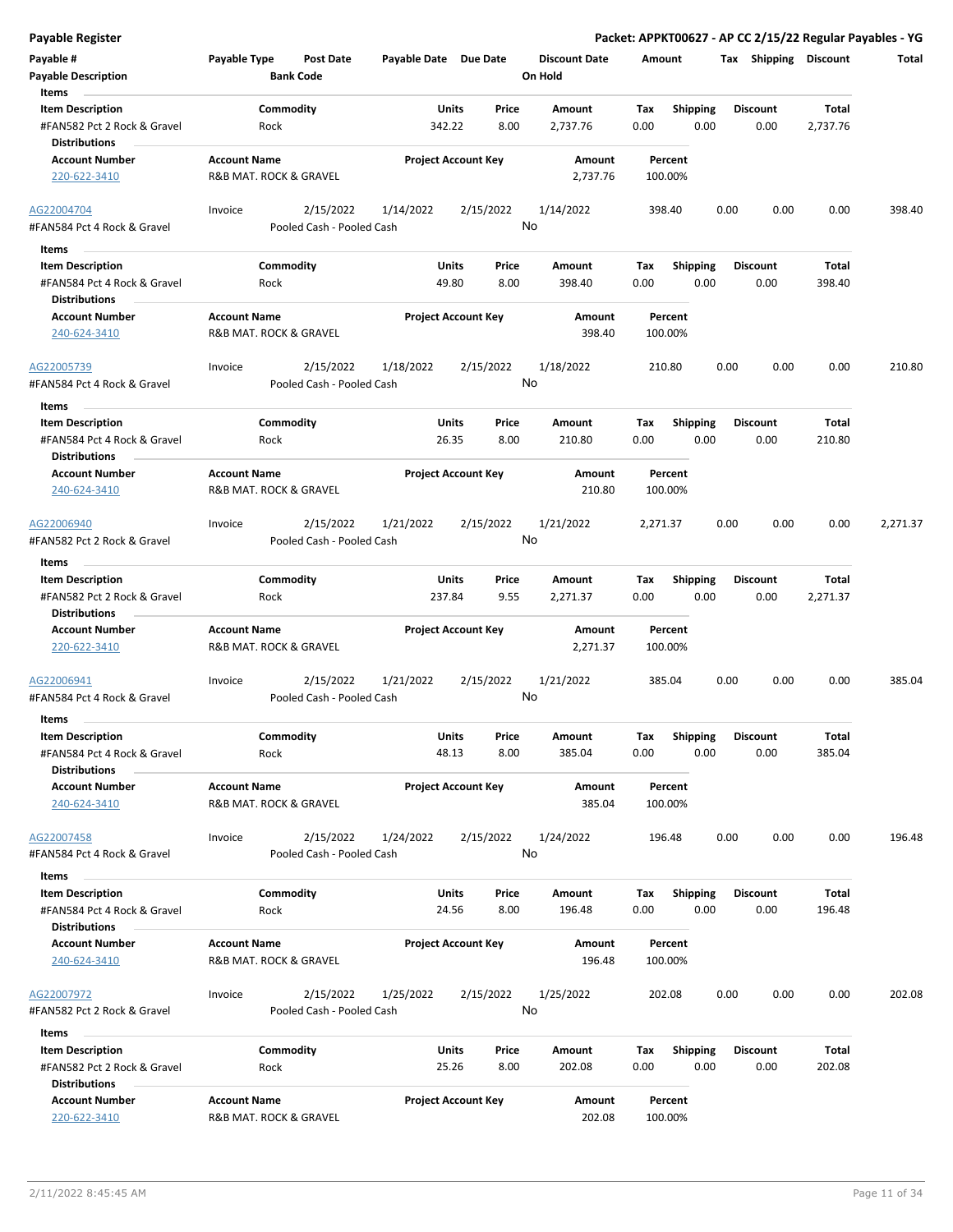| <b>Payable Register</b>                                                        |                     |                                        |                       |                            |                                 |                    |                         |      |                         | Packet: APPKT00627 - AP CC 2/15/22 Regular Payables - YG |          |
|--------------------------------------------------------------------------------|---------------------|----------------------------------------|-----------------------|----------------------------|---------------------------------|--------------------|-------------------------|------|-------------------------|----------------------------------------------------------|----------|
| Payable #<br><b>Payable Description</b>                                        | Payable Type        | <b>Post Date</b><br><b>Bank Code</b>   | Payable Date          | <b>Due Date</b>            | <b>Discount Date</b><br>On Hold | Amount             |                         |      |                         | Tax Shipping Discount                                    | Total    |
| AG22007973<br>#FAN584 Pct 4 Rock & Gravel                                      | Invoice             | 2/15/2022<br>Pooled Cash - Pooled Cash | 1/25/2022             | 2/15/2022                  | 1/25/2022<br>No                 | 394.48             |                         | 0.00 | 0.00                    | 0.00                                                     | 394.48   |
| Items                                                                          |                     |                                        |                       |                            |                                 |                    |                         |      |                         |                                                          |          |
| <b>Item Description</b><br>#FAN584 Pct 4 Rock & Gravel<br><b>Distributions</b> |                     | Commodity<br>Rock                      | <b>Units</b><br>49.31 | Price<br>8.00              | Amount<br>394.48                | Tax<br>0.00        | <b>Shipping</b><br>0.00 |      | <b>Discount</b><br>0.00 | Total<br>394.48                                          |          |
| <b>Account Number</b>                                                          | <b>Account Name</b> |                                        |                       | <b>Project Account Key</b> | Amount                          | Percent            |                         |      |                         |                                                          |          |
| 240-624-3410                                                                   |                     | R&B MAT. ROCK & GRAVEL                 |                       |                            | 394.48                          | 100.00%            |                         |      |                         |                                                          |          |
| AG22008453<br>#FAN582 Pct 2 Rock & Gravel                                      | Invoice             | 2/15/2022<br>Pooled Cash - Pooled Cash | 1/26/2022             | 2/15/2022                  | 1/26/2022<br>No                 | 205.52             |                         | 0.00 | 0.00                    | 0.00                                                     | 205.52   |
| Items                                                                          |                     |                                        |                       |                            |                                 |                    |                         |      |                         |                                                          |          |
| <b>Item Description</b>                                                        |                     | Commodity                              | <b>Units</b>          | Price                      | Amount                          | Tax                | <b>Shipping</b>         |      | <b>Discount</b>         | Total                                                    |          |
| #FAN582 Pct 2 Rock & Gravel<br><b>Distributions</b>                            |                     | Rock                                   | 25.69                 | 8.00                       | 205.52                          | 0.00               | 0.00                    |      | 0.00                    | 205.52                                                   |          |
| <b>Account Number</b><br>220-622-3410                                          | <b>Account Name</b> | R&B MAT. ROCK & GRAVEL                 |                       | <b>Project Account Key</b> | Amount<br>205.52                | Percent<br>100.00% |                         |      |                         |                                                          |          |
| AG22008893<br>#FAN582 Pct 2 Rock & Gravel                                      | Invoice             | 2/15/2022<br>Pooled Cash - Pooled Cash | 1/27/2022             | 2/15/2022                  | 1/27/2022<br>No                 | 601.68             |                         | 0.00 | 0.00                    | 0.00                                                     | 601.68   |
| Items                                                                          |                     |                                        |                       |                            |                                 |                    |                         |      |                         |                                                          |          |
| <b>Item Description</b>                                                        |                     | Commodity                              | Units                 | Price                      | Amount                          | Tax                | <b>Shipping</b>         |      | <b>Discount</b>         | Total                                                    |          |
| #FAN582 Pct 2 Rock & Gravel<br><b>Distributions</b>                            |                     | Rock                                   | 75.21                 | 8.00                       | 601.68                          | 0.00               | 0.00                    |      | 0.00                    | 601.68                                                   |          |
| <b>Account Number</b>                                                          | <b>Account Name</b> |                                        |                       | <b>Project Account Key</b> | Amount                          | Percent            |                         |      |                         |                                                          |          |
| 220-622-3410                                                                   |                     | R&B MAT. ROCK & GRAVEL                 |                       |                            | 601.68                          | 100.00%            |                         |      |                         |                                                          |          |
| AG22009338<br>#FAN582 Pct 2 Rock & Gravel                                      | Invoice             | 2/15/2022<br>Pooled Cash - Pooled Cash | 1/28/2022             | 2/15/2022                  | 1/28/2022<br>No                 | 207.68             |                         | 0.00 | 0.00                    | 0.00                                                     | 207.68   |
| Items                                                                          |                     |                                        |                       |                            |                                 |                    |                         |      |                         |                                                          |          |
| <b>Item Description</b>                                                        |                     | Commodity                              | <b>Units</b>          | Price                      | Amount                          | Tax                | Shipping                |      | <b>Discount</b>         | Total                                                    |          |
| #FAN582 Pct 2 Rock & Gravel                                                    |                     | Rock                                   | 25.96                 | 8.00                       | 207.68                          | 0.00               | 0.00                    |      | 0.00                    | 207.68                                                   |          |
| <b>Distributions</b><br><b>Account Number</b>                                  | <b>Account Name</b> |                                        |                       | <b>Project Account Key</b> | Amount                          | Percent            |                         |      |                         |                                                          |          |
| 220-622-3410                                                                   |                     | R&B MAT. ROCK & GRAVEL                 |                       |                            | 207.68                          | 100.00%            |                         |      |                         |                                                          |          |
| AG22009932<br>#FAN582 Pct 2 Rock & Gravel                                      | Invoice             | 2/15/2022<br>Pooled Cash - Pooled Cash | 1/31/2022             | 2/15/2022                  | 1/31/2022<br>No                 | 623.68             |                         | 0.00 | 0.00                    | 0.00                                                     | 623.68   |
| Items                                                                          |                     |                                        |                       |                            |                                 |                    |                         |      |                         |                                                          |          |
| <b>Item Description</b>                                                        |                     | Commodity                              | <b>Units</b>          | Price                      | Amount                          | Tax                | Shipping                |      | Discount                | Total                                                    |          |
| #FAN582 Pct 2 Rock & Gravel<br><b>Distributions</b>                            |                     | Rock                                   | 77.96                 | 8.00                       | 623.68                          | 0.00               | 0.00                    |      | 0.00                    | 623.68                                                   |          |
| <b>Account Number</b><br>220-622-3410                                          | <b>Account Name</b> | R&B MAT. ROCK & GRAVEL                 |                       | <b>Project Account Key</b> | Amount<br>623.68                | Percent<br>100.00% |                         |      |                         |                                                          |          |
| AG22009933<br>#FAN584 Pct 4 Rock & Gravel                                      | Invoice             | 2/15/2022<br>Pooled Cash - Pooled Cash | 1/31/2022             | 2/15/2022                  | 1/31/2022<br>No                 | 212.48             |                         | 0.00 | 0.00                    | 0.00                                                     | 212.48   |
| Items                                                                          |                     |                                        |                       |                            |                                 |                    |                         |      |                         |                                                          |          |
| <b>Item Description</b>                                                        |                     | Commodity                              | <b>Units</b>          | Price                      | Amount                          | Tax                | <b>Shipping</b>         |      | <b>Discount</b>         | Total                                                    |          |
| #FAN584 Pct 4 Rock & Gravel<br><b>Distributions</b>                            |                     | Rock                                   | 26.56                 | 8.00                       | 212.48                          | 0.00               | 0.00                    |      | 0.00                    | 212.48                                                   |          |
| <b>Account Number</b><br>240-624-3410                                          | <b>Account Name</b> | R&B MAT. ROCK & GRAVEL                 |                       | <b>Project Account Key</b> | Amount<br>212.48                | Percent<br>100.00% |                         |      |                         |                                                          |          |
| Vendor: VEN02831 - Double J Equipment Repair LLC                               |                     |                                        |                       |                            |                                 |                    |                         |      |                         | <b>Vendor Total:</b>                                     | 4,766.14 |
| 4352                                                                           | Invoice             | 2/15/2022                              | 2/2/2022              | 2/15/2022                  | 2/2/2022                        | 4,766.14           |                         | 0.00 | 0.00                    | 0.00                                                     | 4,766.14 |
| Pct 104 Mack dump truck repair                                                 |                     | Pooled Cash - Pooled Cash              |                       |                            | No                              |                    |                         |      |                         |                                                          |          |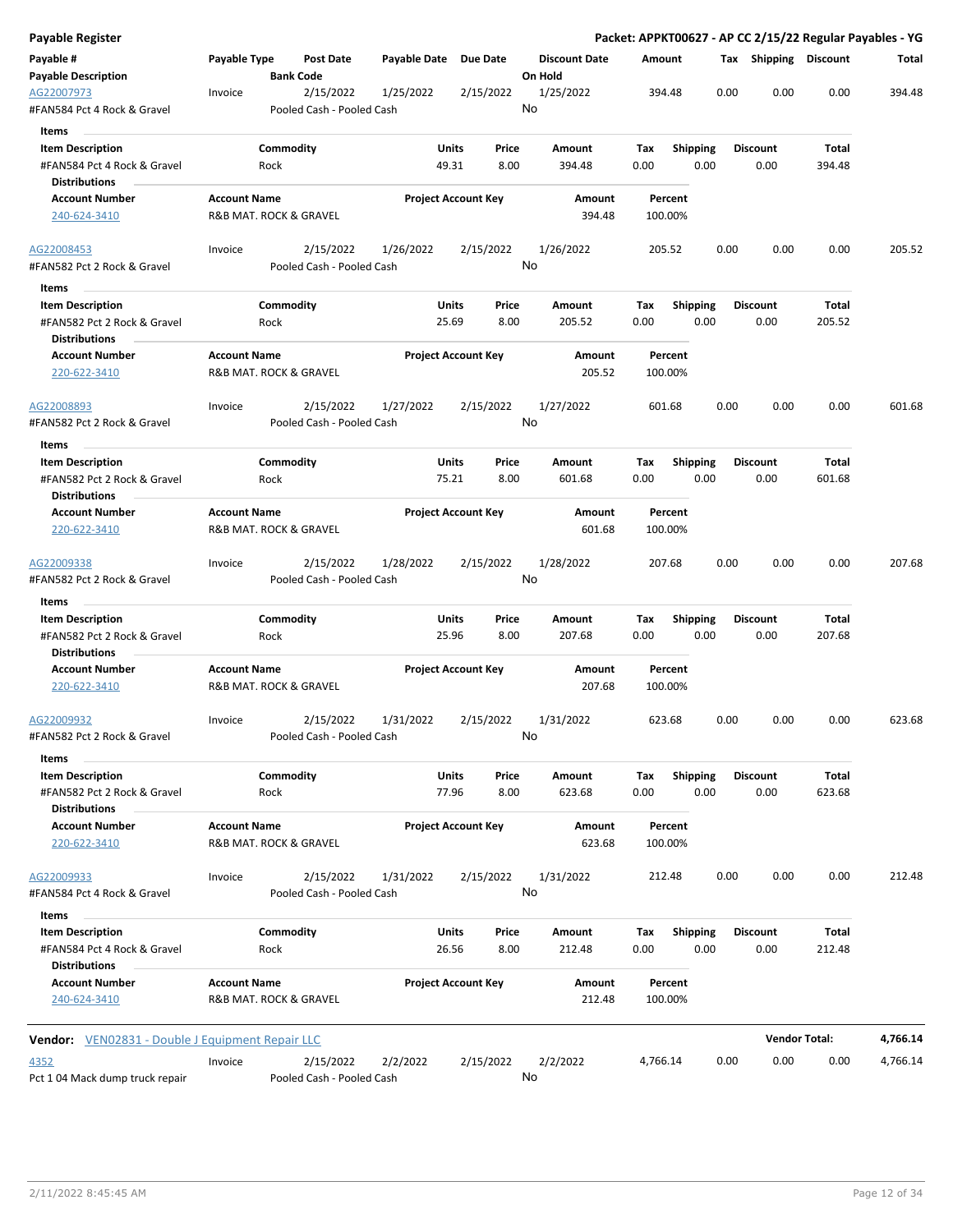| <b>Payable Register</b>                                                           |                                 |                                        |                       |                            |               |                                 |             |                         |      |                         | Packet: APPKT00627 - AP CC 2/15/22 Regular Payables - YG |        |
|-----------------------------------------------------------------------------------|---------------------------------|----------------------------------------|-----------------------|----------------------------|---------------|---------------------------------|-------------|-------------------------|------|-------------------------|----------------------------------------------------------|--------|
| Payable #<br><b>Payable Description</b>                                           | Payable Type                    | <b>Post Date</b><br><b>Bank Code</b>   | Payable Date Due Date |                            |               | <b>Discount Date</b><br>On Hold | Amount      |                         |      | Tax Shipping Discount   |                                                          | Total  |
| Items                                                                             |                                 |                                        |                       |                            |               |                                 |             |                         |      |                         |                                                          |        |
| <b>Item Description</b><br>Pct 104 Mack dump truck repair<br><b>Distributions</b> |                                 | Commodity<br>NA                        |                       | Units<br>0.00              | Price<br>0.00 | Amount<br>4,766.14              | Tax<br>0.00 | <b>Shipping</b><br>0.00 |      | Discount<br>0.00        | Total<br>4,766.14                                        |        |
| <b>Account Number</b>                                                             | <b>Account Name</b>             |                                        |                       | <b>Project Account Key</b> |               | Amount                          |             | Percent                 |      |                         |                                                          |        |
| 210-621-4580                                                                      |                                 | <b>R&amp;M MACHINERY PARTS</b>         |                       |                            |               | 4,766.14                        | 100.00%     |                         |      |                         |                                                          |        |
| Vendor: VEN02782 - DUFFEK, KENNETH                                                |                                 |                                        |                       |                            |               |                                 |             |                         |      |                         | <b>Vendor Total:</b>                                     | 383.45 |
| INV0004321<br>2/2-4/22 travel-miles/meals/parking                                 | Invoice                         | 2/15/2022<br>Pooled Cash - Pooled Cash | 2/8/2022              |                            | 2/15/2022     | 2/8/2022<br>No                  | 383.45      |                         | 0.00 | 0.00                    | 0.00                                                     | 383.45 |
| Items                                                                             |                                 |                                        |                       |                            |               |                                 |             |                         |      |                         |                                                          |        |
| <b>Item Description</b>                                                           |                                 | Commodity                              |                       | Units                      | Price         | Amount                          | Tax         | <b>Shipping</b>         |      | <b>Discount</b>         | Total                                                    |        |
| 2/2-4/22 travel-miles/meals/parking<br><b>Distributions</b>                       |                                 | ΝA                                     |                       | 0.00                       | 0.00          | 383.45                          | 0.00        | 0.00                    |      | 0.00                    | 383.45                                                   |        |
| <b>Account Number</b><br>100-400-4270                                             | <b>Account Name</b>             | OUT OF COUNTY TRAVEL/TRAINING          |                       | <b>Project Account Key</b> |               | Amount<br>383.45                | 100.00%     | Percent                 |      |                         |                                                          |        |
| <b>Vendor: 00335 - FANNIN COUNTY ELEC. CO-OP, INC</b>                             |                                 |                                        |                       |                            |               |                                 |             |                         |      |                         | <b>Vendor Total:</b>                                     | 247.73 |
| <b>INV0004340</b><br>Pct 3 electric 1/7-2/7/22                                    | Invoice                         | 2/15/2022<br>Pooled Cash - Pooled Cash | 2/8/2022              |                            | 2/24/2022     | 2/8/2022<br>No                  | 247.73      |                         | 0.00 | 0.00                    | 0.00                                                     | 247.73 |
| Items                                                                             |                                 |                                        |                       |                            |               |                                 |             |                         |      |                         |                                                          |        |
| <b>Item Description</b><br>Pct 3 electric 1/7-2/7/22<br><b>Distributions</b>      |                                 | Commodity<br>ΝA                        |                       | Units<br>0.00              | Price<br>0.00 | Amount<br>247.73                | Tax<br>0.00 | <b>Shipping</b><br>0.00 |      | <b>Discount</b><br>0.00 | Total<br>247.73                                          |        |
| <b>Account Number</b><br>230-623-4400                                             | <b>Account Name</b>             | UTILITY ELECTRICITY                    |                       | <b>Project Account Key</b> |               | Amount<br>247.73                | 100.00%     | Percent                 |      |                         |                                                          |        |
| Vendor: 00797 - FANNIN COUNTY TAX ASSESSOR-COL                                    |                                 |                                        |                       |                            |               |                                 |             |                         |      |                         | <b>Vendor Total:</b>                                     | 95.50  |
| <b>INV0004349</b>                                                                 | Invoice                         | 2/15/2022                              | 2/10/2022             |                            | 2/15/2022     | 2/10/2022                       |             | 7.50                    | 0.00 | 0.00                    | 0.00                                                     | 7.50   |
| Const #2 2015 Ford #4391 registration                                             |                                 | Pooled Cash - Pooled Cash              |                       |                            |               | No                              |             |                         |      |                         |                                                          |        |
| Items                                                                             |                                 | Commodity                              |                       |                            |               |                                 |             |                         |      |                         |                                                          |        |
| <b>Item Description</b><br>Const #2 2015 Ford #4391 registration<br>Distributions |                                 | ΝA                                     |                       | Units<br>0.00              | Price<br>0.00 | Amount<br>7.50                  | Тах<br>0.00 | Shipping<br>0.00        |      | <b>Discount</b><br>0.00 | Total<br>7.50                                            |        |
| Account Number<br>100-552-4540                                                    | <b>Account Name</b><br>R&M AUTO |                                        |                       | <b>Project Account Key</b> |               | Amount<br>7.50                  | 100.00%     | Percent                 |      |                         |                                                          |        |
| <b>INV0004350</b><br>Pct 3 2001 CPS #3487 registration                            | Invoice                         | 2/15/2022<br>Pooled Cash - Pooled Cash | 2/10/2022             |                            | 2/15/2022     | 2/10/2022<br>No                 |             | 22.00                   | 0.00 | 0.00                    | 0.00                                                     | 22.00  |
| Items                                                                             |                                 |                                        |                       |                            |               |                                 |             |                         |      |                         |                                                          |        |
| <b>Item Description</b><br>Pct 3 2001 CPS #3487 registration                      |                                 | Commodity<br>ΝA                        |                       | Units<br>0.00              | Price<br>0.00 | Amount<br>22.00                 | Tax<br>0.00 | <b>Shipping</b><br>0.00 |      | <b>Discount</b><br>0.00 | Total<br>22.00                                           |        |
| <b>Distributions</b>                                                              |                                 |                                        |                       |                            |               |                                 |             |                         |      |                         |                                                          |        |
| <b>Account Number</b><br>230-623-4580                                             | <b>Account Name</b>             | <b>R&amp;M MACHINERY PARTS</b>         |                       | <b>Project Account Key</b> |               | Amount<br>22.00                 | 100.00%     | Percent                 |      |                         |                                                          |        |
| INV0004351<br>Pct 3 2005 Ford #7259 registration                                  | Invoice                         | 2/15/2022<br>Pooled Cash - Pooled Cash | 2/10/2022             |                            | 2/15/2022     | 2/10/2022<br>No                 |             | 22.00                   | 0.00 | 0.00                    | 0.00                                                     | 22.00  |
| Items                                                                             |                                 |                                        |                       |                            |               |                                 |             |                         |      |                         |                                                          |        |
| <b>Item Description</b>                                                           |                                 | Commodity                              |                       | <b>Units</b>               | Price         | Amount                          | Tax         | <b>Shipping</b>         |      | <b>Discount</b>         | Total                                                    |        |
| Pct 3 2005 Ford #7259 registration<br><b>Distributions</b>                        |                                 | NA                                     |                       | 0.00                       | 0.00          | 22.00                           | 0.00        | 0.00                    |      | 0.00                    | 22.00                                                    |        |
| <b>Account Number</b><br>230-623-4580                                             | <b>Account Name</b>             | <b>R&amp;M MACHINERY PARTS</b>         |                       | <b>Project Account Key</b> |               | Amount<br>22.00                 | 100.00%     | Percent                 |      |                         |                                                          |        |
| <b>INV0004352</b><br>Pct 3 2001 Ptrb #3892 registration                           | Invoice                         | 2/15/2022<br>Pooled Cash - Pooled Cash | 2/10/2022             |                            | 2/15/2022     | 2/10/2022<br>No                 |             | 22.00                   | 0.00 | 0.00                    | 0.00                                                     | 22.00  |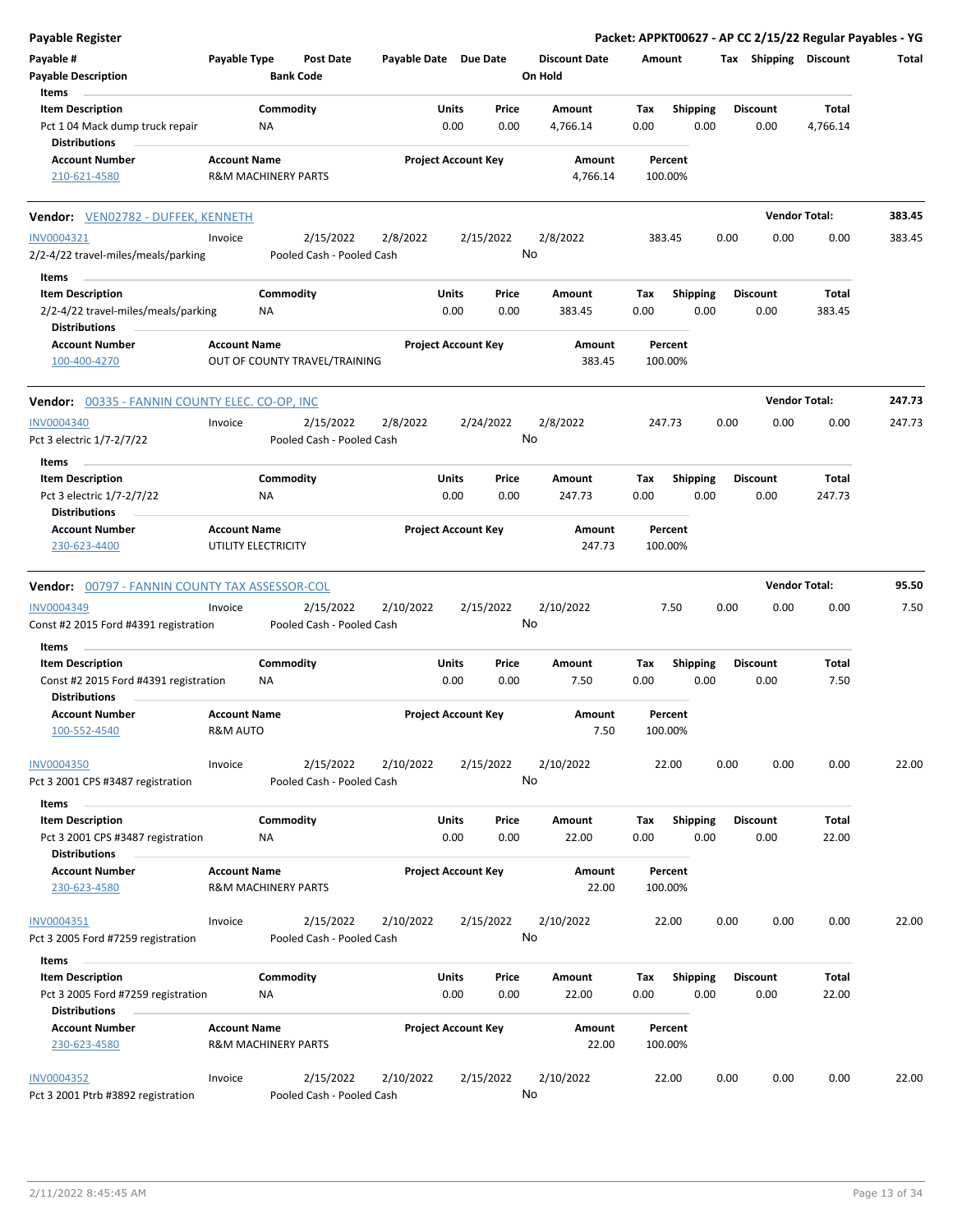| Payable Register                                                          |                                |                                |                       |                            |           |                      |          |                 |      |                       | Packet: APPKT00627 - AP CC 2/15/22 Regular Payables - YG |          |
|---------------------------------------------------------------------------|--------------------------------|--------------------------------|-----------------------|----------------------------|-----------|----------------------|----------|-----------------|------|-----------------------|----------------------------------------------------------|----------|
| Payable #                                                                 | Payable Type                   | Post Date                      | Payable Date Due Date |                            |           | <b>Discount Date</b> | Amount   |                 |      | Tax Shipping Discount |                                                          | Total    |
| <b>Payable Description</b>                                                |                                | <b>Bank Code</b>               |                       |                            |           | On Hold              |          |                 |      |                       |                                                          |          |
| Items                                                                     |                                |                                |                       |                            |           |                      |          |                 |      |                       |                                                          |          |
| <b>Item Description</b>                                                   |                                | Commodity                      |                       | Units                      | Price     | Amount               | Tax      | <b>Shipping</b> |      | <b>Discount</b>       | Total                                                    |          |
| Pct 3 2001 Ptrb #3892 registration                                        | NA                             |                                |                       | 0.00                       | 0.00      | 22.00                | 0.00     | 0.00            |      | 0.00                  | 22.00                                                    |          |
| <b>Distributions</b>                                                      |                                |                                |                       |                            |           |                      |          |                 |      |                       |                                                          |          |
| <b>Account Number</b>                                                     | <b>Account Name</b>            |                                |                       | <b>Project Account Key</b> |           | Amount               |          | Percent         |      |                       |                                                          |          |
| 230-623-4580                                                              | <b>R&amp;M MACHINERY PARTS</b> |                                |                       |                            |           | 22.00                |          | 100.00%         |      |                       |                                                          |          |
|                                                                           |                                |                                |                       |                            |           |                      |          |                 |      |                       |                                                          |          |
| <b>INV0004353</b>                                                         | Invoice                        | 2/15/2022                      | 2/10/2022             |                            | 2/15/2022 | 2/10/2022            |          | 22.00           | 0.00 | 0.00                  | 0.00                                                     | 22.00    |
| Pct 3 2008 CPS #9720 registration                                         |                                | Pooled Cash - Pooled Cash      |                       |                            |           | No                   |          |                 |      |                       |                                                          |          |
| Items                                                                     |                                |                                |                       |                            |           |                      |          |                 |      |                       |                                                          |          |
| <b>Item Description</b>                                                   |                                | Commodity                      |                       | Units                      | Price     | Amount               | Tax      | <b>Shipping</b> |      | <b>Discount</b>       | Total                                                    |          |
| Pct 3 2008 CPS #9720 registration                                         | ΝA                             |                                |                       | 0.00                       | 0.00      | 22.00                | 0.00     | 0.00            |      | 0.00                  | 22.00                                                    |          |
| <b>Distributions</b>                                                      |                                |                                |                       |                            |           |                      |          |                 |      |                       |                                                          |          |
| <b>Account Number</b>                                                     | <b>Account Name</b>            |                                |                       | <b>Project Account Key</b> |           | Amount               |          | Percent         |      |                       |                                                          |          |
| 230-623-4580                                                              | <b>R&amp;M MACHINERY PARTS</b> |                                |                       |                            |           | 22.00                |          | 100.00%         |      |                       |                                                          |          |
| <b>Vendor:</b> 00560 - FANNIN SOIL & WATER CONS. DISTRICT                 |                                |                                |                       |                            |           |                      |          |                 |      |                       | <b>Vendor Total:</b>                                     | 9,500.00 |
| <b>INV0004320</b>                                                         | Invoice                        | 2/15/2022                      | 2/7/2022              |                            | 2/15/2022 | 2/7/2022             | 9,500.00 |                 | 0.00 | 0.00                  | 0.00                                                     | 9,500.00 |
| FY22 watershed maint. Pct 1-11 sites Pct 2-8 si Pooled Cash - Pooled Cash |                                |                                |                       |                            |           | No                   |          |                 |      |                       |                                                          |          |
|                                                                           |                                |                                |                       |                            |           |                      |          |                 |      |                       |                                                          |          |
| Items                                                                     |                                |                                |                       |                            |           |                      |          |                 |      |                       |                                                          |          |
| <b>Item Description</b>                                                   |                                | Commodity                      |                       | Units                      | Price     | Amount               | Tax      | <b>Shipping</b> |      | <b>Discount</b>       | Total                                                    |          |
| FY22 watershed maint. Pct 1-11 sites Pct 2 NA                             |                                |                                |                       | 0.00                       | 0.00      | 9,500.00             | 0.00     | 0.00            |      | 0.00                  | 9,500.00                                                 |          |
| <b>Distributions</b>                                                      |                                |                                |                       |                            |           |                      |          |                 |      |                       |                                                          |          |
| <b>Account Number</b>                                                     | <b>Account Name</b>            |                                |                       | <b>Project Account Key</b> |           | Amount               |          | Percent         |      |                       |                                                          |          |
| 210-621-4940                                                              |                                | FLOOD CONTROL SITE MAINTENANCE |                       |                            |           | 5,500.00             |          | 57.89%          |      |                       |                                                          |          |
| 220-622-4940                                                              |                                | FLOOD CONTROL SITE MAINTENANCE |                       |                            |           | 4,000.00             |          | 42.11%          |      |                       |                                                          |          |
| <b>Vendor:</b> 00195 - FIX & FEED BONHAM/COMMERCE                         |                                |                                |                       |                            |           |                      |          |                 |      |                       | <b>Vendor Total:</b>                                     | 2,659.98 |
| 2201-134329                                                               | Invoice                        | 2/15/2022                      | 1/5/2022              |                            | 2/15/2022 | 1/5/2022             |          | 176.95          | 0.00 | 0.00                  | 0.00                                                     | 176.95   |
| Courthouse coupling/fasteners                                             |                                | Pooled Cash - Pooled Cash      |                       |                            |           | No                   |          |                 |      |                       |                                                          |          |
| Items                                                                     |                                |                                |                       |                            |           |                      |          |                 |      |                       |                                                          |          |
| <b>Item Description</b>                                                   |                                | Commodity                      |                       | Units                      | Price     | Amount               | Tax      | <b>Shipping</b> |      | <b>Discount</b>       | Total                                                    |          |
| Courthouse coupling/fasteners                                             | ΝA                             |                                |                       | 0.00                       | 0.00      | 176.95               | 0.00     | 0.00            |      | 0.00                  | 176.95                                                   |          |
| <b>Distributions</b>                                                      |                                |                                |                       |                            |           |                      |          |                 |      |                       |                                                          |          |
| <b>Account Number</b>                                                     | <b>Account Name</b>            |                                |                       | <b>Project Account Key</b> |           | Amount               |          | Percent         |      |                       |                                                          |          |
| 670-670-1650                                                              | <b>CONSTRUCTION</b>            |                                |                       |                            |           | 176.95               |          | 100.00%         |      |                       |                                                          |          |
|                                                                           |                                |                                |                       |                            |           |                      |          |                 |      |                       |                                                          |          |
| 2201-134934                                                               | Invoice                        | 2/15/2022                      | 1/6/2022              |                            | 2/15/2022 | 1/6/2022<br>No       |          | 69.65           | 0.00 | 0.00                  | 0.00                                                     | 69.65    |
| Pct 4 plug/antifreeze                                                     |                                | Pooled Cash - Pooled Cash      |                       |                            |           |                      |          |                 |      |                       |                                                          |          |
| Items                                                                     |                                |                                |                       |                            |           |                      |          |                 |      |                       |                                                          |          |
| <b>Item Description</b>                                                   |                                | Commodity                      |                       | Units                      | Price     | Amount               | Tax      | <b>Shipping</b> |      | <b>Discount</b>       | Total                                                    |          |
| Pct 4 plug/antifreeze                                                     | NA                             |                                |                       | 0.00                       | 0.00      | 69.65                | 0.00     | 0.00            |      | 0.00                  | 69.65                                                    |          |
| <b>Distributions</b>                                                      |                                |                                |                       |                            |           |                      |          |                 |      |                       |                                                          |          |
| <b>Account Number</b>                                                     | <b>Account Name</b>            |                                |                       | <b>Project Account Key</b> |           | Amount               |          | Percent         |      |                       |                                                          |          |
| 240-624-4580                                                              | <b>R&amp;M MACHINERY PARTS</b> |                                |                       |                            |           | 69.65                |          | 100.00%         |      |                       |                                                          |          |
|                                                                           |                                |                                |                       |                            |           |                      |          |                 |      |                       |                                                          |          |
| 2201-135202                                                               | Invoice                        | 2/15/2022                      | 1/6/2022              |                            | 2/15/2022 | 1/6/2022             |          | 49.50           | 0.00 | 0.00                  | 0.00                                                     | 49.50    |
| Courthouse fasteners                                                      |                                | Pooled Cash - Pooled Cash      |                       |                            |           | No                   |          |                 |      |                       |                                                          |          |
| Items                                                                     |                                |                                |                       |                            |           |                      |          |                 |      |                       |                                                          |          |
| <b>Item Description</b>                                                   |                                | Commodity                      |                       | Units                      | Price     | Amount               | Tax      | <b>Shipping</b> |      | <b>Discount</b>       | Total                                                    |          |
| Courthouse fasteners                                                      | ΝA                             |                                |                       | 0.00                       | 0.00      | 49.50                | 0.00     | 0.00            |      | 0.00                  | 49.50                                                    |          |
| <b>Distributions</b>                                                      |                                |                                |                       |                            |           |                      |          |                 |      |                       |                                                          |          |
| <b>Account Number</b>                                                     | <b>Account Name</b>            |                                |                       | <b>Project Account Key</b> |           | Amount               |          | Percent         |      |                       |                                                          |          |
| 670-670-1650                                                              | CONSTRUCTION                   |                                |                       |                            |           | 49.50                |          | 100.00%         |      |                       |                                                          |          |
|                                                                           |                                |                                |                       |                            |           |                      |          |                 |      |                       |                                                          |          |
| 2201-137106                                                               | Invoice                        | 2/15/2022                      | 1/7/2022              |                            | 2/15/2022 | 1/7/2022             |          | 29.99           | 0.00 | 0.00                  | 0.00                                                     | 29.99    |
| Pct 3 laundry faucet                                                      |                                | Pooled Cash - Pooled Cash      |                       |                            |           | No                   |          |                 |      |                       |                                                          |          |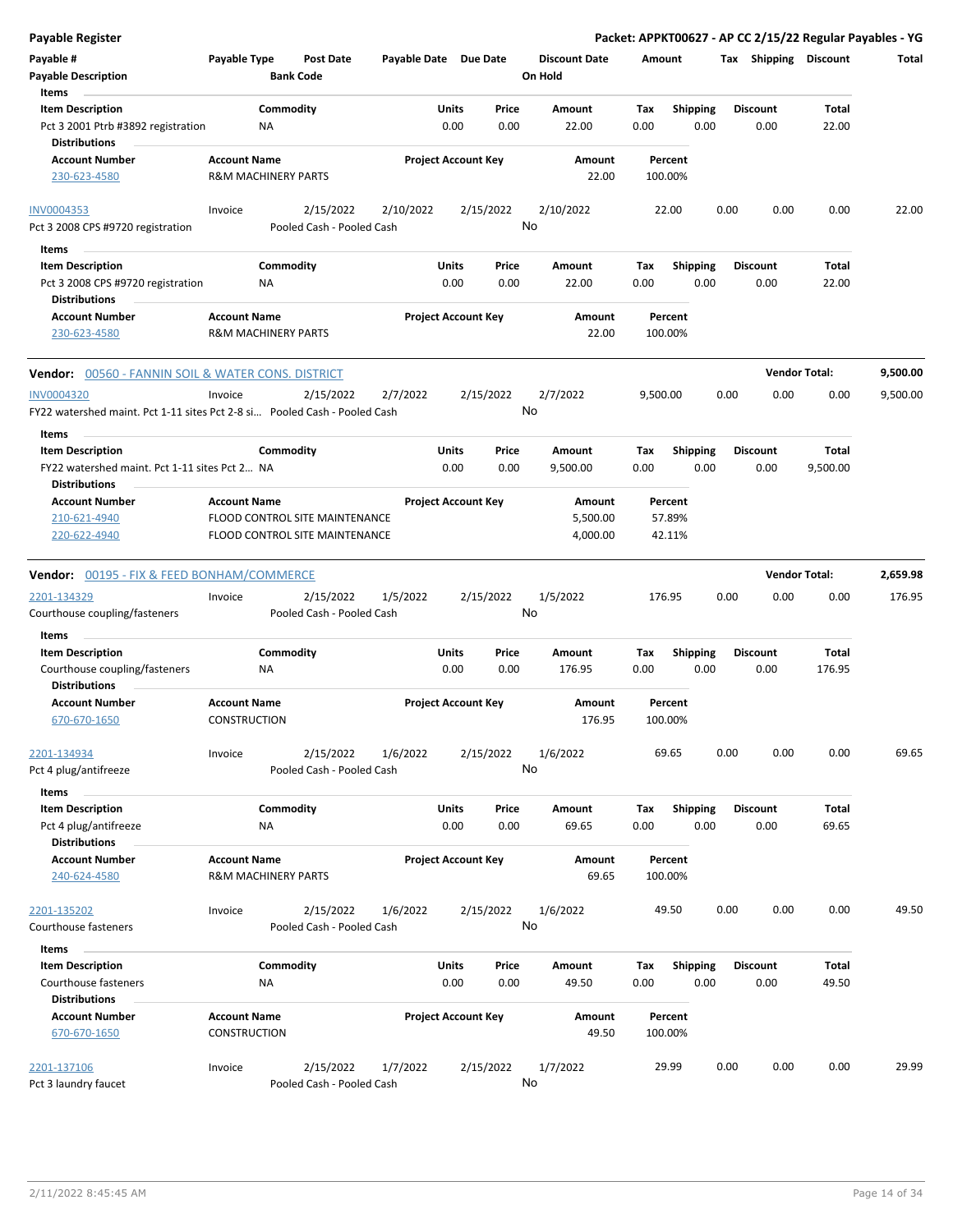| <b>Payable Register</b>                         |                                             |                                      |                       |                            |                                 |                    |                         |      |                         |              | Packet: APPKT00627 - AP CC 2/15/22 Regular Payables - YG |
|-------------------------------------------------|---------------------------------------------|--------------------------------------|-----------------------|----------------------------|---------------------------------|--------------------|-------------------------|------|-------------------------|--------------|----------------------------------------------------------|
| Payable #<br><b>Payable Description</b>         | Payable Type                                | <b>Post Date</b><br><b>Bank Code</b> | Payable Date Due Date |                            | <b>Discount Date</b><br>On Hold | Amount             |                         |      | Tax Shipping Discount   |              | Total                                                    |
| Items                                           |                                             |                                      |                       | Units<br>Price             |                                 |                    |                         |      |                         | <b>Total</b> |                                                          |
| <b>Item Description</b><br>Pct 3 laundry faucet | NA                                          | Commodity                            |                       | 0.00<br>0.00               | Amount<br>29.99                 | Tax<br>0.00        | <b>Shipping</b><br>0.00 |      | <b>Discount</b><br>0.00 | 29.99        |                                                          |
| <b>Distributions</b>                            |                                             |                                      |                       |                            |                                 |                    |                         |      |                         |              |                                                          |
| <b>Account Number</b>                           | <b>Account Name</b>                         |                                      |                       | <b>Project Account Key</b> | Amount                          | Percent            |                         |      |                         |              |                                                          |
| 230-623-3400                                    | <b>SHOP SUPPLIES</b>                        |                                      |                       |                            | 29.99                           | 100.00%            |                         |      |                         |              |                                                          |
| 2201-147797                                     | Invoice                                     | 2/15/2022                            | 1/13/2022             | 2/15/2022                  | 1/13/2022                       | 27.68              |                         | 0.00 | 0.00                    | 0.00         | 27.68                                                    |
| Courthouse trash bags                           |                                             | Pooled Cash - Pooled Cash            |                       |                            | No                              |                    |                         |      |                         |              |                                                          |
| Items                                           |                                             |                                      |                       |                            |                                 |                    |                         |      |                         |              |                                                          |
| <b>Item Description</b>                         |                                             | Commodity                            |                       | Units<br>Price             | Amount                          | Tax                | <b>Shipping</b>         |      | <b>Discount</b>         | Total        |                                                          |
| Courthouse trash bags                           | ΝA                                          |                                      |                       | 0.00<br>0.00               | 27.68                           | 0.00               | 0.00                    |      | 0.00                    | 27.68        |                                                          |
| <b>Distributions</b>                            |                                             |                                      |                       |                            |                                 |                    |                         |      |                         |              |                                                          |
| <b>Account Number</b><br>670-670-1650           | <b>Account Name</b><br>CONSTRUCTION         |                                      |                       | <b>Project Account Key</b> | Amount<br>27.68                 | Percent<br>100.00% |                         |      |                         |              |                                                          |
| 2201-148551                                     | Invoice                                     | 2/15/2022                            | 1/13/2022             | 2/15/2022                  | 1/13/2022                       | 20.37              |                         | 0.00 | 0.00                    | 0.00         | 20.37                                                    |
| Maint. supplies                                 |                                             | Pooled Cash - Pooled Cash            |                       |                            | No                              |                    |                         |      |                         |              |                                                          |
| Items                                           |                                             |                                      |                       |                            |                                 |                    |                         |      |                         |              |                                                          |
| <b>Item Description</b>                         |                                             | Commodity                            |                       | Units<br>Price             | Amount                          | Tax                | <b>Shipping</b>         |      | <b>Discount</b>         | Total        |                                                          |
| Maint. supplies                                 | ΝA                                          |                                      |                       | 0.00<br>0.00               | 20.37                           | 0.00               | 0.00                    |      | 0.00                    | 20.37        |                                                          |
| <b>Distributions</b>                            |                                             |                                      |                       |                            |                                 |                    |                         |      |                         |              |                                                          |
| <b>Account Number</b>                           | <b>Account Name</b>                         |                                      |                       | <b>Project Account Key</b> | Amount                          | Percent            |                         |      |                         |              |                                                          |
| 100-409-4500                                    | R & M BUILDING                              |                                      |                       |                            | 20.37                           | 100.00%            |                         |      |                         |              |                                                          |
| 2201-157345                                     | Invoice                                     | 2/15/2022                            | 1/18/2022             | 2/15/2022                  | 1/18/2022                       | 1,393.97           |                         | 0.00 | 0.00                    | 0.00         | 1,393.97                                                 |
| Pct 2 gear oil/culvert                          |                                             | Pooled Cash - Pooled Cash            |                       |                            | No                              |                    |                         |      |                         |              |                                                          |
| Items                                           |                                             |                                      |                       |                            |                                 |                    |                         |      |                         |              |                                                          |
| <b>Item Description</b>                         |                                             | Commodity                            |                       | Units<br>Price             | Amount                          | Tax                | Shipping                |      | <b>Discount</b>         | Total        |                                                          |
| Pct 2 gear oil/culvert                          | NA                                          |                                      |                       | 0.00<br>0.00               | 1,393.97                        | 0.00               | 0.00                    |      | 0.00                    | 1,393.97     |                                                          |
| <b>Distributions</b>                            |                                             |                                      |                       |                            |                                 |                    |                         |      |                         |              |                                                          |
| <b>Account Number</b>                           | <b>Account Name</b>                         |                                      |                       | <b>Project Account Key</b> | Amount                          | Percent            |                         |      |                         |              |                                                          |
| 220-622-4570                                    |                                             | R&M MACHINERY GAS & OIL              |                       |                            | 93.98                           | 6.74%              |                         |      |                         |              |                                                          |
| 220-622-3420                                    | R&B MAT. CULVERTS                           |                                      |                       |                            | 1,299.99                        | 93.26%             |                         |      |                         |              |                                                          |
| 2201-158891                                     | Invoice                                     | 2/15/2022                            | 1/19/2022             | 2/15/2022                  | 1/19/2022                       | 25.99              |                         | 0.00 | 0.00                    | 0.00         | 25.99                                                    |
| Pct 1 sprayer                                   |                                             | Pooled Cash - Pooled Cash            |                       |                            | No                              |                    |                         |      |                         |              |                                                          |
| Items                                           |                                             |                                      |                       |                            |                                 |                    |                         |      |                         |              |                                                          |
| <b>Item Description</b>                         |                                             | Commodity                            |                       | Units<br>Price             | Amount                          | Tax                | Shipping                |      | <b>Discount</b>         | <b>Total</b> |                                                          |
| Pct 1 sprayer                                   |                                             | Goods                                |                       | 1.00<br>25.99              | 25.99                           | 0.00               | 0.00                    |      | 0.00                    | 25.99        |                                                          |
| <b>Distributions</b>                            |                                             |                                      |                       |                            |                                 |                    |                         |      |                         |              |                                                          |
| <b>Account Number</b><br>210-621-3400           | <b>Account Name</b><br><b>SHOP SUPPLIES</b> |                                      |                       | <b>Project Account Key</b> | Amount<br>25.99                 | Percent<br>100.00% |                         |      |                         |              |                                                          |
| 2201-159142                                     | Invoice                                     | 2/15/2022                            | 1/19/2022             | 2/15/2022                  | 1/19/2022                       | 41.98              |                         | 0.00 | 0.00                    | 0.00         | 41.98                                                    |
| Courthouse compound wax/line mason              |                                             | Pooled Cash - Pooled Cash            |                       |                            | No                              |                    |                         |      |                         |              |                                                          |
| Items                                           |                                             |                                      |                       |                            |                                 |                    |                         |      |                         |              |                                                          |
| <b>Item Description</b>                         |                                             | Commodity                            |                       | Units<br>Price             | Amount                          | Tax                | <b>Shipping</b>         |      | <b>Discount</b>         | Total        |                                                          |
| Courthouse compound wax/line mason              | ΝA                                          |                                      |                       | 0.00<br>0.00               | 41.98                           | 0.00               | 0.00                    |      | 0.00                    | 41.98        |                                                          |
| <b>Distributions</b>                            |                                             |                                      |                       |                            |                                 |                    |                         |      |                         |              |                                                          |
| <b>Account Number</b>                           | <b>Account Name</b>                         |                                      |                       | <b>Project Account Key</b> | Amount                          | Percent            |                         |      |                         |              |                                                          |
| 670-670-1650                                    | CONSTRUCTION                                |                                      |                       |                            | 41.98                           | 100.00%            |                         |      |                         |              |                                                          |
| 2201-161010                                     | Invoice                                     | 2/15/2022                            | 1/20/2022             | 2/15/2022                  | 1/20/2022                       | 16.78              |                         | 0.00 | 0.00                    | 0.00         | 16.78                                                    |
| Courthouse trash bags                           |                                             | Pooled Cash - Pooled Cash            |                       |                            | No                              |                    |                         |      |                         |              |                                                          |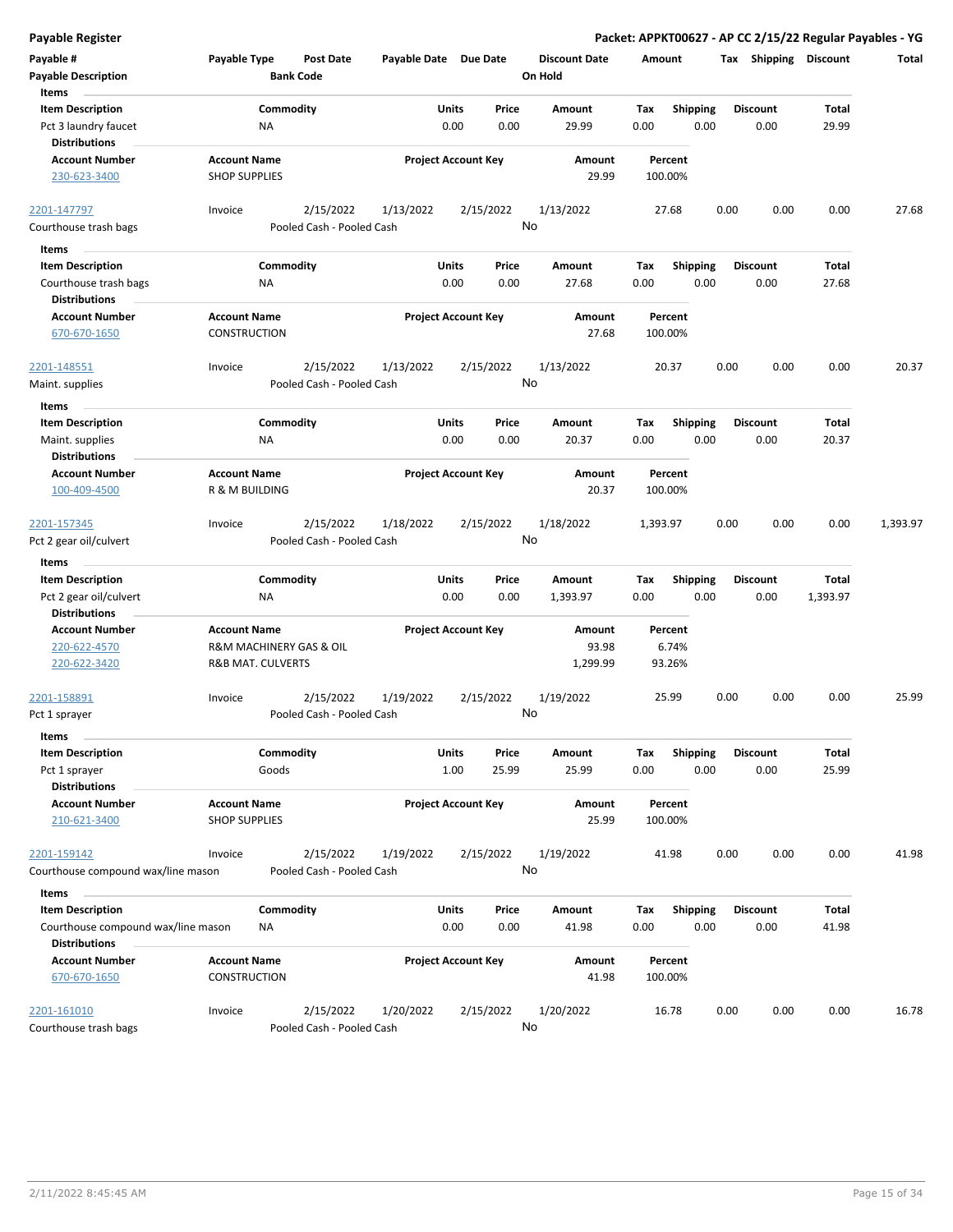| <b>Payable Register</b>                                                     |                                                |                    |                                        |                       |                            |               |                                 |             |                         |      |                         |                 | Packet: APPKT00627 - AP CC 2/15/22 Regular Payables - YG |
|-----------------------------------------------------------------------------|------------------------------------------------|--------------------|----------------------------------------|-----------------------|----------------------------|---------------|---------------------------------|-------------|-------------------------|------|-------------------------|-----------------|----------------------------------------------------------|
| Payable #<br><b>Payable Description</b>                                     | Payable Type                                   |                    | <b>Post Date</b><br><b>Bank Code</b>   | Payable Date Due Date |                            |               | <b>Discount Date</b><br>On Hold | Amount      |                         |      | Tax Shipping Discount   |                 | Total                                                    |
| Items<br><b>Item Description</b>                                            |                                                | Commodity          |                                        |                       | Units                      | Price         | Amount                          | Tax         | <b>Shipping</b>         |      | <b>Discount</b>         | Total           |                                                          |
| Courthouse trash bags<br><b>Distributions</b>                               |                                                | Goods              |                                        |                       | 2.00                       | 8.39          | 16.78                           | 0.00        | 0.00                    |      | 0.00                    | 16.78           |                                                          |
| <b>Account Number</b><br>670-670-1650                                       | <b>Account Name</b><br><b>CONSTRUCTION</b>     |                    |                                        |                       | <b>Project Account Key</b> |               | Amount<br>16.78                 |             | Percent<br>100.00%      |      |                         |                 |                                                          |
| 2201-162667<br>Pct 2 Kilz primer/lumber                                     | Invoice                                        |                    | 2/15/2022<br>Pooled Cash - Pooled Cash | 1/21/2022             |                            | 2/15/2022     | 1/21/2022<br>No                 |             | 120.94                  | 0.00 | 0.00                    | 0.00            | 120.94                                                   |
|                                                                             |                                                |                    |                                        |                       |                            |               |                                 |             |                         |      |                         |                 |                                                          |
| Items                                                                       |                                                |                    |                                        |                       | Units                      |               |                                 |             |                         |      | <b>Discount</b>         |                 |                                                          |
| <b>Item Description</b><br>Pct 2 Kilz primer/lumber<br><b>Distributions</b> |                                                | Commodity<br>ΝA    |                                        |                       | 0.00                       | Price<br>0.00 | Amount<br>120.94                | Tax<br>0.00 | <b>Shipping</b><br>0.00 |      | 0.00                    | Total<br>120.94 |                                                          |
| <b>Account Number</b><br>220-622-4500                                       | <b>Account Name</b><br><b>R&amp;M BUILDING</b> |                    |                                        |                       | <b>Project Account Key</b> |               | Amount<br>120.94                |             | Percent<br>100.00%      |      |                         |                 |                                                          |
| 2201-168789<br>Pct 4 8" spikes                                              | Invoice                                        |                    | 2/15/2022<br>Pooled Cash - Pooled Cash | 1/24/2022             |                            | 2/15/2022     | 1/24/2022<br>No                 |             | 9.99                    | 0.00 | 0.00                    | 0.00            | 9.99                                                     |
| Items                                                                       |                                                |                    |                                        |                       |                            |               |                                 |             |                         |      |                         |                 |                                                          |
| <b>Item Description</b><br>Pct 48" spikes<br><b>Distributions</b>           |                                                | Commodity<br>Goods |                                        |                       | Units<br>1.00              | Price<br>9.99 | Amount<br>9.99                  | Tax<br>0.00 | <b>Shipping</b><br>0.00 |      | <b>Discount</b><br>0.00 | Total<br>9.99   |                                                          |
| <b>Account Number</b>                                                       | <b>Account Name</b>                            |                    |                                        |                       | <b>Project Account Key</b> |               | <b>Amount</b>                   |             | Percent                 |      |                         |                 |                                                          |
| 240-624-3430                                                                |                                                |                    | R&B MAT. HARDWARE & LUMBER             |                       |                            |               | 9.99                            |             | 100.00%                 |      |                         |                 |                                                          |
| 2201-172348                                                                 | Invoice                                        |                    | 2/15/2022                              | 1/26/2022             |                            | 2/15/2022     | 1/26/2022                       |             | 68.97                   | 0.00 | 0.00                    | 0.00            | 68.97                                                    |
| Courthouse compound wax                                                     |                                                |                    | Pooled Cash - Pooled Cash              |                       |                            |               | No                              |             |                         |      |                         |                 |                                                          |
| Items                                                                       |                                                |                    |                                        |                       |                            |               |                                 |             |                         |      |                         |                 |                                                          |
| <b>Item Description</b>                                                     |                                                | Commodity          |                                        |                       | Units                      | Price         | Amount                          | Tax         | <b>Shipping</b>         |      | <b>Discount</b>         | <b>Total</b>    |                                                          |
| Courthouse compound wax<br><b>Distributions</b>                             |                                                | Goods              |                                        |                       | 3.00                       | 22.99         | 68.97                           | 0.00        | 0.00                    |      | 0.00                    | 68.97           |                                                          |
| <b>Account Number</b>                                                       | <b>Account Name</b>                            |                    |                                        |                       | <b>Project Account Key</b> |               | Amount                          |             | Percent                 |      |                         |                 |                                                          |
| 670-670-1650                                                                | <b>CONSTRUCTION</b>                            |                    |                                        |                       |                            |               | 68.97                           |             | 100.00%                 |      |                         |                 |                                                          |
| 2201-176823                                                                 | Invoice                                        |                    | 2/15/2022                              | 1/28/2022             |                            | 2/15/2022     | 1/28/2022                       |             | 531.95                  | 0.00 | 0.00                    | 0.00            | 531.95                                                   |
| Courthouse broom/tool bag/tool kit                                          |                                                |                    | Pooled Cash - Pooled Cash              |                       |                            |               | No                              |             |                         |      |                         |                 |                                                          |
| Items                                                                       |                                                |                    |                                        |                       |                            |               |                                 |             |                         |      |                         |                 |                                                          |
| <b>Item Description</b>                                                     |                                                | Commodity          |                                        |                       | Units                      | Price         | Amount                          | Tax         | Shipping                |      | <b>Discount</b>         | <b>Total</b>    |                                                          |
| Courthouse broom/tool bag/tool kit<br><b>Distributions</b>                  |                                                | ΝA                 |                                        |                       | 0.00                       | 0.00          | 531.95                          | 0.00        | 0.00                    |      | 0.00                    | 531.95          |                                                          |
| <b>Account Number</b>                                                       | <b>Account Name</b>                            |                    |                                        |                       | <b>Project Account Key</b> |               | Amount                          |             | Percent                 |      |                         |                 |                                                          |
| 670-670-1650                                                                | CONSTRUCTION                                   |                    |                                        |                       |                            |               | 531.95                          |             | 100.00%                 |      |                         |                 |                                                          |
| 2201-176912                                                                 | Credit Memo                                    |                    | 2/15/2022                              | 1/28/2022             |                            | 1/28/2022     | 1/28/2022                       |             | $-57.00$                | 0.00 | 0.00                    | 0.00            | $-57.00$                                                 |
| Courthouse tool kit return/brushless tool kit                               |                                                |                    | Pooled Cash - Pooled Cash              |                       |                            |               | No                              |             |                         |      |                         |                 |                                                          |
| Items                                                                       |                                                |                    |                                        |                       |                            |               |                                 |             |                         |      |                         |                 |                                                          |
| <b>Item Description</b>                                                     |                                                | Commodity          |                                        |                       | Units                      | Price         | Amount                          | Tax         | <b>Shipping</b>         |      | <b>Discount</b>         | <b>Total</b>    |                                                          |
| Courthouse tool kit return/brushless tool k NA                              |                                                |                    |                                        |                       | 0.00                       | 0.00          | $-57.00$                        | 0.00        | 0.00                    |      | 0.00                    | $-57.00$        |                                                          |
| <b>Distributions</b>                                                        |                                                |                    |                                        |                       |                            |               |                                 |             |                         |      |                         |                 |                                                          |
| <b>Account Number</b><br>670-670-1650                                       | <b>Account Name</b><br>CONSTRUCTION            |                    |                                        |                       | <b>Project Account Key</b> |               | Amount<br>$-57.00$              |             | Percent<br>100.00%      |      |                         |                 |                                                          |
|                                                                             |                                                |                    |                                        |                       |                            |               |                                 |             |                         |      |                         |                 |                                                          |
| 2201-182494<br>Pct 2 paint                                                  | Invoice                                        |                    | 2/15/2022<br>Pooled Cash - Pooled Cash | 1/31/2022             |                            | 2/15/2022     | 1/31/2022<br>No                 |             | 127.49                  | 0.00 | 0.00                    | 0.00            | 127.49                                                   |
| Items                                                                       |                                                |                    |                                        |                       |                            |               |                                 |             |                         |      |                         |                 |                                                          |
| <b>Item Description</b>                                                     |                                                | Commodity          |                                        |                       | Units                      | Price         | Amount                          | Tax         | <b>Shipping</b>         |      | <b>Discount</b>         | <b>Total</b>    |                                                          |
| Pct 2 paint                                                                 |                                                | Goods              |                                        |                       | 1.00                       | 127.49        | 127.49                          | 0.00        | 0.00                    |      | 0.00                    | 127.49          |                                                          |
| <b>Distributions</b>                                                        |                                                |                    |                                        |                       |                            |               |                                 |             |                         |      |                         |                 |                                                          |
| <b>Account Number</b>                                                       | <b>Account Name</b>                            |                    |                                        |                       | <b>Project Account Key</b> |               | Amount                          |             | Percent                 |      |                         |                 |                                                          |
| 220-622-4500                                                                | <b>R&amp;M BUILDING</b>                        |                    |                                        |                       |                            |               | 127.49                          |             | 100.00%                 |      |                         |                 |                                                          |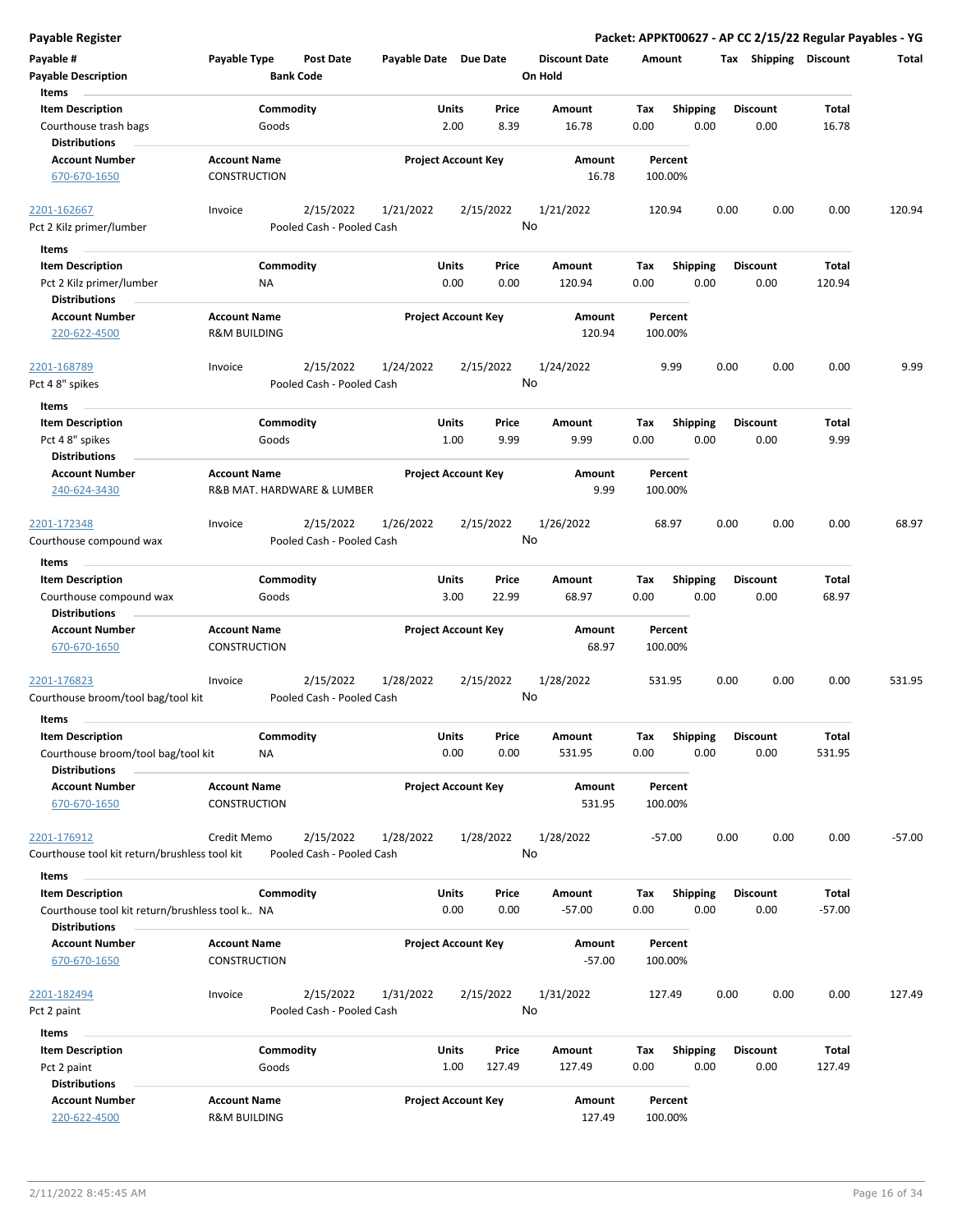| <b>Payable Register</b>                                                 |                      |                                |                                        |                       |                            |           |                      |          |                    |      |                       |                      | Packet: APPKT00627 - AP CC 2/15/22 Regular Payables - YG |
|-------------------------------------------------------------------------|----------------------|--------------------------------|----------------------------------------|-----------------------|----------------------------|-----------|----------------------|----------|--------------------|------|-----------------------|----------------------|----------------------------------------------------------|
| Payable #                                                               | Payable Type         |                                | <b>Post Date</b>                       | Payable Date Due Date |                            |           | <b>Discount Date</b> | Amount   |                    |      | Tax Shipping Discount |                      | Total                                                    |
| <b>Payable Description</b>                                              |                      | <b>Bank Code</b>               |                                        |                       |                            |           | On Hold              |          |                    |      |                       |                      |                                                          |
| 2201-183254                                                             | Invoice              |                                | 2/15/2022                              | 1/31/2022             |                            | 2/15/2022 | 1/31/2022            |          | 4.78               | 0.00 | 0.00                  | 0.00                 | 4.78                                                     |
| Pct 1 bushings                                                          |                      |                                | Pooled Cash - Pooled Cash              |                       |                            |           | No                   |          |                    |      |                       |                      |                                                          |
| Items                                                                   |                      |                                |                                        |                       |                            |           |                      |          |                    |      |                       |                      |                                                          |
| <b>Item Description</b>                                                 |                      | Commodity                      |                                        |                       | Units                      | Price     | Amount               | Tax      | <b>Shipping</b>    |      | <b>Discount</b>       | Total                |                                                          |
| Pct 1 bushings                                                          |                      | ΝA                             |                                        |                       | 0.00                       | 0.00      | 4.78                 | 0.00     | 0.00               |      | 0.00                  | 4.78                 |                                                          |
| <b>Distributions</b>                                                    |                      |                                |                                        |                       |                            |           |                      |          |                    |      |                       |                      |                                                          |
| <b>Account Number</b>                                                   | <b>Account Name</b>  |                                |                                        |                       | <b>Project Account Key</b> |           | Amount               |          | Percent            |      |                       |                      |                                                          |
| 210-621-4580                                                            |                      | <b>R&amp;M MACHINERY PARTS</b> |                                        |                       |                            |           | 4.78                 |          | 100.00%            |      |                       |                      |                                                          |
| <b>Vendor: 00074 - FROELICH, DR. JAMES E.</b>                           |                      |                                |                                        |                       |                            |           |                      |          |                    |      |                       | <b>Vendor Total:</b> | 200.00                                                   |
| <b>INV0004356</b>                                                       | Invoice              |                                | 2/15/2022                              | 2/10/2022             |                            | 2/15/2022 | 2/10/2022            |          | 200.00             | 0.00 | 0.00                  | 0.00                 | 200.00                                                   |
| 1/21-2/20/22 Health officer                                             |                      |                                | Pooled Cash - Pooled Cash              |                       |                            |           | No                   |          |                    |      |                       |                      |                                                          |
| Items                                                                   |                      |                                |                                        |                       |                            |           |                      |          |                    |      |                       |                      |                                                          |
| <b>Item Description</b>                                                 |                      | Commodity                      |                                        |                       | Units                      | Price     | Amount               | Tax      | <b>Shipping</b>    |      | <b>Discount</b>       | <b>Total</b>         |                                                          |
| 1/21-2/20/22 Health officer<br><b>Distributions</b>                     |                      | ΝA                             |                                        |                       | 0.00                       | 0.00      | 200.00               | 0.00     | 0.00               |      | 0.00                  | 200.00               |                                                          |
| <b>Account Number</b><br>100-641-1020                                   | <b>Account Name</b>  |                                | SALARY APPOINTED OFFICIAL              |                       | <b>Project Account Key</b> |           | Amount<br>200.00     |          | Percent<br>100.00% |      |                       |                      |                                                          |
|                                                                         |                      |                                |                                        |                       |                            |           |                      |          |                    |      |                       |                      |                                                          |
| <b>Vendor: 00692 - GRAHAM TRUCK TIRE CENTER</b>                         |                      |                                |                                        |                       |                            |           |                      |          |                    |      |                       | <b>Vendor Total:</b> | 1,362.30                                                 |
| 2048603                                                                 | Invoice              |                                | 2/15/2022                              | 1/31/2022             |                            | 2/15/2022 | 1/31/2022            | 1,362.30 |                    | 0.00 | 0.00                  | 0.00                 | 1,362.30                                                 |
| #1659 Pct 2 1992 Pete #6741 repair                                      |                      |                                | Pooled Cash - Pooled Cash              |                       |                            |           | No                   |          |                    |      |                       |                      |                                                          |
| Items                                                                   |                      |                                |                                        |                       |                            |           |                      |          |                    |      |                       |                      |                                                          |
| <b>Item Description</b>                                                 |                      | Commodity                      |                                        |                       | Units                      | Price     | Amount               | Tax      | <b>Shipping</b>    |      | <b>Discount</b>       | <b>Total</b>         |                                                          |
| #1659 Pct 2 1992 Pete #6741 repair<br><b>Distributions</b>              |                      | ΝA                             |                                        |                       | 0.00                       | 0.00      | 1,362.30             | 0.00     | 0.00               |      | 0.00                  | 1,362.30             |                                                          |
| <b>Account Number</b><br>220-622-4580                                   | <b>Account Name</b>  | <b>R&amp;M MACHINERY PARTS</b> |                                        |                       | <b>Project Account Key</b> |           | Amount<br>1,362.30   |          | Percent<br>100.00% |      |                       |                      |                                                          |
|                                                                         |                      |                                |                                        |                       |                            |           |                      |          |                    |      |                       |                      |                                                          |
| Vendor: 00010 - HOLLAND, JORDAN PLLC                                    |                      |                                |                                        |                       |                            |           |                      |          |                    |      |                       | <b>Vendor Total:</b> | 7,399.05                                                 |
| <b>INV0004308</b>                                                       | Invoice              |                                | 2/15/2022                              | 1/13/2022             |                            | 2/15/2022 | 1/13/2022            |          | 238.00             | 0.00 | 0.00                  | 0.00                 | 238.00                                                   |
| CR-21-28282-1 Pleasant Dst Ct 11/30/21-1/13/ Pooled Cash - Pooled Cash  |                      |                                |                                        |                       |                            |           | No                   |          |                    |      |                       |                      |                                                          |
| Items                                                                   |                      |                                |                                        |                       |                            |           |                      |          |                    |      |                       |                      |                                                          |
| <b>Item Description</b>                                                 |                      | Commodity                      |                                        |                       | Units                      | Price     | <b>Amount</b>        | Tax      | <b>Shipping</b>    |      | <b>Discount</b>       | Total                |                                                          |
| CR-21-28282-1 Pleasant Dst Ct 11/30/21-1 NA<br><b>Distributions</b>     |                      |                                |                                        |                       | 0.00                       | 0.00      | 238.00               | 0.00     | 0.00               |      | 0.00                  | 238.00               |                                                          |
| <b>Account Number</b>                                                   | <b>Account Name</b>  |                                |                                        |                       | <b>Project Account Key</b> |           | Amount               |          | Percent            |      |                       |                      |                                                          |
| 100-435-4370                                                            | <b>ATTORNEY FEES</b> |                                |                                        |                       |                            |           | 238.00               |          | 100.00%            |      |                       |                      |                                                          |
| INV0004309                                                              | Invoice              |                                | 2/15/2022                              | 1/13/2022             |                            | 2/15/2022 | 1/13/2022            |          | 374.00             | 0.00 | 0.00                  | 0.00                 | 374.00                                                   |
| CR-21-28014 Dickinson Dst Ct 10/5/21-1/10/22  Pooled Cash - Pooled Cash |                      |                                |                                        |                       |                            |           | No                   |          |                    |      |                       |                      |                                                          |
| Items                                                                   |                      |                                |                                        |                       |                            |           |                      |          |                    |      |                       |                      |                                                          |
| <b>Item Description</b>                                                 |                      | Commodity                      |                                        |                       | Units                      | Price     | Amount               | Tax      | <b>Shipping</b>    |      | <b>Discount</b>       | Total                |                                                          |
| CR-21-28014 Dickinson Dst Ct 10/5/21-1/ NA                              |                      |                                |                                        |                       | 0.00                       | 0.00      | 374.00               | 0.00     | 0.00               |      | 0.00                  | 374.00               |                                                          |
| <b>Distributions</b><br><b>Account Number</b>                           | <b>Account Name</b>  |                                |                                        |                       | <b>Project Account Key</b> |           | Amount               |          | Percent            |      |                       |                      |                                                          |
| 100-435-4370                                                            | <b>ATTORNEY FEES</b> |                                |                                        |                       |                            |           | 374.00               |          | 100.00%            |      |                       |                      |                                                          |
| INV0004312                                                              | Invoice              |                                | 2/15/2022                              | 1/13/2022             |                            | 2/15/2022 | 1/13/2022            |          | 739.50             | 0.00 | 0.00                  | 0.00                 | 739.50                                                   |
| CR-21-28232 Good Dst Ct 10/15/21-1/6/22                                 |                      |                                | Pooled Cash - Pooled Cash              |                       |                            |           | No                   |          |                    |      |                       |                      |                                                          |
| Items                                                                   |                      |                                |                                        |                       |                            |           |                      |          |                    |      |                       |                      |                                                          |
|                                                                         |                      |                                |                                        |                       | Units                      | Price     | Amount               | Tax      | <b>Shipping</b>    |      | <b>Discount</b>       | Total                |                                                          |
| <b>Item Description</b>                                                 |                      | Commodity                      |                                        |                       |                            |           |                      |          |                    |      |                       |                      |                                                          |
| CR-21-28232 Good Dst Ct 10/15/21-1/6/22 NA                              |                      |                                |                                        |                       | 0.00                       | 0.00      | 739.50               | 0.00     | 0.00               |      | 0.00                  | 739.50               |                                                          |
| <b>Distributions</b>                                                    |                      |                                |                                        |                       |                            |           |                      |          |                    |      |                       |                      |                                                          |
| <b>Account Number</b>                                                   | <b>Account Name</b>  |                                |                                        |                       | <b>Project Account Key</b> |           | Amount               |          | Percent            |      |                       |                      |                                                          |
| 100-435-4370                                                            | <b>ATTORNEY FEES</b> |                                |                                        |                       |                            |           | 739.50               |          | 100.00%            |      |                       |                      |                                                          |
|                                                                         |                      |                                |                                        |                       |                            |           |                      |          |                    |      |                       |                      |                                                          |
| INV0004313<br>CR-21-28161 Jones Dst Ct 10/15/21-1/13/22                 | Invoice              |                                | 2/15/2022<br>Pooled Cash - Pooled Cash | 1/14/2022             |                            | 2/15/2022 | 1/14/2022<br>No      |          | 777.75             | 0.00 | 0.00                  | 0.00                 | 777.75                                                   |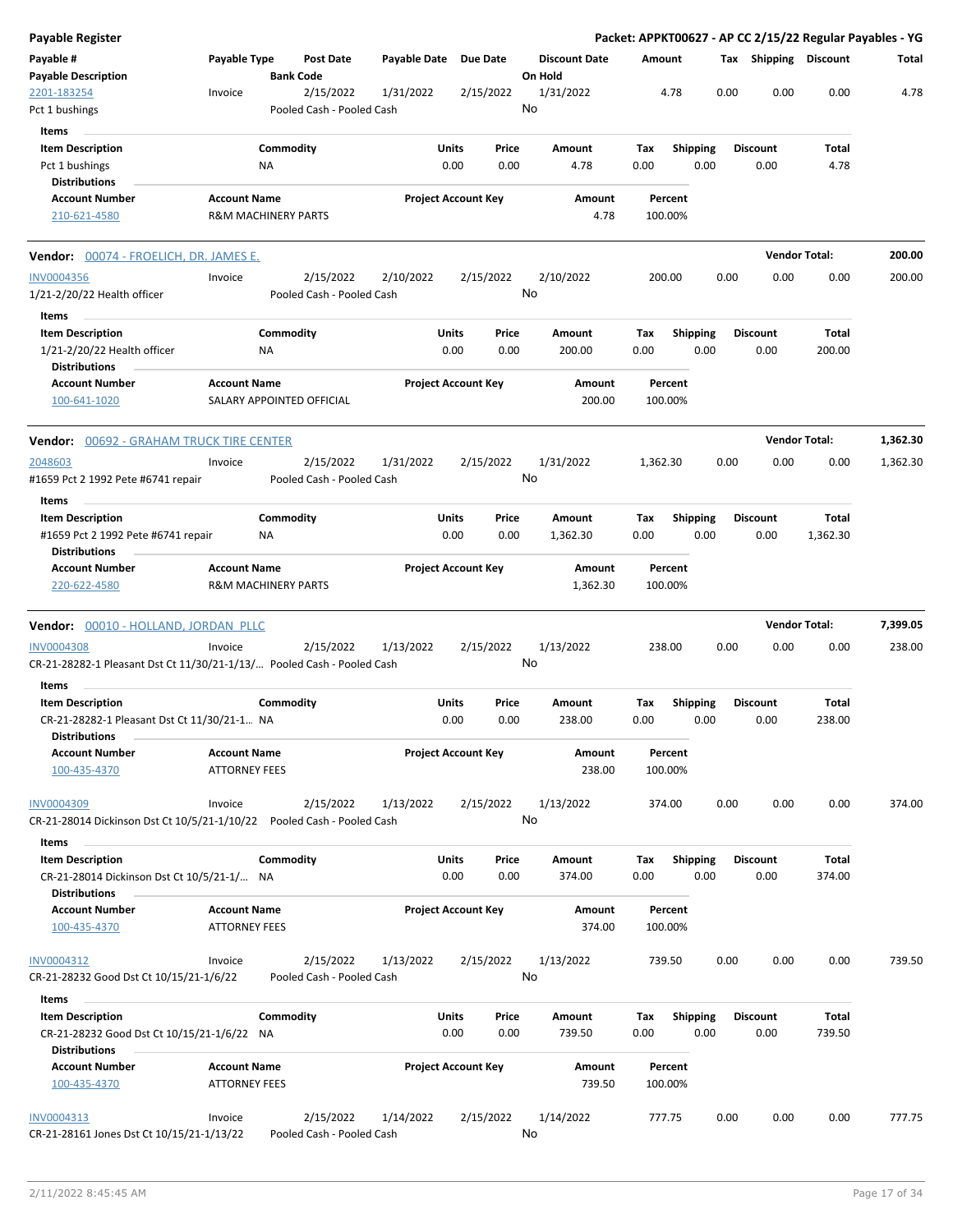| <b>Payable Register</b>                                                                       |                                                      |                                      |                                        |           |               |                            |                                 |                  |             |                    |                         |                       |                         |                 | Packet: APPKT00627 - AP CC 2/15/22 Regular Payables - YG |
|-----------------------------------------------------------------------------------------------|------------------------------------------------------|--------------------------------------|----------------------------------------|-----------|---------------|----------------------------|---------------------------------|------------------|-------------|--------------------|-------------------------|-----------------------|-------------------------|-----------------|----------------------------------------------------------|
| Payable #<br>Payable Type<br><b>Payable Description</b><br>Items                              |                                                      | <b>Post Date</b><br><b>Bank Code</b> | Payable Date Due Date                  |           |               |                            | <b>Discount Date</b><br>On Hold | Amount           |             |                    |                         | Tax Shipping Discount |                         | Total           |                                                          |
| <b>Item Description</b><br>CR-21-28161 Jones Dst Ct 10/15/21-1/13/ NA<br><b>Distributions</b> |                                                      | Commodity                            |                                        |           | Units<br>0.00 | Price<br>0.00              |                                 | Amount<br>777.75 | Tax<br>0.00 |                    | <b>Shipping</b><br>0.00 |                       | <b>Discount</b><br>0.00 | Total<br>777.75 |                                                          |
| <b>Account Number</b><br>100-435-4370                                                         | <b>Account Name</b><br><b>ATTORNEY FEES</b>          |                                      |                                        |           |               | <b>Project Account Key</b> |                                 | Amount<br>777.75 |             | Percent<br>100.00% |                         |                       |                         |                 |                                                          |
| INV0004314<br>CR-18-26710 Morgan Dst Ct 12/16/21-1/14/22                                      | Invoice                                              |                                      | 2/15/2022<br>Pooled Cash - Pooled Cash | 1/14/2022 |               | 2/15/2022                  | No                              | 1/14/2022        |             | 340.00             |                         | 0.00                  | 0.00                    | 0.00            | 340.00                                                   |
| Items                                                                                         |                                                      |                                      |                                        |           |               |                            |                                 |                  |             |                    |                         |                       |                         |                 |                                                          |
| <b>Item Description</b><br>CR-18-26710 Morgan Dst Ct 12/16/21-1/1 NA<br><b>Distributions</b>  |                                                      | Commodity                            |                                        |           | Units<br>0.00 | Price<br>0.00              |                                 | Amount<br>340.00 | Tax<br>0.00 |                    | <b>Shipping</b><br>0.00 |                       | <b>Discount</b><br>0.00 | Total<br>340.00 |                                                          |
| <b>Account Number</b>                                                                         | <b>Account Name</b>                                  |                                      |                                        |           |               | <b>Project Account Key</b> |                                 | Amount           |             | Percent            |                         |                       |                         |                 |                                                          |
| 100-435-4370                                                                                  | <b>ATTORNEY FEES</b>                                 |                                      |                                        |           |               |                            |                                 | 340.00           |             | 100.00%            |                         |                       |                         |                 |                                                          |
| INV0004315<br>CR-18-26685 Phillips Dst Ct 12/21/21-1/14/22                                    | Invoice                                              |                                      | 2/15/2022<br>Pooled Cash - Pooled Cash | 1/24/2022 |               | 2/15/2022                  | No                              | 1/24/2022        |             | 357.00             |                         | 0.00                  | 0.00                    | 0.00            | 357.00                                                   |
| Items                                                                                         |                                                      |                                      |                                        |           |               |                            |                                 |                  |             |                    |                         |                       |                         |                 |                                                          |
| <b>Item Description</b><br>CR-18-26685 Phillips Dst Ct 12/21/21-1/14 NA                       |                                                      | Commodity                            |                                        |           | Units<br>0.00 | Price<br>0.00              |                                 | Amount<br>357.00 | Tax<br>0.00 |                    | Shipping<br>0.00        |                       | <b>Discount</b><br>0.00 | Total<br>357.00 |                                                          |
| <b>Distributions</b><br><b>Account Number</b><br>100-435-4370                                 | <b>Account Name</b><br><b>ATTORNEY FEES</b>          |                                      |                                        |           |               | <b>Project Account Key</b> |                                 | Amount<br>357.00 |             | Percent<br>100.00% |                         |                       |                         |                 |                                                          |
| INV0004316<br>CR-17-26316 Sanders Dst Ct 11/9/21-1/26/22                                      | Invoice                                              |                                      | 2/15/2022<br>Pooled Cash - Pooled Cash | 1/26/2022 |               | 2/15/2022                  | No                              | 1/26/2022        |             | 956.25             |                         | 0.00                  | 0.00                    | 0.00            | 956.25                                                   |
| Items                                                                                         |                                                      |                                      |                                        |           |               |                            |                                 |                  |             |                    |                         |                       |                         |                 |                                                          |
| <b>Item Description</b>                                                                       |                                                      | Commodity                            |                                        |           | Units         | Price                      |                                 | Amount           | Tax         |                    | Shipping                |                       | <b>Discount</b>         | Total           |                                                          |
| CR-17-26316 Sanders Dst Ct 11/9/21-1/26 NA<br><b>Distributions</b>                            |                                                      |                                      |                                        |           | 0.00          | 0.00                       |                                 | 956.25           | 0.00        |                    | 0.00                    |                       | 0.00                    | 956.25          |                                                          |
| <b>Account Number</b><br>100-435-4370                                                         | <b>Account Name</b><br><b>ATTORNEY FEES</b>          |                                      |                                        |           |               | <b>Project Account Key</b> |                                 | Amount<br>956.25 |             | Percent<br>100.00% |                         |                       |                         |                 |                                                          |
| INV0004318<br>51022 Zavala Co Ct@Law                                                          | Invoice                                              |                                      | 2/15/2022<br>Pooled Cash - Pooled Cash | 2/2/2022  |               | 2/15/2022                  | No                              | 2/2/2022         |             | 175.00             |                         | 0.00                  | 0.00                    | 0.00            | 175.00                                                   |
| Items                                                                                         |                                                      |                                      |                                        |           |               |                            |                                 |                  |             |                    |                         |                       |                         |                 |                                                          |
| <b>Item Description</b><br>51022 Zavala Co Ct@Law                                             |                                                      | Commodity<br>NA                      |                                        |           | Units<br>0.00 | Price<br>0.00              |                                 | Amount<br>175.00 | Tax<br>0.00 |                    | <b>Shipping</b><br>0.00 |                       | Discount<br>0.00        | Total<br>175.00 |                                                          |
| <b>Distributions</b>                                                                          |                                                      |                                      |                                        |           |               |                            |                                 |                  |             |                    |                         |                       |                         |                 |                                                          |
| <b>Account Number</b><br>100-410-4240                                                         | <b>Account Name</b><br><b>INDIGENT ATTORNEY FEES</b> |                                      |                                        |           |               | <b>Project Account Key</b> |                                 | Amount<br>175.00 |             | Percent<br>100.00% |                         |                       |                         |                 |                                                          |
| INV0004319<br>50486 McGee Co Ct@Law                                                           | Invoice                                              |                                      | 2/15/2022<br>Pooled Cash - Pooled Cash | 2/2/2022  |               | 2/15/2022                  | No                              | 2/2/2022         |             | 300.00             |                         | 0.00                  | 0.00                    | 0.00            | 300.00                                                   |
| Items                                                                                         |                                                      |                                      |                                        |           |               |                            |                                 |                  |             |                    |                         |                       |                         |                 |                                                          |
| <b>Item Description</b><br>50486 McGee Co Ct@Law<br><b>Distributions</b>                      |                                                      | Commodity<br>NA                      |                                        |           | Units<br>0.00 | Price<br>0.00              |                                 | Amount<br>300.00 | Tax<br>0.00 |                    | Shipping<br>0.00        |                       | <b>Discount</b><br>0.00 | Total<br>300.00 |                                                          |
| <b>Account Number</b><br>100-410-4240                                                         | <b>Account Name</b><br><b>INDIGENT ATTORNEY FEES</b> |                                      |                                        |           |               | <b>Project Account Key</b> |                                 | Amount<br>300.00 |             | Percent<br>100.00% |                         |                       |                         |                 |                                                          |
| <b>INV0004322</b><br>50796 Kirkham Co Ct@Law                                                  | Invoice                                              |                                      | 2/15/2022<br>Pooled Cash - Pooled Cash | 2/2/2022  |               | 2/15/2022                  | No                              | 2/2/2022         |             | 300.00             |                         | 0.00                  | 0.00                    | 0.00            | 300.00                                                   |
| Items                                                                                         |                                                      |                                      |                                        |           |               |                            |                                 |                  |             |                    |                         |                       |                         |                 |                                                          |
| <b>Item Description</b><br>50796 Kirkham Co Ct@Law<br><b>Distributions</b>                    |                                                      | Commodity<br>NA                      |                                        |           | Units<br>0.00 | Price<br>0.00              |                                 | Amount<br>300.00 | Тах<br>0.00 |                    | Shipping<br>0.00        |                       | <b>Discount</b><br>0.00 | Total<br>300.00 |                                                          |
| <b>Account Number</b><br>100-410-4240                                                         | <b>Account Name</b><br><b>INDIGENT ATTORNEY FEES</b> |                                      |                                        |           |               | <b>Project Account Key</b> |                                 | Amount<br>300.00 |             | Percent<br>100.00% |                         |                       |                         |                 |                                                          |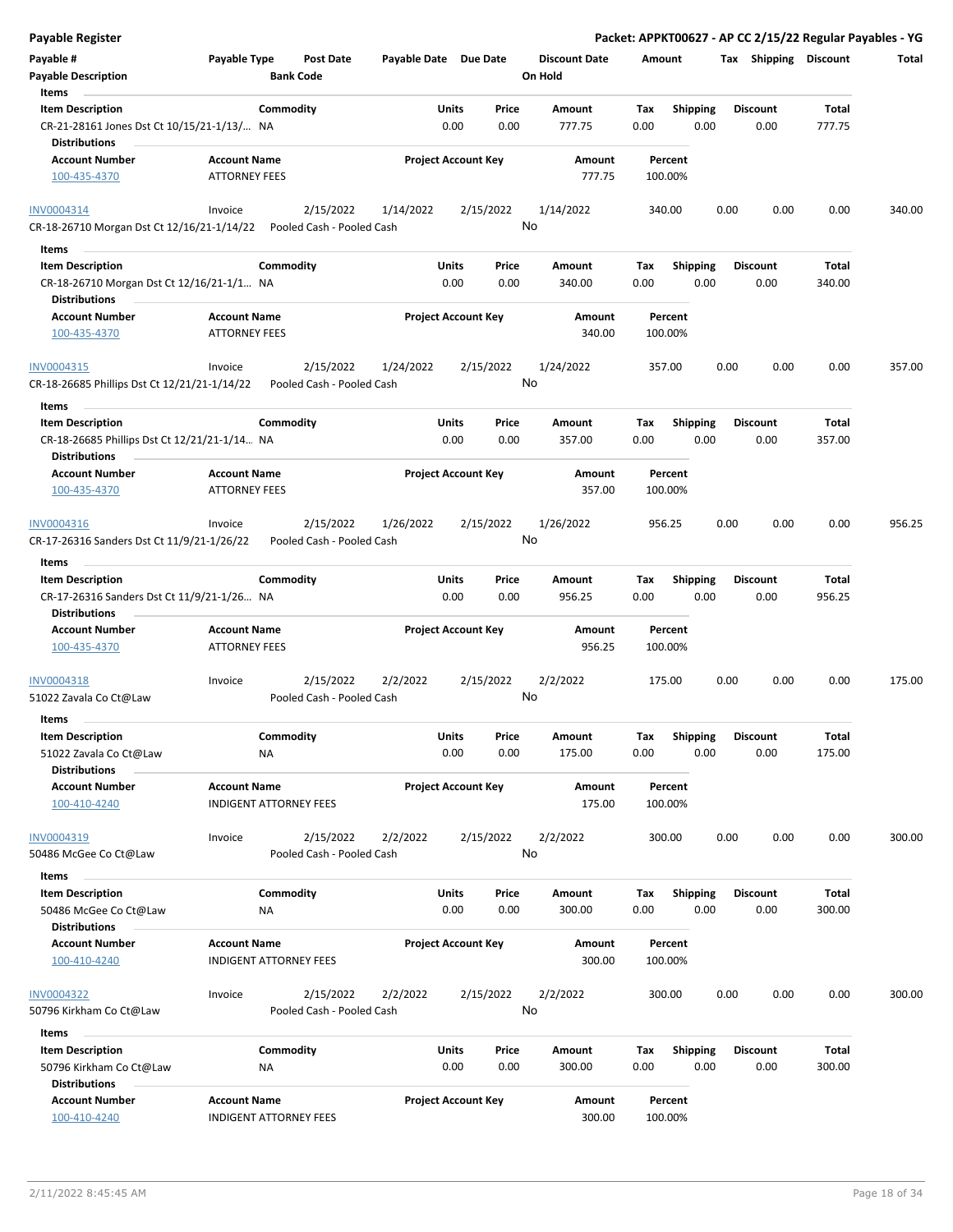| Payable Type<br>Payable Date Due Date<br><b>Discount Date</b><br>Tax Shipping Discount<br>Post Date<br>Amount<br>Total<br>On Hold<br><b>Payable Description</b><br><b>Bank Code</b><br>2/15/2022<br>0.00<br>0.00<br>0.00<br>705.50<br>Invoice<br>2/15/2022<br>1/21/2022<br>1/21/2022<br>705.50<br>No<br>FA-21-45545 Shipley Dst Ct 6/22/21-1/20/22<br>Pooled Cash - Pooled Cash<br>Items<br><b>Item Description</b><br>Commodity<br>Units<br>Amount<br><b>Shipping</b><br><b>Discount</b><br>Total<br>Price<br>Tax<br>FA-21-45545 Shipley Dst Ct 6/22/21-1/20/ NA<br>0.00<br>0.00<br>705.50<br>0.00<br>0.00<br>0.00<br>705.50<br><b>Distributions</b><br><b>Account Name</b><br><b>Project Account Key</b><br><b>Account Number</b><br>Amount<br>Percent<br>ATTORNEY FEES- CPS CASES<br>705.50<br>100-435-4360<br>100.00%<br>2/15/2022<br>1/18/2022<br>2/15/2022<br>1/18/2022<br>0.00<br>0.00<br>0.00<br>1,405.05<br>Invoice<br>1,405.05<br>No<br>FA-21-45510 MM Dst Ct 9/30/21-1/21/22<br>Pooled Cash - Pooled Cash<br>Items<br>Commodity<br>Units<br>Price<br>Shipping<br><b>Item Description</b><br>Amount<br>Tax<br><b>Discount</b><br>Total<br>FA-21-45510 MM Dst Ct 9/30/21-1/21/22<br>0.00<br>0.00<br>0.00<br>0.00<br>0.00<br>1,405.05<br>ΝA<br>1,405.05<br><b>Distributions</b><br><b>Project Account Key</b><br><b>Account Number</b><br><b>Account Name</b><br>Amount<br>Percent<br>ATTORNEY FEES- CPS CASES<br>1,405.05<br>100-435-4360<br>100.00%<br>2/15/2022<br>2/15/2022<br>1/13/2022<br>1/13/2022<br>731.00<br>0.00<br>0.00<br>0.00<br>731.00<br>Invoice<br>No<br>11/22/21-1/10/22 drug court<br>Pooled Cash - Pooled Cash<br>Items<br><b>Item Description</b><br>Commodity<br>Units<br>Price<br><b>Discount</b><br><b>Total</b><br>Amount<br>Tax<br><b>Shipping</b><br>11/22/21-1/10/22 drug court<br>0.00<br>0.00<br>0.00<br>0.00<br>0.00<br>731.00<br>ΝA<br>731.00<br><b>Distributions</b><br><b>Project Account Key</b><br><b>Account Number</b><br><b>Account Name</b><br>Amount<br>Percent<br>590-436-4370<br>ATTORNEY FEES DRUG COURT<br>731.00<br>100.00%<br><b>Vendor Total:</b><br>379.85<br><b>Vendor:</b> 00832 - INTERSTATE BATTERIES OF TEXOMA<br>2/15/2022<br>1/31/2022<br>0.00<br>0.00<br>21444526<br>2/15/2022<br>1/31/2022<br>379.85<br>0.00<br>379.85<br>Invoice<br>No<br>Pooled Cash - Pooled Cash<br>Items<br>Commodity<br>Units<br>Price<br><b>Shipping</b><br>Total<br><b>Item Description</b><br>Amount<br>Tax<br><b>Discount</b><br>0.00<br>Pct 1 batteries<br>0.00<br>0.00<br>379.85<br>0.00<br>0.00<br>379.85<br>ΝA<br><b>Distributions</b><br><b>Project Account Key</b><br><b>Account Number</b><br><b>Account Name</b><br>Amount<br>Percent<br>379.85<br>210-621-4580<br><b>R&amp;M MACHINERY PARTS</b><br>100.00%<br><b>Vendor Total:</b><br>6,137.03<br>Vendor: 00397 - JESSICA MCDONALD & ASSOC.<br>2/15/2022<br>1/13/2022<br>2/15/2022<br>1/13/2022<br>820.00<br>0.00<br>0.00<br>0.00<br>820.00<br>Invoice<br>No<br>FA-21-45211 RP/CP Dst Ct 9/24/21-1/13/22<br>Pooled Cash - Pooled Cash<br>Items<br>Commodity<br><b>Item Description</b><br>Units<br>Price<br>Amount<br><b>Shipping</b><br><b>Discount</b><br>Total<br>Tax<br>0.00<br>0.00<br>0.00<br>0.00<br>820.00<br>0.00<br>820.00<br>FA-21-45211 RP/CP Dst Ct 9/24/21-1/13/ NA<br><b>Distributions</b><br><b>Account Number</b><br><b>Account Name</b><br><b>Project Account Key</b><br>Amount<br>Percent<br>820.00<br>ATTORNEY FEES- CPS CASES<br>100.00%<br>100-435-4360<br>2/15/2022<br>1/14/2022<br>2/15/2022<br>1/14/2022<br>1,220.00<br>0.00<br>0.00<br>0.00<br>1,220.00<br>Invoice<br>No<br>FA-21-45188 PP Dst Ct 9/30/21-1/14/22<br>Pooled Cash - Pooled Cash<br><b>Items</b><br>Commodity<br>Units<br><b>Shipping</b><br><b>Item Description</b><br>Price<br>Amount<br>Tax<br><b>Discount</b><br>Total<br>FA-21-45188 PP Dst Ct 9/30/21-1/14/22<br>0.00<br>0.00<br>1,220.00<br>0.00<br>0.00<br>0.00<br>1,220.00<br>ΝA<br><b>Distributions</b><br><b>Account Number</b><br><b>Account Name</b><br><b>Project Account Key</b><br>Amount<br>Percent<br>ATTORNEY FEES- CPS CASES<br>100-435-4360<br>1,220.00<br>100.00%<br>2/15/2022<br>1/18/2022<br>2/15/2022<br>1/18/2022<br>540.00<br>0.00<br>0.00<br>0.00<br>540.00<br>Invoice<br>No<br>CR-21-27979 Kyle Dst Ct 9/27/21-1/18/22<br>Pooled Cash - Pooled Cash | Payable Register  |  |  |  |  |  |  | Packet: APPKT00627 - AP CC 2/15/22 Regular Payables - YG |
|--------------------------------------------------------------------------------------------------------------------------------------------------------------------------------------------------------------------------------------------------------------------------------------------------------------------------------------------------------------------------------------------------------------------------------------------------------------------------------------------------------------------------------------------------------------------------------------------------------------------------------------------------------------------------------------------------------------------------------------------------------------------------------------------------------------------------------------------------------------------------------------------------------------------------------------------------------------------------------------------------------------------------------------------------------------------------------------------------------------------------------------------------------------------------------------------------------------------------------------------------------------------------------------------------------------------------------------------------------------------------------------------------------------------------------------------------------------------------------------------------------------------------------------------------------------------------------------------------------------------------------------------------------------------------------------------------------------------------------------------------------------------------------------------------------------------------------------------------------------------------------------------------------------------------------------------------------------------------------------------------------------------------------------------------------------------------------------------------------------------------------------------------------------------------------------------------------------------------------------------------------------------------------------------------------------------------------------------------------------------------------------------------------------------------------------------------------------------------------------------------------------------------------------------------------------------------------------------------------------------------------------------------------------------------------------------------------------------------------------------------------------------------------------------------------------------------------------------------------------------------------------------------------------------------------------------------------------------------------------------------------------------------------------------------------------------------------------------------------------------------------------------------------------------------------------------------------------------------------------------------------------------------------------------------------------------------------------------------------------------------------------------------------------------------------------------------------------------------------------------------------------------------------------------------------------------------------------------------------------------------------------------------------------------------------------------------------------------------------------------------------------------------------------------------------------------------------------------------------------------------------------------------------------------------------------------------------------------------------------------------------------------------------------------------------------------------------------------------------------------------------------------------------------------------------------------------------------------------------------------------------------------------------------------------------------------------------|-------------------|--|--|--|--|--|--|----------------------------------------------------------|
|                                                                                                                                                                                                                                                                                                                                                                                                                                                                                                                                                                                                                                                                                                                                                                                                                                                                                                                                                                                                                                                                                                                                                                                                                                                                                                                                                                                                                                                                                                                                                                                                                                                                                                                                                                                                                                                                                                                                                                                                                                                                                                                                                                                                                                                                                                                                                                                                                                                                                                                                                                                                                                                                                                                                                                                                                                                                                                                                                                                                                                                                                                                                                                                                                                                                                                                                                                                                                                                                                                                                                                                                                                                                                                                                                                                                                                                                                                                                                                                                                                                                                                                                                                                                                                                                                                                                | Payable #         |  |  |  |  |  |  |                                                          |
|                                                                                                                                                                                                                                                                                                                                                                                                                                                                                                                                                                                                                                                                                                                                                                                                                                                                                                                                                                                                                                                                                                                                                                                                                                                                                                                                                                                                                                                                                                                                                                                                                                                                                                                                                                                                                                                                                                                                                                                                                                                                                                                                                                                                                                                                                                                                                                                                                                                                                                                                                                                                                                                                                                                                                                                                                                                                                                                                                                                                                                                                                                                                                                                                                                                                                                                                                                                                                                                                                                                                                                                                                                                                                                                                                                                                                                                                                                                                                                                                                                                                                                                                                                                                                                                                                                                                | <b>INV0004338</b> |  |  |  |  |  |  |                                                          |
|                                                                                                                                                                                                                                                                                                                                                                                                                                                                                                                                                                                                                                                                                                                                                                                                                                                                                                                                                                                                                                                                                                                                                                                                                                                                                                                                                                                                                                                                                                                                                                                                                                                                                                                                                                                                                                                                                                                                                                                                                                                                                                                                                                                                                                                                                                                                                                                                                                                                                                                                                                                                                                                                                                                                                                                                                                                                                                                                                                                                                                                                                                                                                                                                                                                                                                                                                                                                                                                                                                                                                                                                                                                                                                                                                                                                                                                                                                                                                                                                                                                                                                                                                                                                                                                                                                                                |                   |  |  |  |  |  |  |                                                          |
|                                                                                                                                                                                                                                                                                                                                                                                                                                                                                                                                                                                                                                                                                                                                                                                                                                                                                                                                                                                                                                                                                                                                                                                                                                                                                                                                                                                                                                                                                                                                                                                                                                                                                                                                                                                                                                                                                                                                                                                                                                                                                                                                                                                                                                                                                                                                                                                                                                                                                                                                                                                                                                                                                                                                                                                                                                                                                                                                                                                                                                                                                                                                                                                                                                                                                                                                                                                                                                                                                                                                                                                                                                                                                                                                                                                                                                                                                                                                                                                                                                                                                                                                                                                                                                                                                                                                |                   |  |  |  |  |  |  |                                                          |
|                                                                                                                                                                                                                                                                                                                                                                                                                                                                                                                                                                                                                                                                                                                                                                                                                                                                                                                                                                                                                                                                                                                                                                                                                                                                                                                                                                                                                                                                                                                                                                                                                                                                                                                                                                                                                                                                                                                                                                                                                                                                                                                                                                                                                                                                                                                                                                                                                                                                                                                                                                                                                                                                                                                                                                                                                                                                                                                                                                                                                                                                                                                                                                                                                                                                                                                                                                                                                                                                                                                                                                                                                                                                                                                                                                                                                                                                                                                                                                                                                                                                                                                                                                                                                                                                                                                                |                   |  |  |  |  |  |  |                                                          |
|                                                                                                                                                                                                                                                                                                                                                                                                                                                                                                                                                                                                                                                                                                                                                                                                                                                                                                                                                                                                                                                                                                                                                                                                                                                                                                                                                                                                                                                                                                                                                                                                                                                                                                                                                                                                                                                                                                                                                                                                                                                                                                                                                                                                                                                                                                                                                                                                                                                                                                                                                                                                                                                                                                                                                                                                                                                                                                                                                                                                                                                                                                                                                                                                                                                                                                                                                                                                                                                                                                                                                                                                                                                                                                                                                                                                                                                                                                                                                                                                                                                                                                                                                                                                                                                                                                                                |                   |  |  |  |  |  |  |                                                          |
|                                                                                                                                                                                                                                                                                                                                                                                                                                                                                                                                                                                                                                                                                                                                                                                                                                                                                                                                                                                                                                                                                                                                                                                                                                                                                                                                                                                                                                                                                                                                                                                                                                                                                                                                                                                                                                                                                                                                                                                                                                                                                                                                                                                                                                                                                                                                                                                                                                                                                                                                                                                                                                                                                                                                                                                                                                                                                                                                                                                                                                                                                                                                                                                                                                                                                                                                                                                                                                                                                                                                                                                                                                                                                                                                                                                                                                                                                                                                                                                                                                                                                                                                                                                                                                                                                                                                |                   |  |  |  |  |  |  |                                                          |
|                                                                                                                                                                                                                                                                                                                                                                                                                                                                                                                                                                                                                                                                                                                                                                                                                                                                                                                                                                                                                                                                                                                                                                                                                                                                                                                                                                                                                                                                                                                                                                                                                                                                                                                                                                                                                                                                                                                                                                                                                                                                                                                                                                                                                                                                                                                                                                                                                                                                                                                                                                                                                                                                                                                                                                                                                                                                                                                                                                                                                                                                                                                                                                                                                                                                                                                                                                                                                                                                                                                                                                                                                                                                                                                                                                                                                                                                                                                                                                                                                                                                                                                                                                                                                                                                                                                                | INV0004339        |  |  |  |  |  |  |                                                          |
|                                                                                                                                                                                                                                                                                                                                                                                                                                                                                                                                                                                                                                                                                                                                                                                                                                                                                                                                                                                                                                                                                                                                                                                                                                                                                                                                                                                                                                                                                                                                                                                                                                                                                                                                                                                                                                                                                                                                                                                                                                                                                                                                                                                                                                                                                                                                                                                                                                                                                                                                                                                                                                                                                                                                                                                                                                                                                                                                                                                                                                                                                                                                                                                                                                                                                                                                                                                                                                                                                                                                                                                                                                                                                                                                                                                                                                                                                                                                                                                                                                                                                                                                                                                                                                                                                                                                |                   |  |  |  |  |  |  |                                                          |
|                                                                                                                                                                                                                                                                                                                                                                                                                                                                                                                                                                                                                                                                                                                                                                                                                                                                                                                                                                                                                                                                                                                                                                                                                                                                                                                                                                                                                                                                                                                                                                                                                                                                                                                                                                                                                                                                                                                                                                                                                                                                                                                                                                                                                                                                                                                                                                                                                                                                                                                                                                                                                                                                                                                                                                                                                                                                                                                                                                                                                                                                                                                                                                                                                                                                                                                                                                                                                                                                                                                                                                                                                                                                                                                                                                                                                                                                                                                                                                                                                                                                                                                                                                                                                                                                                                                                |                   |  |  |  |  |  |  |                                                          |
|                                                                                                                                                                                                                                                                                                                                                                                                                                                                                                                                                                                                                                                                                                                                                                                                                                                                                                                                                                                                                                                                                                                                                                                                                                                                                                                                                                                                                                                                                                                                                                                                                                                                                                                                                                                                                                                                                                                                                                                                                                                                                                                                                                                                                                                                                                                                                                                                                                                                                                                                                                                                                                                                                                                                                                                                                                                                                                                                                                                                                                                                                                                                                                                                                                                                                                                                                                                                                                                                                                                                                                                                                                                                                                                                                                                                                                                                                                                                                                                                                                                                                                                                                                                                                                                                                                                                |                   |  |  |  |  |  |  |                                                          |
|                                                                                                                                                                                                                                                                                                                                                                                                                                                                                                                                                                                                                                                                                                                                                                                                                                                                                                                                                                                                                                                                                                                                                                                                                                                                                                                                                                                                                                                                                                                                                                                                                                                                                                                                                                                                                                                                                                                                                                                                                                                                                                                                                                                                                                                                                                                                                                                                                                                                                                                                                                                                                                                                                                                                                                                                                                                                                                                                                                                                                                                                                                                                                                                                                                                                                                                                                                                                                                                                                                                                                                                                                                                                                                                                                                                                                                                                                                                                                                                                                                                                                                                                                                                                                                                                                                                                |                   |  |  |  |  |  |  |                                                          |
|                                                                                                                                                                                                                                                                                                                                                                                                                                                                                                                                                                                                                                                                                                                                                                                                                                                                                                                                                                                                                                                                                                                                                                                                                                                                                                                                                                                                                                                                                                                                                                                                                                                                                                                                                                                                                                                                                                                                                                                                                                                                                                                                                                                                                                                                                                                                                                                                                                                                                                                                                                                                                                                                                                                                                                                                                                                                                                                                                                                                                                                                                                                                                                                                                                                                                                                                                                                                                                                                                                                                                                                                                                                                                                                                                                                                                                                                                                                                                                                                                                                                                                                                                                                                                                                                                                                                |                   |  |  |  |  |  |  |                                                          |
|                                                                                                                                                                                                                                                                                                                                                                                                                                                                                                                                                                                                                                                                                                                                                                                                                                                                                                                                                                                                                                                                                                                                                                                                                                                                                                                                                                                                                                                                                                                                                                                                                                                                                                                                                                                                                                                                                                                                                                                                                                                                                                                                                                                                                                                                                                                                                                                                                                                                                                                                                                                                                                                                                                                                                                                                                                                                                                                                                                                                                                                                                                                                                                                                                                                                                                                                                                                                                                                                                                                                                                                                                                                                                                                                                                                                                                                                                                                                                                                                                                                                                                                                                                                                                                                                                                                                | INV0004343        |  |  |  |  |  |  |                                                          |
|                                                                                                                                                                                                                                                                                                                                                                                                                                                                                                                                                                                                                                                                                                                                                                                                                                                                                                                                                                                                                                                                                                                                                                                                                                                                                                                                                                                                                                                                                                                                                                                                                                                                                                                                                                                                                                                                                                                                                                                                                                                                                                                                                                                                                                                                                                                                                                                                                                                                                                                                                                                                                                                                                                                                                                                                                                                                                                                                                                                                                                                                                                                                                                                                                                                                                                                                                                                                                                                                                                                                                                                                                                                                                                                                                                                                                                                                                                                                                                                                                                                                                                                                                                                                                                                                                                                                |                   |  |  |  |  |  |  |                                                          |
|                                                                                                                                                                                                                                                                                                                                                                                                                                                                                                                                                                                                                                                                                                                                                                                                                                                                                                                                                                                                                                                                                                                                                                                                                                                                                                                                                                                                                                                                                                                                                                                                                                                                                                                                                                                                                                                                                                                                                                                                                                                                                                                                                                                                                                                                                                                                                                                                                                                                                                                                                                                                                                                                                                                                                                                                                                                                                                                                                                                                                                                                                                                                                                                                                                                                                                                                                                                                                                                                                                                                                                                                                                                                                                                                                                                                                                                                                                                                                                                                                                                                                                                                                                                                                                                                                                                                |                   |  |  |  |  |  |  |                                                          |
|                                                                                                                                                                                                                                                                                                                                                                                                                                                                                                                                                                                                                                                                                                                                                                                                                                                                                                                                                                                                                                                                                                                                                                                                                                                                                                                                                                                                                                                                                                                                                                                                                                                                                                                                                                                                                                                                                                                                                                                                                                                                                                                                                                                                                                                                                                                                                                                                                                                                                                                                                                                                                                                                                                                                                                                                                                                                                                                                                                                                                                                                                                                                                                                                                                                                                                                                                                                                                                                                                                                                                                                                                                                                                                                                                                                                                                                                                                                                                                                                                                                                                                                                                                                                                                                                                                                                |                   |  |  |  |  |  |  |                                                          |
|                                                                                                                                                                                                                                                                                                                                                                                                                                                                                                                                                                                                                                                                                                                                                                                                                                                                                                                                                                                                                                                                                                                                                                                                                                                                                                                                                                                                                                                                                                                                                                                                                                                                                                                                                                                                                                                                                                                                                                                                                                                                                                                                                                                                                                                                                                                                                                                                                                                                                                                                                                                                                                                                                                                                                                                                                                                                                                                                                                                                                                                                                                                                                                                                                                                                                                                                                                                                                                                                                                                                                                                                                                                                                                                                                                                                                                                                                                                                                                                                                                                                                                                                                                                                                                                                                                                                |                   |  |  |  |  |  |  |                                                          |
|                                                                                                                                                                                                                                                                                                                                                                                                                                                                                                                                                                                                                                                                                                                                                                                                                                                                                                                                                                                                                                                                                                                                                                                                                                                                                                                                                                                                                                                                                                                                                                                                                                                                                                                                                                                                                                                                                                                                                                                                                                                                                                                                                                                                                                                                                                                                                                                                                                                                                                                                                                                                                                                                                                                                                                                                                                                                                                                                                                                                                                                                                                                                                                                                                                                                                                                                                                                                                                                                                                                                                                                                                                                                                                                                                                                                                                                                                                                                                                                                                                                                                                                                                                                                                                                                                                                                |                   |  |  |  |  |  |  |                                                          |
|                                                                                                                                                                                                                                                                                                                                                                                                                                                                                                                                                                                                                                                                                                                                                                                                                                                                                                                                                                                                                                                                                                                                                                                                                                                                                                                                                                                                                                                                                                                                                                                                                                                                                                                                                                                                                                                                                                                                                                                                                                                                                                                                                                                                                                                                                                                                                                                                                                                                                                                                                                                                                                                                                                                                                                                                                                                                                                                                                                                                                                                                                                                                                                                                                                                                                                                                                                                                                                                                                                                                                                                                                                                                                                                                                                                                                                                                                                                                                                                                                                                                                                                                                                                                                                                                                                                                |                   |  |  |  |  |  |  |                                                          |
|                                                                                                                                                                                                                                                                                                                                                                                                                                                                                                                                                                                                                                                                                                                                                                                                                                                                                                                                                                                                                                                                                                                                                                                                                                                                                                                                                                                                                                                                                                                                                                                                                                                                                                                                                                                                                                                                                                                                                                                                                                                                                                                                                                                                                                                                                                                                                                                                                                                                                                                                                                                                                                                                                                                                                                                                                                                                                                                                                                                                                                                                                                                                                                                                                                                                                                                                                                                                                                                                                                                                                                                                                                                                                                                                                                                                                                                                                                                                                                                                                                                                                                                                                                                                                                                                                                                                |                   |  |  |  |  |  |  |                                                          |
|                                                                                                                                                                                                                                                                                                                                                                                                                                                                                                                                                                                                                                                                                                                                                                                                                                                                                                                                                                                                                                                                                                                                                                                                                                                                                                                                                                                                                                                                                                                                                                                                                                                                                                                                                                                                                                                                                                                                                                                                                                                                                                                                                                                                                                                                                                                                                                                                                                                                                                                                                                                                                                                                                                                                                                                                                                                                                                                                                                                                                                                                                                                                                                                                                                                                                                                                                                                                                                                                                                                                                                                                                                                                                                                                                                                                                                                                                                                                                                                                                                                                                                                                                                                                                                                                                                                                | Pct 1 batteries   |  |  |  |  |  |  |                                                          |
|                                                                                                                                                                                                                                                                                                                                                                                                                                                                                                                                                                                                                                                                                                                                                                                                                                                                                                                                                                                                                                                                                                                                                                                                                                                                                                                                                                                                                                                                                                                                                                                                                                                                                                                                                                                                                                                                                                                                                                                                                                                                                                                                                                                                                                                                                                                                                                                                                                                                                                                                                                                                                                                                                                                                                                                                                                                                                                                                                                                                                                                                                                                                                                                                                                                                                                                                                                                                                                                                                                                                                                                                                                                                                                                                                                                                                                                                                                                                                                                                                                                                                                                                                                                                                                                                                                                                |                   |  |  |  |  |  |  |                                                          |
|                                                                                                                                                                                                                                                                                                                                                                                                                                                                                                                                                                                                                                                                                                                                                                                                                                                                                                                                                                                                                                                                                                                                                                                                                                                                                                                                                                                                                                                                                                                                                                                                                                                                                                                                                                                                                                                                                                                                                                                                                                                                                                                                                                                                                                                                                                                                                                                                                                                                                                                                                                                                                                                                                                                                                                                                                                                                                                                                                                                                                                                                                                                                                                                                                                                                                                                                                                                                                                                                                                                                                                                                                                                                                                                                                                                                                                                                                                                                                                                                                                                                                                                                                                                                                                                                                                                                |                   |  |  |  |  |  |  |                                                          |
|                                                                                                                                                                                                                                                                                                                                                                                                                                                                                                                                                                                                                                                                                                                                                                                                                                                                                                                                                                                                                                                                                                                                                                                                                                                                                                                                                                                                                                                                                                                                                                                                                                                                                                                                                                                                                                                                                                                                                                                                                                                                                                                                                                                                                                                                                                                                                                                                                                                                                                                                                                                                                                                                                                                                                                                                                                                                                                                                                                                                                                                                                                                                                                                                                                                                                                                                                                                                                                                                                                                                                                                                                                                                                                                                                                                                                                                                                                                                                                                                                                                                                                                                                                                                                                                                                                                                |                   |  |  |  |  |  |  |                                                          |
|                                                                                                                                                                                                                                                                                                                                                                                                                                                                                                                                                                                                                                                                                                                                                                                                                                                                                                                                                                                                                                                                                                                                                                                                                                                                                                                                                                                                                                                                                                                                                                                                                                                                                                                                                                                                                                                                                                                                                                                                                                                                                                                                                                                                                                                                                                                                                                                                                                                                                                                                                                                                                                                                                                                                                                                                                                                                                                                                                                                                                                                                                                                                                                                                                                                                                                                                                                                                                                                                                                                                                                                                                                                                                                                                                                                                                                                                                                                                                                                                                                                                                                                                                                                                                                                                                                                                |                   |  |  |  |  |  |  |                                                          |
|                                                                                                                                                                                                                                                                                                                                                                                                                                                                                                                                                                                                                                                                                                                                                                                                                                                                                                                                                                                                                                                                                                                                                                                                                                                                                                                                                                                                                                                                                                                                                                                                                                                                                                                                                                                                                                                                                                                                                                                                                                                                                                                                                                                                                                                                                                                                                                                                                                                                                                                                                                                                                                                                                                                                                                                                                                                                                                                                                                                                                                                                                                                                                                                                                                                                                                                                                                                                                                                                                                                                                                                                                                                                                                                                                                                                                                                                                                                                                                                                                                                                                                                                                                                                                                                                                                                                |                   |  |  |  |  |  |  |                                                          |
|                                                                                                                                                                                                                                                                                                                                                                                                                                                                                                                                                                                                                                                                                                                                                                                                                                                                                                                                                                                                                                                                                                                                                                                                                                                                                                                                                                                                                                                                                                                                                                                                                                                                                                                                                                                                                                                                                                                                                                                                                                                                                                                                                                                                                                                                                                                                                                                                                                                                                                                                                                                                                                                                                                                                                                                                                                                                                                                                                                                                                                                                                                                                                                                                                                                                                                                                                                                                                                                                                                                                                                                                                                                                                                                                                                                                                                                                                                                                                                                                                                                                                                                                                                                                                                                                                                                                |                   |  |  |  |  |  |  |                                                          |
|                                                                                                                                                                                                                                                                                                                                                                                                                                                                                                                                                                                                                                                                                                                                                                                                                                                                                                                                                                                                                                                                                                                                                                                                                                                                                                                                                                                                                                                                                                                                                                                                                                                                                                                                                                                                                                                                                                                                                                                                                                                                                                                                                                                                                                                                                                                                                                                                                                                                                                                                                                                                                                                                                                                                                                                                                                                                                                                                                                                                                                                                                                                                                                                                                                                                                                                                                                                                                                                                                                                                                                                                                                                                                                                                                                                                                                                                                                                                                                                                                                                                                                                                                                                                                                                                                                                                | 578               |  |  |  |  |  |  |                                                          |
|                                                                                                                                                                                                                                                                                                                                                                                                                                                                                                                                                                                                                                                                                                                                                                                                                                                                                                                                                                                                                                                                                                                                                                                                                                                                                                                                                                                                                                                                                                                                                                                                                                                                                                                                                                                                                                                                                                                                                                                                                                                                                                                                                                                                                                                                                                                                                                                                                                                                                                                                                                                                                                                                                                                                                                                                                                                                                                                                                                                                                                                                                                                                                                                                                                                                                                                                                                                                                                                                                                                                                                                                                                                                                                                                                                                                                                                                                                                                                                                                                                                                                                                                                                                                                                                                                                                                |                   |  |  |  |  |  |  |                                                          |
|                                                                                                                                                                                                                                                                                                                                                                                                                                                                                                                                                                                                                                                                                                                                                                                                                                                                                                                                                                                                                                                                                                                                                                                                                                                                                                                                                                                                                                                                                                                                                                                                                                                                                                                                                                                                                                                                                                                                                                                                                                                                                                                                                                                                                                                                                                                                                                                                                                                                                                                                                                                                                                                                                                                                                                                                                                                                                                                                                                                                                                                                                                                                                                                                                                                                                                                                                                                                                                                                                                                                                                                                                                                                                                                                                                                                                                                                                                                                                                                                                                                                                                                                                                                                                                                                                                                                |                   |  |  |  |  |  |  |                                                          |
|                                                                                                                                                                                                                                                                                                                                                                                                                                                                                                                                                                                                                                                                                                                                                                                                                                                                                                                                                                                                                                                                                                                                                                                                                                                                                                                                                                                                                                                                                                                                                                                                                                                                                                                                                                                                                                                                                                                                                                                                                                                                                                                                                                                                                                                                                                                                                                                                                                                                                                                                                                                                                                                                                                                                                                                                                                                                                                                                                                                                                                                                                                                                                                                                                                                                                                                                                                                                                                                                                                                                                                                                                                                                                                                                                                                                                                                                                                                                                                                                                                                                                                                                                                                                                                                                                                                                |                   |  |  |  |  |  |  |                                                          |
|                                                                                                                                                                                                                                                                                                                                                                                                                                                                                                                                                                                                                                                                                                                                                                                                                                                                                                                                                                                                                                                                                                                                                                                                                                                                                                                                                                                                                                                                                                                                                                                                                                                                                                                                                                                                                                                                                                                                                                                                                                                                                                                                                                                                                                                                                                                                                                                                                                                                                                                                                                                                                                                                                                                                                                                                                                                                                                                                                                                                                                                                                                                                                                                                                                                                                                                                                                                                                                                                                                                                                                                                                                                                                                                                                                                                                                                                                                                                                                                                                                                                                                                                                                                                                                                                                                                                | 587               |  |  |  |  |  |  |                                                          |
|                                                                                                                                                                                                                                                                                                                                                                                                                                                                                                                                                                                                                                                                                                                                                                                                                                                                                                                                                                                                                                                                                                                                                                                                                                                                                                                                                                                                                                                                                                                                                                                                                                                                                                                                                                                                                                                                                                                                                                                                                                                                                                                                                                                                                                                                                                                                                                                                                                                                                                                                                                                                                                                                                                                                                                                                                                                                                                                                                                                                                                                                                                                                                                                                                                                                                                                                                                                                                                                                                                                                                                                                                                                                                                                                                                                                                                                                                                                                                                                                                                                                                                                                                                                                                                                                                                                                |                   |  |  |  |  |  |  |                                                          |
|                                                                                                                                                                                                                                                                                                                                                                                                                                                                                                                                                                                                                                                                                                                                                                                                                                                                                                                                                                                                                                                                                                                                                                                                                                                                                                                                                                                                                                                                                                                                                                                                                                                                                                                                                                                                                                                                                                                                                                                                                                                                                                                                                                                                                                                                                                                                                                                                                                                                                                                                                                                                                                                                                                                                                                                                                                                                                                                                                                                                                                                                                                                                                                                                                                                                                                                                                                                                                                                                                                                                                                                                                                                                                                                                                                                                                                                                                                                                                                                                                                                                                                                                                                                                                                                                                                                                |                   |  |  |  |  |  |  |                                                          |
|                                                                                                                                                                                                                                                                                                                                                                                                                                                                                                                                                                                                                                                                                                                                                                                                                                                                                                                                                                                                                                                                                                                                                                                                                                                                                                                                                                                                                                                                                                                                                                                                                                                                                                                                                                                                                                                                                                                                                                                                                                                                                                                                                                                                                                                                                                                                                                                                                                                                                                                                                                                                                                                                                                                                                                                                                                                                                                                                                                                                                                                                                                                                                                                                                                                                                                                                                                                                                                                                                                                                                                                                                                                                                                                                                                                                                                                                                                                                                                                                                                                                                                                                                                                                                                                                                                                                |                   |  |  |  |  |  |  |                                                          |
|                                                                                                                                                                                                                                                                                                                                                                                                                                                                                                                                                                                                                                                                                                                                                                                                                                                                                                                                                                                                                                                                                                                                                                                                                                                                                                                                                                                                                                                                                                                                                                                                                                                                                                                                                                                                                                                                                                                                                                                                                                                                                                                                                                                                                                                                                                                                                                                                                                                                                                                                                                                                                                                                                                                                                                                                                                                                                                                                                                                                                                                                                                                                                                                                                                                                                                                                                                                                                                                                                                                                                                                                                                                                                                                                                                                                                                                                                                                                                                                                                                                                                                                                                                                                                                                                                                                                |                   |  |  |  |  |  |  |                                                          |
|                                                                                                                                                                                                                                                                                                                                                                                                                                                                                                                                                                                                                                                                                                                                                                                                                                                                                                                                                                                                                                                                                                                                                                                                                                                                                                                                                                                                                                                                                                                                                                                                                                                                                                                                                                                                                                                                                                                                                                                                                                                                                                                                                                                                                                                                                                                                                                                                                                                                                                                                                                                                                                                                                                                                                                                                                                                                                                                                                                                                                                                                                                                                                                                                                                                                                                                                                                                                                                                                                                                                                                                                                                                                                                                                                                                                                                                                                                                                                                                                                                                                                                                                                                                                                                                                                                                                |                   |  |  |  |  |  |  |                                                          |
|                                                                                                                                                                                                                                                                                                                                                                                                                                                                                                                                                                                                                                                                                                                                                                                                                                                                                                                                                                                                                                                                                                                                                                                                                                                                                                                                                                                                                                                                                                                                                                                                                                                                                                                                                                                                                                                                                                                                                                                                                                                                                                                                                                                                                                                                                                                                                                                                                                                                                                                                                                                                                                                                                                                                                                                                                                                                                                                                                                                                                                                                                                                                                                                                                                                                                                                                                                                                                                                                                                                                                                                                                                                                                                                                                                                                                                                                                                                                                                                                                                                                                                                                                                                                                                                                                                                                | 602               |  |  |  |  |  |  |                                                          |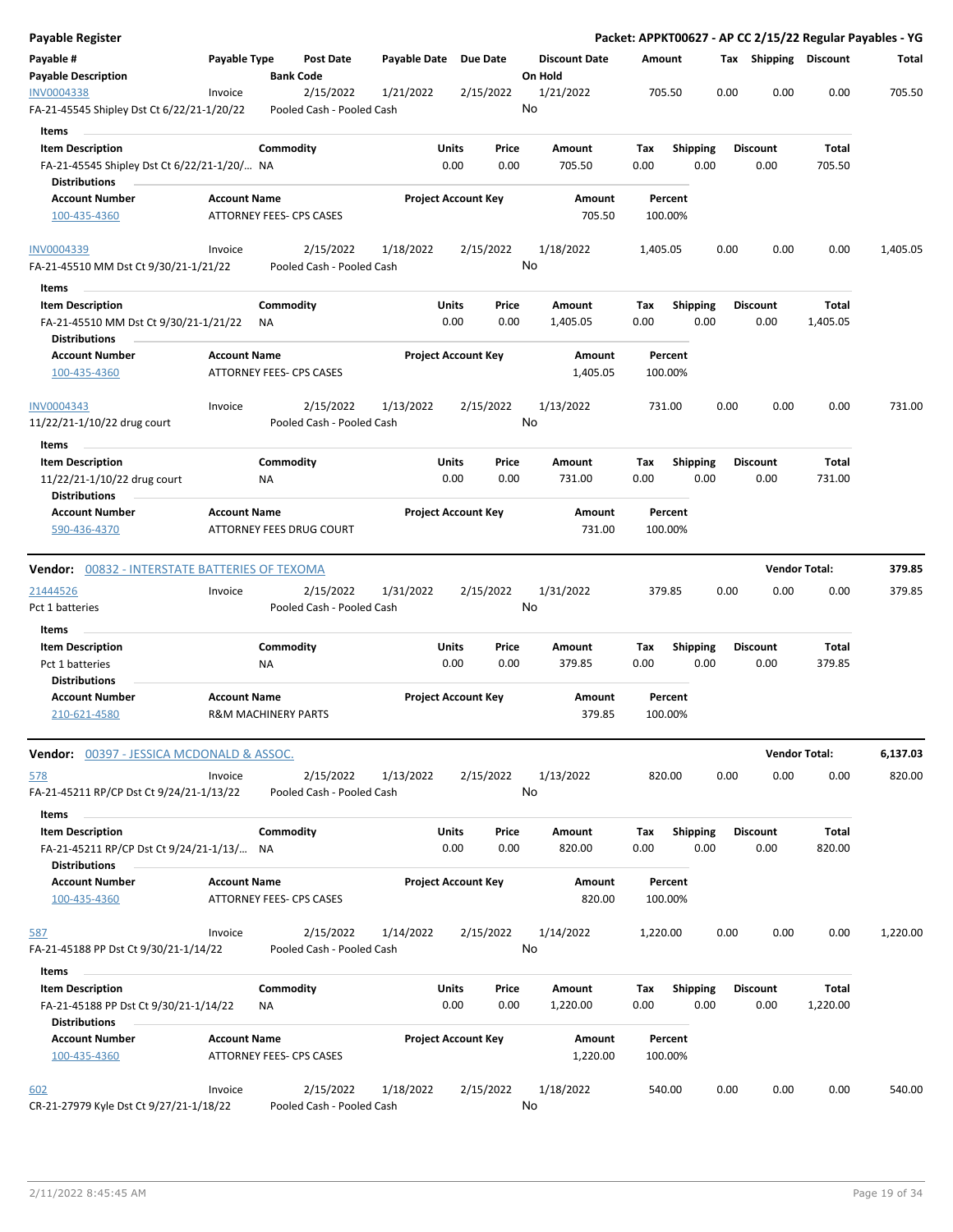| <b>Payable Register</b>                                                      |                                             |                           |                                        |                       |                            |                 |                      |             |                         |      |                 |                       | Packet: APPKT00627 - AP CC 2/15/22 Regular Payables - YG |
|------------------------------------------------------------------------------|---------------------------------------------|---------------------------|----------------------------------------|-----------------------|----------------------------|-----------------|----------------------|-------------|-------------------------|------|-----------------|-----------------------|----------------------------------------------------------|
| Payable #                                                                    | Payable Type                                |                           | <b>Post Date</b>                       | Payable Date Due Date |                            |                 | <b>Discount Date</b> | Amount      |                         |      |                 | Tax Shipping Discount | Total                                                    |
| <b>Payable Description</b>                                                   |                                             | <b>Bank Code</b>          |                                        |                       |                            |                 | On Hold              |             |                         |      |                 |                       |                                                          |
| Items                                                                        |                                             |                           |                                        |                       |                            |                 |                      |             |                         |      |                 |                       |                                                          |
| <b>Item Description</b>                                                      |                                             | Commodity                 |                                        |                       | Units                      | Price           | Amount               | Tax         | <b>Shipping</b>         |      | <b>Discount</b> | Total                 |                                                          |
| CR-21-27979 Kyle Dst Ct 9/27/21-1/18/22<br><b>Distributions</b>              |                                             | ΝA                        |                                        |                       | 0.00                       | 0.00            | 540.00               | 0.00        | 0.00                    |      | 0.00            | 540.00                |                                                          |
| <b>Account Number</b>                                                        | <b>Account Name</b>                         |                           |                                        |                       | <b>Project Account Key</b> |                 | Amount               |             | Percent                 |      |                 |                       |                                                          |
| 100-435-4370                                                                 | <b>ATTORNEY FEES</b>                        |                           |                                        |                       |                            |                 | 540.00               |             | 100.00%                 |      |                 |                       |                                                          |
| 691                                                                          | Invoice                                     |                           | 2/15/2022                              | 2/1/2022              |                            | 2/15/2022       | 2/1/2022             | 1,080.00    |                         | 0.00 | 0.00            | 0.00                  | 1,080.00                                                 |
| CR-20-27842 Brown Dst Ct 10/4/21-1/31/22                                     |                                             |                           | Pooled Cash - Pooled Cash              |                       |                            | No              |                      |             |                         |      |                 |                       |                                                          |
| Items                                                                        |                                             |                           |                                        |                       |                            |                 |                      |             |                         |      |                 |                       |                                                          |
| <b>Item Description</b>                                                      |                                             | Commodity                 |                                        |                       | Units                      | Price           | Amount               | Tax         | <b>Shipping</b>         |      | <b>Discount</b> | Total                 |                                                          |
| CR-20-27842 Brown Dst Ct 10/4/21-1/31/ NA                                    |                                             |                           |                                        |                       | 0.00                       | 0.00            | 1,080.00             | 0.00        | 0.00                    |      | 0.00            | 1,080.00              |                                                          |
| <b>Distributions</b>                                                         |                                             |                           |                                        |                       |                            |                 |                      |             |                         |      |                 |                       |                                                          |
| <b>Account Number</b><br>100-435-4370                                        | <b>Account Name</b><br><b>ATTORNEY FEES</b> |                           |                                        |                       | <b>Project Account Key</b> |                 | Amount<br>1,080.00   |             | Percent<br>100.00%      |      |                 |                       |                                                          |
|                                                                              |                                             |                           |                                        |                       |                            |                 |                      |             |                         |      |                 |                       |                                                          |
| 707<br>CR-16-26030 McPherson Dst Ct 10/8/21-2/1/22 Pooled Cash - Pooled Cash | Invoice                                     |                           | 2/15/2022                              | 2/1/2022              |                            | 2/15/2022<br>No | 2/1/2022             |             | 860.00                  | 0.00 | 0.00            | 0.00                  | 860.00                                                   |
|                                                                              |                                             |                           |                                        |                       |                            |                 |                      |             |                         |      |                 |                       |                                                          |
| Items                                                                        |                                             | Commodity                 |                                        |                       | Units                      |                 | <b>Amount</b>        |             |                         |      | <b>Discount</b> | Total                 |                                                          |
| <b>Item Description</b>                                                      |                                             |                           |                                        |                       | 0.00                       | Price<br>0.00   | 860.00               | Tax<br>0.00 | <b>Shipping</b><br>0.00 |      | 0.00            | 860.00                |                                                          |
| CR-16-26030 McPherson Dst Ct 10/8/21-2 NA<br><b>Distributions</b>            |                                             |                           |                                        |                       |                            |                 |                      |             |                         |      |                 |                       |                                                          |
| <b>Account Number</b>                                                        | <b>Account Name</b>                         |                           |                                        |                       | <b>Project Account Key</b> |                 | Amount               |             | Percent                 |      |                 |                       |                                                          |
| 100-435-4370                                                                 | <b>ATTORNEY FEES</b>                        |                           |                                        |                       |                            |                 | 860.00               |             | 100.00%                 |      |                 |                       |                                                          |
| <u>720</u><br>06-21-00117-CR Ramer Dst Ct 10/1/21-2/2/22<br>Items            | Invoice                                     |                           | 2/15/2022<br>Pooled Cash - Pooled Cash | 2/2/2022              |                            | 2/15/2022<br>No | 2/2/2022             | 1,617.03    |                         | 0.00 | 0.00            | 0.00                  | 1,617.03                                                 |
| <b>Item Description</b>                                                      |                                             | Commodity                 |                                        |                       | Units                      | Price           | Amount               | Tax         | <b>Shipping</b>         |      | <b>Discount</b> | Total                 |                                                          |
| 06-21-00117-CR Ramer Dst Ct 10/1/21-2/ NA<br><b>Distributions</b>            |                                             |                           |                                        |                       | 0.00                       | 0.00            | 1,617.03             | 0.00        | 0.00                    |      | 0.00            | 1,617.03              |                                                          |
| <b>Account Number</b>                                                        | <b>Account Name</b>                         |                           |                                        |                       | <b>Project Account Key</b> |                 | Amount               |             | Percent                 |      |                 |                       |                                                          |
| 100-435-4350                                                                 |                                             | ATTORNEYS FEES APPEALS CT |                                        |                       |                            |                 | 1,617.03             |             | 100.00%                 |      |                 |                       |                                                          |
| Vendor: 00378 - JPMORGAN CHASE BANK NA                                       |                                             |                           |                                        |                       |                            |                 |                      |             |                         |      |                 | <b>Vendor Total:</b>  | 4,847.66                                                 |
| <b>INV0004360</b>                                                            | Invoice                                     |                           | 2/15/2022                              | 2/7/2022              |                            | 2/21/2022       | 2/7/2022             | 4,847.66    |                         | 0.00 | 0.00            | 0.00                  | 4,847.66                                                 |
| Feb 2022 credit card                                                         |                                             |                           | Pooled Cash - Pooled Cash              |                       |                            | No              |                      |             |                         |      |                 |                       |                                                          |
| Items                                                                        |                                             |                           |                                        |                       |                            |                 |                      |             |                         |      |                 |                       |                                                          |
| <b>Item Description</b>                                                      |                                             | Commodity                 |                                        |                       | Units                      | Price           | Amount               | Tax         | <b>Shipping</b>         |      | <b>Discount</b> | Total                 |                                                          |
| Feb 2022 credit card-transport exp                                           |                                             | ΝA                        |                                        |                       | 0.00                       | 0.00            | 247.99               | 0.00        | 0.00                    |      | 0.00            | 247.99                |                                                          |
| <b>Distributions</b>                                                         |                                             |                           |                                        |                       |                            |                 |                      |             |                         |      |                 |                       |                                                          |
| <b>Account Number</b><br>100-560-4280                                        | <b>Account Name</b>                         | PRISONER TRANSPORT        |                                        |                       | <b>Project Account Key</b> |                 | Amount<br>247.99     |             | Percent<br>100.00%      |      |                 |                       |                                                          |
| Items                                                                        |                                             |                           |                                        |                       |                            |                 |                      |             |                         |      |                 |                       |                                                          |
| <b>Item Description</b>                                                      |                                             | Commodity                 |                                        |                       | Units                      | Price           | Amount               | Tax         | <b>Shipping</b>         |      | <b>Discount</b> | Total                 |                                                          |
| Feb 2022 credit card-weapon supplies                                         |                                             | ΝA                        |                                        |                       | 0.00                       | 0.00            | 15.00                | 0.00        | 0.00                    |      | 0.00            | 15.00                 |                                                          |
| <b>Distributions</b>                                                         |                                             |                           |                                        |                       |                            |                 |                      |             |                         |      |                 |                       |                                                          |
| <b>Account Number</b><br>100-560-3200                                        | <b>Account Name</b>                         | <b>WEAPONS SUPPLIES</b>   |                                        |                       | <b>Project Account Key</b> |                 | Amount<br>15.00      |             | Percent<br>100.00%      |      |                 |                       |                                                          |
|                                                                              |                                             |                           |                                        |                       |                            |                 |                      |             |                         |      |                 |                       |                                                          |
| Items                                                                        |                                             |                           |                                        |                       |                            |                 |                      |             |                         |      |                 |                       |                                                          |
| <b>Item Description</b>                                                      |                                             | Commodity                 |                                        |                       | Units                      | Price           | Amount               | Tax         | <b>Shipping</b>         |      | <b>Discount</b> | Total                 |                                                          |
| Feb 2022 credit card-hotel                                                   |                                             | <b>NA</b>                 |                                        |                       | 0.00                       | 0.00            | 331.20               | 0.00        | 0.00                    |      | 0.00            | 331.20                |                                                          |
| <b>Distributions</b>                                                         |                                             |                           |                                        |                       |                            |                 |                      |             |                         |      |                 |                       |                                                          |
| <b>Account Number</b><br>100-475-4270                                        | <b>Account Name</b>                         |                           | OUT OF COUNTY TRAVEL/TRAINING          |                       | <b>Project Account Key</b> |                 | Amount<br>331.20     |             | Percent<br>100.00%      |      |                 |                       |                                                          |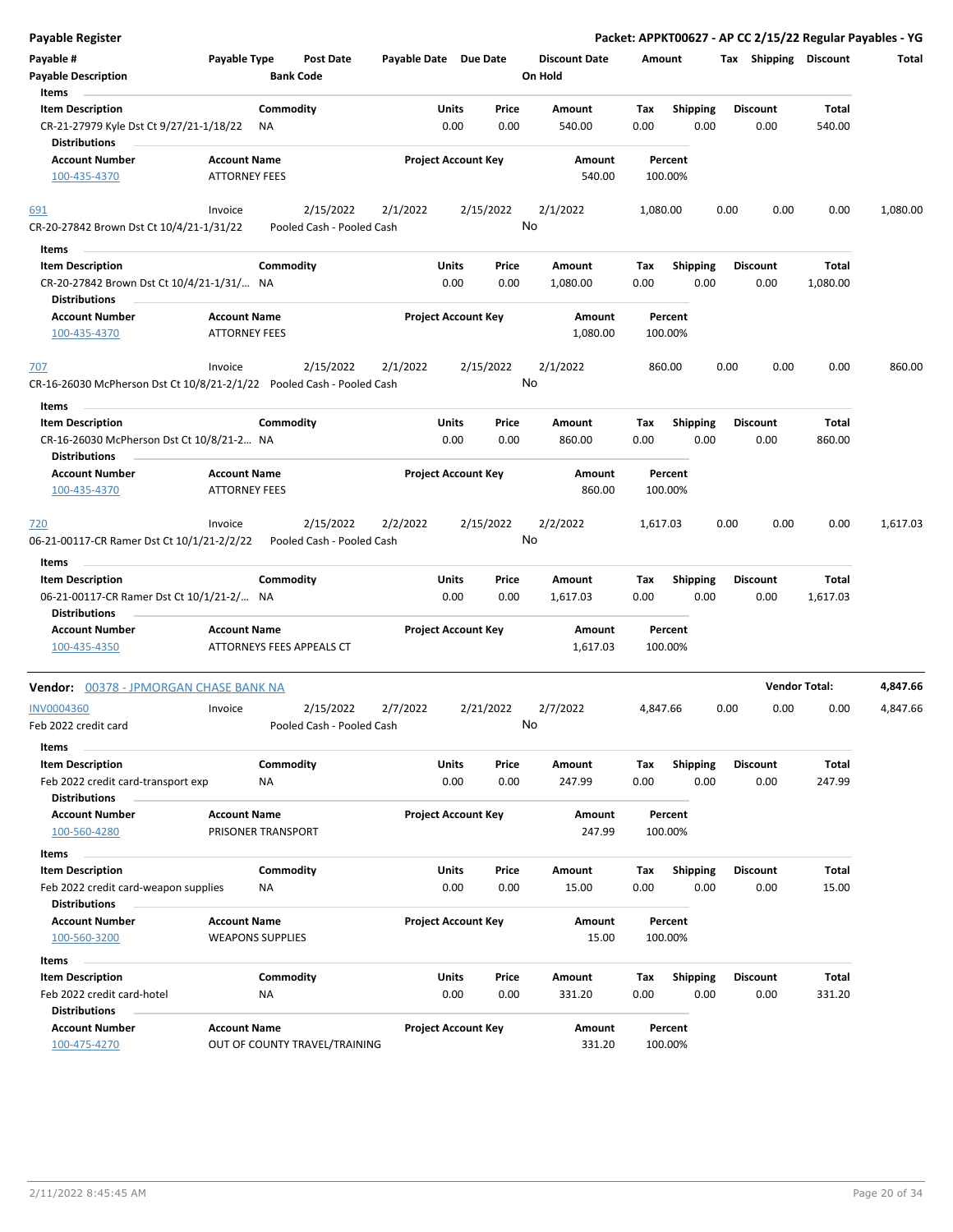|  | Payable Register |  |
|--|------------------|--|
|  |                  |  |

| Payable #<br><b>Payable Description</b>                          | Payable Type         | Post Date<br><b>Bank Code</b>         | Payable Date Due Date |                            | <b>Discount Date</b><br>On Hold |             | Amount                  | Tax Shipping            | Discount          |
|------------------------------------------------------------------|----------------------|---------------------------------------|-----------------------|----------------------------|---------------------------------|-------------|-------------------------|-------------------------|-------------------|
| Items                                                            |                      |                                       |                       |                            |                                 |             |                         |                         |                   |
| <b>Item Description</b>                                          |                      | Commodity                             | Units                 | Price                      | Amount                          | Tax         | <b>Shipping</b>         | <b>Discount</b>         | Total             |
| Feb 2022 credit card-hotel                                       | ΝA                   |                                       |                       | 0.00<br>0.00               | 116.93                          | 0.00        | 0.00                    | 0.00                    | 116.93            |
| <b>Distributions</b>                                             |                      |                                       |                       |                            |                                 |             | Percent                 |                         |                   |
| <b>Account Number</b><br>100-404-4270                            | <b>Account Name</b>  | ELECTION TRAVEL/TRAINING              |                       | <b>Project Account Key</b> | Amount<br>116.93                |             | 100.00%                 |                         |                   |
|                                                                  |                      |                                       |                       |                            |                                 |             |                         |                         |                   |
| Items                                                            |                      |                                       |                       |                            |                                 |             |                         |                         |                   |
| <b>Item Description</b>                                          |                      | Commodity                             | Units                 | Price                      | Amount                          | Tax         | <b>Shipping</b>         | Discount                | Total             |
| Feb 2022 credit card-hotel                                       | NA                   |                                       |                       | 0.00<br>0.00               | 467.72                          | 0.00        | 0.00                    | 0.00                    | 467.72            |
| <b>Distributions</b><br><b>Account Number</b>                    |                      |                                       |                       | <b>Project Account Key</b> | Amount                          |             | Percent                 |                         |                   |
| 122-403-4270                                                     | <b>Account Name</b>  | OUT OF COUNTY TRAVEL/TRAINING         |                       |                            | 467.72                          |             | 100.00%                 |                         |                   |
|                                                                  |                      |                                       |                       |                            |                                 |             |                         |                         |                   |
| Items                                                            |                      |                                       |                       |                            |                                 |             |                         |                         |                   |
| <b>Item Description</b>                                          |                      | Commodity                             | Units                 | Price                      | Amount                          | Tax         | Shipping                | <b>Discount</b>         | Total             |
| Feb 2022 credit card-hotel<br><b>Distributions</b>               | ΝA                   |                                       |                       | 0.00<br>0.00               | 1,025.76                        | 0.00        | 0.00                    | 0.00                    | 1,025.76          |
| <b>Account Number</b>                                            | <b>Account Name</b>  |                                       |                       | <b>Project Account Key</b> | Amount                          |             | Percent                 |                         |                   |
| 100-403-4270                                                     |                      | OUT OF COUNTY TRAVEL/TRAINING         |                       |                            | 1,025.76                        |             | 100.00%                 |                         |                   |
|                                                                  |                      |                                       |                       |                            |                                 |             |                         |                         |                   |
| Items                                                            |                      |                                       |                       |                            |                                 |             |                         |                         |                   |
| <b>Item Description</b><br>Feb 2022 credit card-training regist. | <b>NA</b>            | Commodity                             | Units                 | Price<br>0.00<br>0.00      | Amount<br>$-79.00$              | Tax<br>0.00 | <b>Shipping</b><br>0.00 | <b>Discount</b><br>0.00 | Total<br>$-79.00$ |
| <b>Distributions</b>                                             |                      |                                       |                       |                            |                                 |             |                         |                         |                   |
| <b>Account Number</b>                                            | <b>Account Name</b>  |                                       |                       | <b>Project Account Key</b> | Amount                          |             | Percent                 |                         |                   |
| 310-560-4270                                                     |                      | OUT OF COUNTY TRAVEL/TRAINING         |                       |                            | $-79.00$                        |             | 100.00%                 |                         |                   |
|                                                                  |                      |                                       |                       |                            |                                 |             |                         |                         |                   |
| Items<br><b>Item Description</b>                                 |                      | Commodity                             | Units                 | Price                      | Amount                          | Tax         | <b>Shipping</b>         | <b>Discount</b>         | Total             |
| Feb 2022 credit card-training regist.                            | NA                   |                                       |                       | 0.00<br>0.00               | 175.00                          | 0.00        | 0.00                    | 0.00                    | 175.00            |
| <b>Distributions</b>                                             |                      |                                       |                       |                            |                                 |             |                         |                         |                   |
| <b>Account Number</b>                                            | <b>Account Name</b>  |                                       |                       | <b>Project Account Key</b> | Amount                          |             | Percent                 |                         |                   |
| 100-499-4270                                                     |                      | OUT OF COUNTY TRAVEL/TRAINING         |                       |                            | 175.00                          |             | 100.00%                 |                         |                   |
| Items                                                            |                      |                                       |                       |                            |                                 |             |                         |                         |                   |
| <b>Item Description</b>                                          |                      | Commodity                             | Units                 | Price                      | Amount                          | Tax         | <b>Shipping</b>         | <b>Discount</b>         | Total             |
| Feb 2022 credit card-TDCAA dues                                  | <b>NA</b>            |                                       |                       | 0.00<br>0.00               | 60.00                           | 0.00        | 0.00                    | 0.00                    | 60.00             |
| <b>Distributions</b>                                             |                      |                                       |                       |                            |                                 |             |                         |                         |                   |
| <b>Account Number</b>                                            | <b>Account Name</b>  |                                       |                       | <b>Project Account Key</b> | Amount                          |             | Percent                 |                         |                   |
| 100-475-4810                                                     | <b>DUES</b>          |                                       |                       |                            | 60.00                           |             | 100.00%                 |                         |                   |
| Items                                                            |                      |                                       |                       |                            |                                 |             |                         |                         |                   |
| <b>Item Description</b>                                          |                      | Commodity                             | Units                 | Price                      | Amount                          | Tax         | Shipping                | <b>Discount</b>         | Total             |
| Feb 2022 credit card-training regist.                            | ΝA                   |                                       |                       | 0.00<br>0.00               | 275.00                          | 0.00        | 0.00                    | 0.00                    | 275.00            |
| <b>Distributions</b>                                             |                      |                                       |                       |                            |                                 |             |                         |                         |                   |
| <b>Account Number</b>                                            | <b>Account Name</b>  |                                       |                       | <b>Project Account Key</b> | Amount                          |             | Percent                 |                         |                   |
| 210-621-4270                                                     |                      | OUT OF COUNTY TRAVEL/TRAINING         |                       |                            | 275.00                          |             | 100.00%                 |                         |                   |
| Items                                                            |                      |                                       |                       |                            |                                 |             |                         |                         |                   |
| <b>Item Description</b>                                          |                      | Commodity                             | Units                 | Price                      | Amount                          | Tax         | <b>Shipping</b>         | <b>Discount</b>         | Total             |
| Feb 2022 credit card-shop water                                  | <b>NA</b>            |                                       |                       | 0.00<br>0.00               | 10.28                           | 0.00        | 0.00                    | 0.00                    | 10.28             |
| <b>Distributions</b>                                             |                      |                                       |                       |                            |                                 |             |                         |                         |                   |
| <b>Account Number</b>                                            | <b>Account Name</b>  |                                       |                       | <b>Project Account Key</b> | Amount                          |             | Percent                 |                         |                   |
| 220-622-3400                                                     | <b>SHOP SUPPLIES</b> |                                       |                       |                            | 10.28                           |             | 100.00%                 |                         |                   |
| Items                                                            |                      |                                       |                       |                            |                                 |             |                         |                         |                   |
| <b>Item Description</b>                                          |                      | Commodity                             | Units                 | Price                      | Amount                          | Tax         | <b>Shipping</b>         | Discount                | Total             |
| Feb 2022 credit card-Express Labs                                | NA                   |                                       |                       | 0.00<br>0.00               | 160.00                          | 0.00        | 0.00                    | 0.00                    | 160.00            |
| <b>Distributions</b>                                             |                      |                                       |                       |                            |                                 |             |                         |                         |                   |
| <b>Account Number</b>                                            | <b>Account Name</b>  |                                       |                       | <b>Project Account Key</b> | Amount                          |             | Percent                 |                         |                   |
| 210-621-3140                                                     |                      | <b>EMPLOYEE PHYSICALS/DOT TESTING</b> |                       |                            | 80.00                           |             | 50.00%                  |                         |                   |
| 230-623-3140                                                     |                      | EMPLOYEE PHYSICALS/DOT TESTING        |                       |                            | 80.00                           |             | 50.00%                  |                         |                   |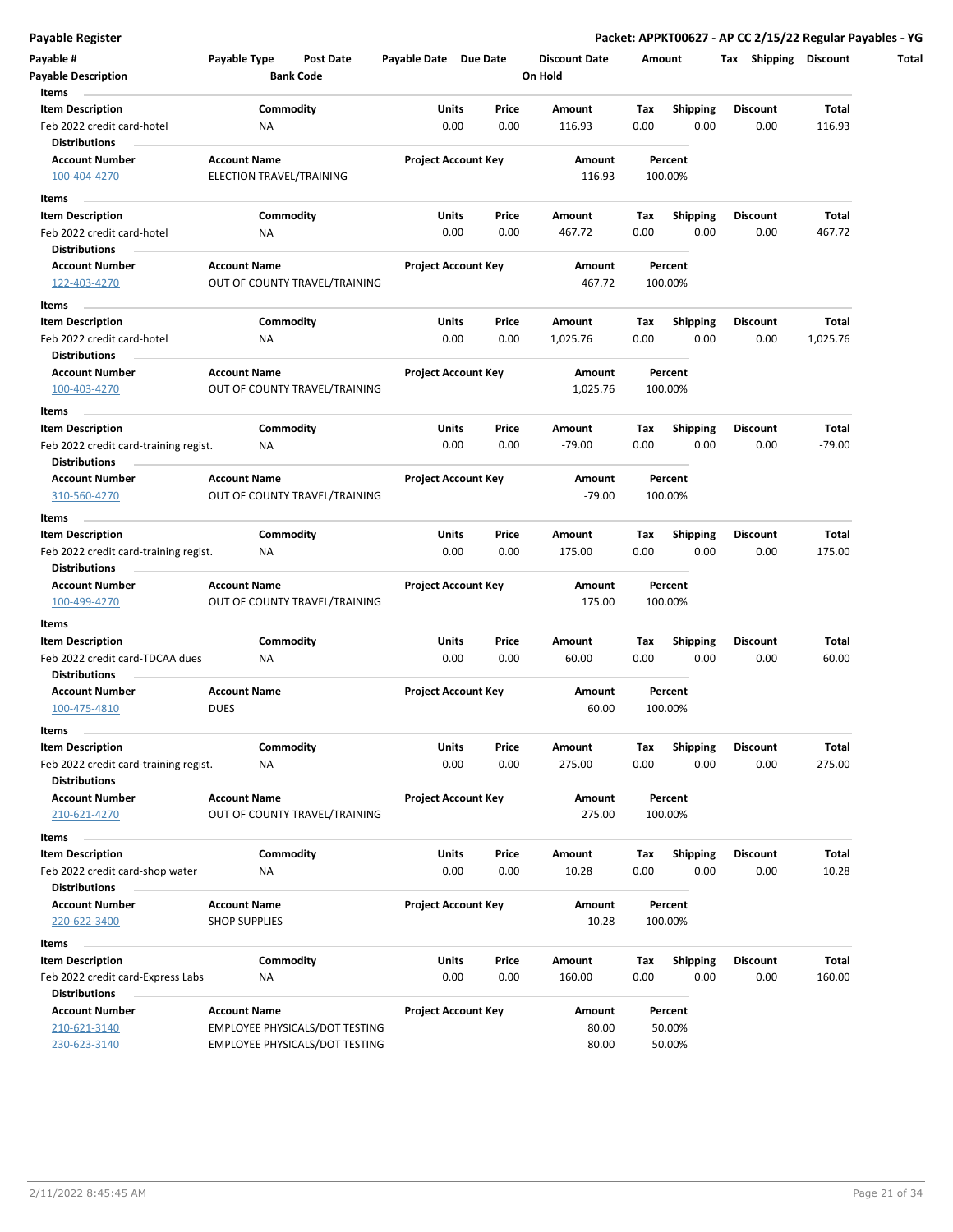| Payable #                                                                                       | Payable Type             | Post Date                              | Payable Date Due Date |                            | <b>Discount Date</b> | Amount |                         | Tax  | Shipping        | <b>Discount</b>              | Total            |
|-------------------------------------------------------------------------------------------------|--------------------------|----------------------------------------|-----------------------|----------------------------|----------------------|--------|-------------------------|------|-----------------|------------------------------|------------------|
| <b>Payable Description</b>                                                                      |                          | <b>Bank Code</b>                       |                       |                            | On Hold              |        |                         |      |                 |                              |                  |
| Items                                                                                           |                          |                                        |                       |                            |                      |        |                         |      |                 |                              |                  |
| <b>Item Description</b>                                                                         |                          | Commodity                              | Units                 | Price                      | Amount               | Tax    | <b>Shipping</b>         |      | <b>Discount</b> | Total                        |                  |
| Feb 2022 credit card-Zoom                                                                       | ΝA                       |                                        |                       | 0.00<br>0.00               | 64.99                | 0.00   | 0.00                    |      | 0.00            | 64.99                        |                  |
| <b>Distributions</b>                                                                            |                          |                                        |                       |                            |                      |        |                         |      |                 |                              |                  |
| <b>Account Number</b>                                                                           | <b>Account Name</b>      |                                        |                       | <b>Project Account Key</b> | Amount               |        | Percent                 |      |                 |                              |                  |
| 100-510-4530                                                                                    | <b>COMPUTER SOFTWARE</b> |                                        |                       |                            | 64.99                |        | 100.00%                 |      |                 |                              |                  |
| Items                                                                                           |                          |                                        |                       |                            |                      |        |                         |      |                 |                              |                  |
| <b>Item Description</b>                                                                         |                          | Commodity                              | Units                 | Price                      | Amount               | Тах    | <b>Shipping</b>         |      | Discount        | Total                        |                  |
| Feb 2022 credit card-hotel                                                                      | NA                       |                                        |                       | 0.00<br>0.00               | 212.49               | 0.00   | 0.00                    |      | 0.00            | 212.49                       |                  |
| <b>Distributions</b>                                                                            |                          |                                        |                       |                            |                      |        |                         |      |                 |                              |                  |
| <b>Account Number</b>                                                                           | <b>Account Name</b>      |                                        |                       | <b>Project Account Key</b> | Amount               |        | Percent                 |      |                 |                              |                  |
| 100-400-4270                                                                                    |                          | OUT OF COUNTY TRAVEL/TRAINING          |                       |                            | 212.49               |        | 100.00%                 |      |                 |                              |                  |
| Items                                                                                           |                          |                                        |                       |                            |                      |        |                         |      |                 |                              |                  |
| <b>Item Description</b>                                                                         |                          | Commodity                              | Units                 | Price                      | Amount               | Tax    | <b>Shipping</b>         |      | <b>Discount</b> | Total                        |                  |
| Feb 2022 credit card-hotel                                                                      | NA                       |                                        |                       | 0.00<br>0.00               | $-139.00$            | 0.00   | 0.00                    |      | 0.00            | $-139.00$                    |                  |
| <b>Distributions</b>                                                                            |                          |                                        |                       |                            |                      |        |                         |      |                 |                              |                  |
| <b>Account Number</b>                                                                           | <b>Account Name</b>      |                                        |                       | <b>Project Account Key</b> | Amount               |        | Percent                 |      |                 |                              |                  |
| 100-495-4270                                                                                    |                          | OUT OF COUNTY TRAVEL/TRAINING          |                       |                            | $-139.00$            |        | 100.00%                 |      |                 |                              |                  |
| Items                                                                                           |                          |                                        |                       |                            |                      |        |                         |      |                 |                              |                  |
| <b>Item Description</b>                                                                         |                          | Commodity                              | Units                 | Price                      | Amount               | Tax    |                         |      | <b>Discount</b> | Total                        |                  |
| Feb 2022 credit card-transport airfare                                                          | ΝA                       |                                        |                       | 0.00<br>0.00               | 1,903.30             | 0.00   | <b>Shipping</b><br>0.00 |      | 0.00            | 1,903.30                     |                  |
| <b>Distributions</b>                                                                            |                          |                                        |                       |                            |                      |        |                         |      |                 |                              |                  |
| <b>Account Number</b>                                                                           | <b>Account Name</b>      |                                        |                       | <b>Project Account Key</b> | Amount               |        | Percent                 |      |                 |                              |                  |
| 100-560-4280                                                                                    | PRISONER TRANSPORT       |                                        |                       |                            | 1,903.30             |        | 100.00%                 |      |                 |                              |                  |
|                                                                                                 |                          |                                        |                       |                            |                      |        |                         |      |                 |                              |                  |
| <b>Vendor:</b> 00444 - KONICA MINOLTA PREMIER FINANCE<br>75328615<br>Copier rental 2/15-3/14/22 | Invoice                  | 2/15/2022<br>Pooled Cash - Pooled Cash | 2/6/2022              | 2/15/2022                  | 2/6/2022<br>No       |        | 888.45                  | 0.00 | 0.00            | <b>Vendor Total:</b><br>0.00 | 888.45<br>888.45 |
| Items                                                                                           |                          |                                        |                       |                            |                      |        |                         |      |                 |                              |                  |
| <b>Item Description</b>                                                                         |                          | Commodity                              | Units                 | Price                      | Amount               | Tax    | <b>Shipping</b>         |      | <b>Discount</b> | Total                        |                  |
| Copier rental 2/15-3/14/22                                                                      | Service                  |                                        |                       | 0.00<br>0.00               | 888.45               | 0.00   | 0.00                    |      | 0.00            | 888.45                       |                  |
| <b>Distributions</b>                                                                            |                          |                                        |                       |                            |                      |        |                         |      |                 |                              |                  |
| <b>Account Number</b>                                                                           | <b>Account Name</b>      |                                        |                       | <b>Project Account Key</b> | Amount               |        | Percent                 |      |                 |                              |                  |
| 100-590-3150                                                                                    | <b>COPIER RENTAL</b>     |                                        |                       |                            | 73.29                |        | 8.25%                   |      |                 |                              |                  |
| 160-452-3150                                                                                    | <b>COPIER RENTAL</b>     |                                        |                       |                            | 97.72                |        | 11.00%                  |      |                 |                              |                  |
| 100-510-3150                                                                                    | <b>COPIER RENTAL</b>     |                                        |                       |                            | 314.27               |        | 35.37%                  |      |                 |                              |                  |
| 100-513-3150                                                                                    | <b>COPIER RENTAL</b>     |                                        |                       |                            | 97.72                |        | 11.00%                  |      |                 |                              |                  |
| 100-499-3150                                                                                    | <b>COPIER EXPENSE</b>    |                                        |                       |                            | 89.75                |        | 10.10%                  |      |                 |                              |                  |
| 100-665-3150                                                                                    | <b>COPIER RENTAL</b>     |                                        |                       |                            | 89.75                |        | 10.10%                  |      |                 |                              |                  |
| 100-475-3150                                                                                    | <b>COPIER EXPENSE</b>    |                                        |                       |                            | 101.52               |        | 11.43%                  |      |                 |                              |                  |
| 100-575-3150                                                                                    | <b>COPIER RENTAL</b>     |                                        |                       |                            | 24.43                |        | 2.75%                   |      |                 |                              |                  |
|                                                                                                 |                          |                                        |                       |                            |                      |        |                         |      |                 |                              |                  |
| Vendor: 00239 - L & L A/C-ELECTRICAL                                                            |                          |                                        |                       |                            |                      |        |                         |      |                 | <b>Vendor Total:</b>         | 170.00           |
| 3787                                                                                            | Invoice                  | 2/15/2022                              | 12/22/2021            | 2/15/2022                  | 12/22/2021           |        | 170.00                  | 0.00 | 0.00            | 0.00                         | 170.00           |
| S Annex electrical repair                                                                       |                          | Pooled Cash - Pooled Cash              |                       |                            | No                   |        |                         |      |                 |                              |                  |
|                                                                                                 |                          |                                        |                       |                            |                      |        |                         |      |                 |                              |                  |
| Items                                                                                           |                          |                                        |                       |                            |                      |        |                         |      |                 |                              |                  |
| <b>Item Description</b>                                                                         |                          | Commodity                              | Units                 | Price                      | Amount               | Тах    | <b>Shipping</b>         |      | <b>Discount</b> | Total                        |                  |
| S Annex electrical repair                                                                       | NA                       |                                        |                       | 0.00<br>0.00               | 170.00               | 0.00   | 0.00                    |      | 0.00            | 170.00                       |                  |
| <b>Distributions</b>                                                                            |                          |                                        |                       |                            |                      |        |                         |      |                 |                              |                  |
| <b>Account Number</b>                                                                           | <b>Account Name</b>      |                                        |                       | <b>Project Account Key</b> | Amount               |        | Percent                 |      |                 |                              |                  |
| 100-513-4500                                                                                    | <b>R&amp;M BUILDING</b>  |                                        |                       |                            | 170.00               |        | 100.00%                 |      |                 |                              |                  |
|                                                                                                 |                          |                                        |                       |                            |                      |        |                         |      |                 |                              |                  |
| <b>Vendor: 00649 - LAW OFFICE OF MYLES PORTER, P.C.</b>                                         |                          |                                        |                       |                            |                      |        |                         |      |                 | <b>Vendor Total:</b>         | 300.00           |
| INV0004317                                                                                      | Invoice                  | 2/15/2022                              | 2/2/2022              | 2/15/2022                  | 2/2/2022             |        | 300.00                  | 0.00 | 0.00            | 0.00                         | 300.00           |
| 50715 Lorance Co Ct@Law                                                                         |                          | Pooled Cash - Pooled Cash              |                       |                            | No                   |        |                         |      |                 |                              |                  |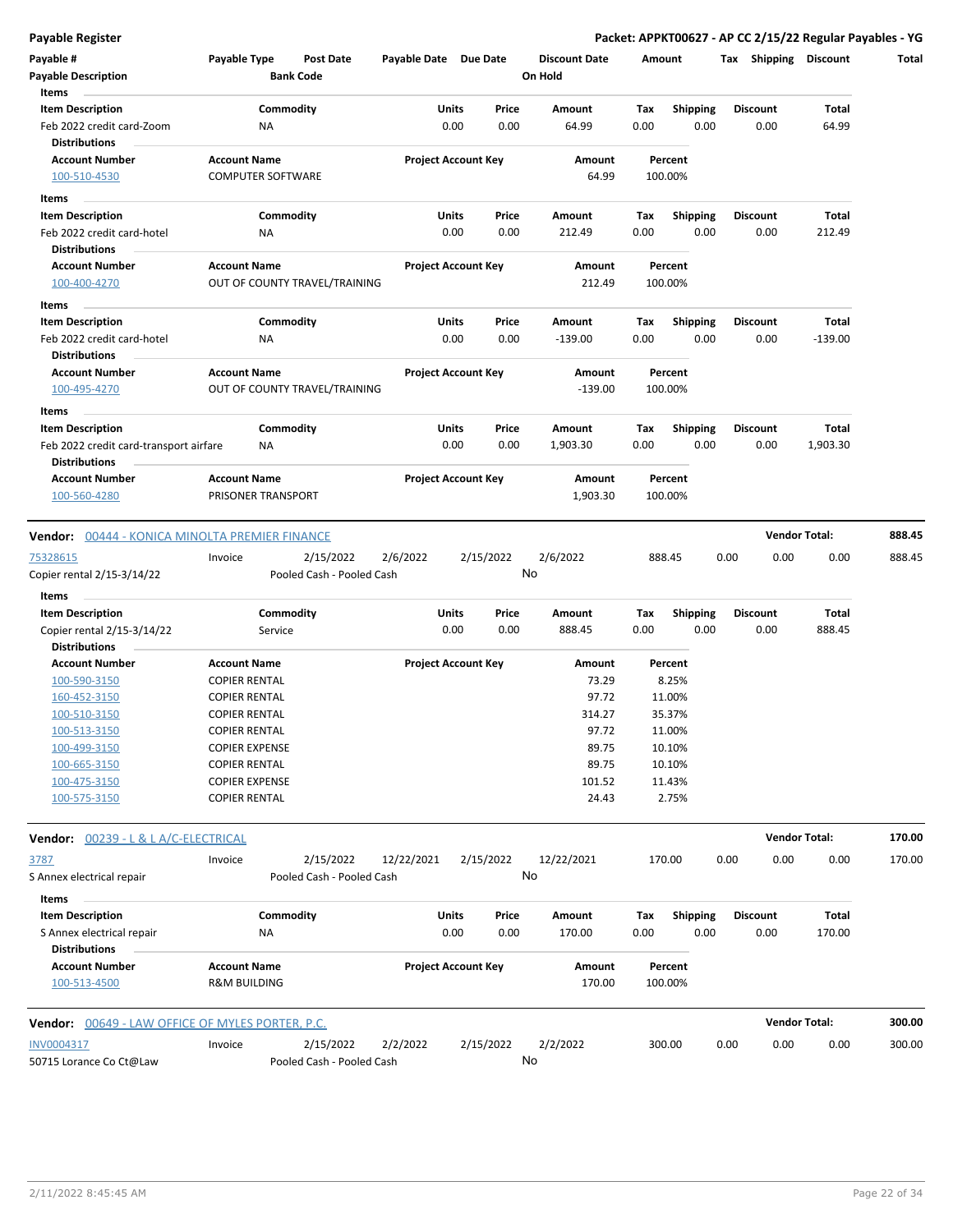| Payable Register                                                               |                     |                                        |                        |                            |                                 |                    |                         |      |                         |                          | Packet: APPKT00627 - AP CC 2/15/22 Regular Payables - YG |
|--------------------------------------------------------------------------------|---------------------|----------------------------------------|------------------------|----------------------------|---------------------------------|--------------------|-------------------------|------|-------------------------|--------------------------|----------------------------------------------------------|
| Payable #<br><b>Payable Description</b>                                        | Payable Type        | <b>Post Date</b><br><b>Bank Code</b>   | Payable Date Due Date  |                            | <b>Discount Date</b><br>On Hold | Amount             |                         |      | Tax Shipping Discount   |                          | Total                                                    |
| Items                                                                          |                     |                                        |                        |                            |                                 |                    |                         |      |                         |                          |                                                          |
| <b>Item Description</b><br>50715 Lorance Co Ct@Law                             |                     | Commodity<br>ΝA                        | Units                  | Price<br>0.00<br>0.00      | <b>Amount</b><br>300.00         | Tax<br>0.00        | <b>Shipping</b><br>0.00 |      | <b>Discount</b><br>0.00 | Total<br>300.00          |                                                          |
| <b>Distributions</b>                                                           |                     |                                        |                        |                            |                                 |                    |                         |      |                         |                          |                                                          |
| <b>Account Number</b><br>100-410-4240                                          | <b>Account Name</b> | <b>INDIGENT ATTORNEY FEES</b>          |                        | <b>Project Account Key</b> | Amount<br>300.00                | Percent<br>100.00% |                         |      |                         |                          |                                                          |
| <b>Vendor:</b> 00111 - MCCRAW OIL CO.                                          |                     |                                        |                        |                            |                                 |                    |                         |      |                         | <b>Vendor Total:</b>     | 29,773.01                                                |
| 522427                                                                         | Invoice             | 2/15/2022                              | 1/7/2022               | 2/15/2022                  | 1/7/2022                        | 202.80             |                         | 0.00 | 0.00                    | 0.00                     | 202.80                                                   |
| #23040034 Pct 3 diesel exhaust fluid                                           |                     | Pooled Cash - Pooled Cash              |                        |                            | No                              |                    |                         |      |                         |                          |                                                          |
| Items                                                                          |                     |                                        |                        |                            |                                 |                    |                         |      |                         |                          |                                                          |
| <b>Item Description</b>                                                        |                     | Commodity                              | Units                  | Price                      | Amount                          | Tax                | <b>Shipping</b>         |      | <b>Discount</b>         | Total                    |                                                          |
| #23040034 Pct 3 diesel exhaust fluid<br><b>Distributions</b>                   |                     | Goods                                  | 12.00                  | 16.90                      | 202.80                          | 0.00               | 0.00                    |      | 0.00                    | 202.80                   |                                                          |
| <b>Account Number</b><br>230-623-4580                                          | <b>Account Name</b> | <b>R&amp;M MACHINERY PARTS</b>         |                        | <b>Project Account Key</b> | <b>Amount</b><br>202.80         | Percent<br>100.00% |                         |      |                         |                          |                                                          |
| P49666<br>#23040025 Pct 1 diesel                                               | Invoice             | 2/15/2022<br>Pooled Cash - Pooled Cash | 1/5/2022               | 2/15/2022                  | 1/5/2022<br>No                  | 3,321.20           |                         | 0.00 | 0.00                    | 0.00                     | 3,321.20                                                 |
|                                                                                |                     |                                        |                        |                            |                                 |                    |                         |      |                         |                          |                                                          |
| Items                                                                          |                     |                                        |                        |                            |                                 |                    |                         |      |                         |                          |                                                          |
| <b>Item Description</b><br>#23040025 Pct 1 diesel-clear                        |                     | Commodity                              | Units                  | Price                      | Amount                          | Tax                | <b>Shipping</b>         |      | <b>Discount</b>         | Total                    |                                                          |
| <b>Distributions</b>                                                           |                     | Fuel                                   | 540.00                 | 2.72                       | 1,466.26                        | 0.00               | 0.00                    |      | 0.00                    | 1,466.26                 |                                                          |
| <b>Account Number</b><br>210-621-4570                                          | <b>Account Name</b> | R&M MACHINERY GAS & OIL                |                        | <b>Project Account Key</b> | Amount<br>1,466.26              | Percent<br>100.00% |                         |      |                         |                          |                                                          |
| Items                                                                          |                     |                                        |                        |                            |                                 |                    |                         |      |                         |                          |                                                          |
| <b>Item Description</b><br>#23040025 Pct 1 diesel-dyed<br><b>Distributions</b> |                     | Commodity<br>Fuel                      | Units<br>736.00        | Price<br>2.52              | Amount<br>1,854.94              | Tax<br>0.00        | <b>Shipping</b><br>0.00 |      | <b>Discount</b><br>0.00 | Total<br>1,854.94        |                                                          |
| <b>Account Number</b>                                                          | <b>Account Name</b> |                                        |                        | <b>Project Account Key</b> | Amount                          | Percent            |                         |      |                         |                          |                                                          |
| 210-621-4570                                                                   |                     | R&M MACHINERY GAS & OIL                |                        |                            | 1,854.94                        | 100.00%            |                         |      |                         |                          |                                                          |
| P49727<br>#23040045 Sheriff auto gas                                           | Invoice             | 2/15/2022<br>Pooled Cash - Pooled Cash | 1/6/2022               | 2/15/2022                  | 1/6/2022<br>No                  | 1,653.50           |                         | 0.00 | 0.00                    | 0.00                     | 1,653.50                                                 |
| Items                                                                          |                     |                                        |                        |                            |                                 |                    |                         |      |                         |                          |                                                          |
| <b>Item Description</b><br>#23040045 Sheriff auto gas<br><b>Distributions</b>  |                     | Commodity<br>Fuel                      | Units<br>632.00        | Price<br>2.62              | Amount<br>1,653.50              | Тах<br>0.00        | <b>Shipping</b><br>0.00 |      | <b>Discount</b><br>0.00 | <b>Total</b><br>1,653.50 |                                                          |
| <b>Account Number</b><br>100-560-3300                                          | <b>Account Name</b> | AUTO EXPENSE GAS & OIL                 |                        | <b>Project Account Key</b> | Amount<br>1,653.50              | Percent<br>100.00% |                         |      |                         |                          |                                                          |
|                                                                                |                     |                                        |                        |                            |                                 |                    |                         |      |                         |                          |                                                          |
| P49756<br>#23040045 Sheriff auto gas                                           | Invoice             | 2/15/2022<br>Pooled Cash - Pooled Cash | 1/20/2022              | 2/15/2022                  | 1/20/2022<br>No                 | 2,193.87           |                         | 0.00 | 0.00                    | 0.00                     | 2,193.87                                                 |
| Items                                                                          |                     |                                        |                        |                            |                                 |                    |                         |      |                         |                          |                                                          |
| <b>Item Description</b>                                                        |                     | Commodity                              | Units                  | Price                      | Amount                          | Tax                | Shipping                |      | <b>Discount</b>         | Total                    |                                                          |
| #23040045 Sheriff auto gas<br><b>Distributions</b>                             |                     | Fuel                                   | 802.00                 | 2.74                       | 2,193.87                        | 0.00               | 0.00                    |      | 0.00                    | 2,193.87                 |                                                          |
| <b>Account Number</b><br>100-560-3300                                          | <b>Account Name</b> | AUTO EXPENSE GAS & OIL                 |                        | <b>Project Account Key</b> | Amount<br>2,193.87              | Percent<br>100.00% |                         |      |                         |                          |                                                          |
|                                                                                |                     |                                        |                        |                            |                                 |                    |                         |      |                         |                          |                                                          |
| P49806                                                                         | Invoice             | 2/15/2022                              | 1/27/2022              | 2/15/2022                  | 1/27/2022<br>No                 | 2,022.17           |                         | 0.00 | 0.01                    | 0.00                     | 2,022.18                                                 |
| #23040045 Sheriff auto gas                                                     |                     | Pooled Cash - Pooled Cash              |                        |                            |                                 |                    |                         |      |                         |                          |                                                          |
| Items                                                                          |                     |                                        |                        |                            |                                 |                    |                         |      |                         |                          |                                                          |
| <b>Item Description</b><br>#23040045 Sheriff auto gas<br><b>Distributions</b>  |                     | Commodity<br>Fuel                      | <b>Units</b><br>728.00 | Price<br>2.78              | Amount<br>2,022.17              | Tax<br>0.00        | <b>Shipping</b><br>0.01 |      | <b>Discount</b><br>0.00 | Total<br>2,022.18        |                                                          |
| <b>Account Number</b><br>100-560-3300                                          | <b>Account Name</b> | AUTO EXPENSE GAS & OIL                 |                        | <b>Project Account Key</b> | Amount<br>2,022.18              | Percent<br>100.00% |                         |      |                         |                          |                                                          |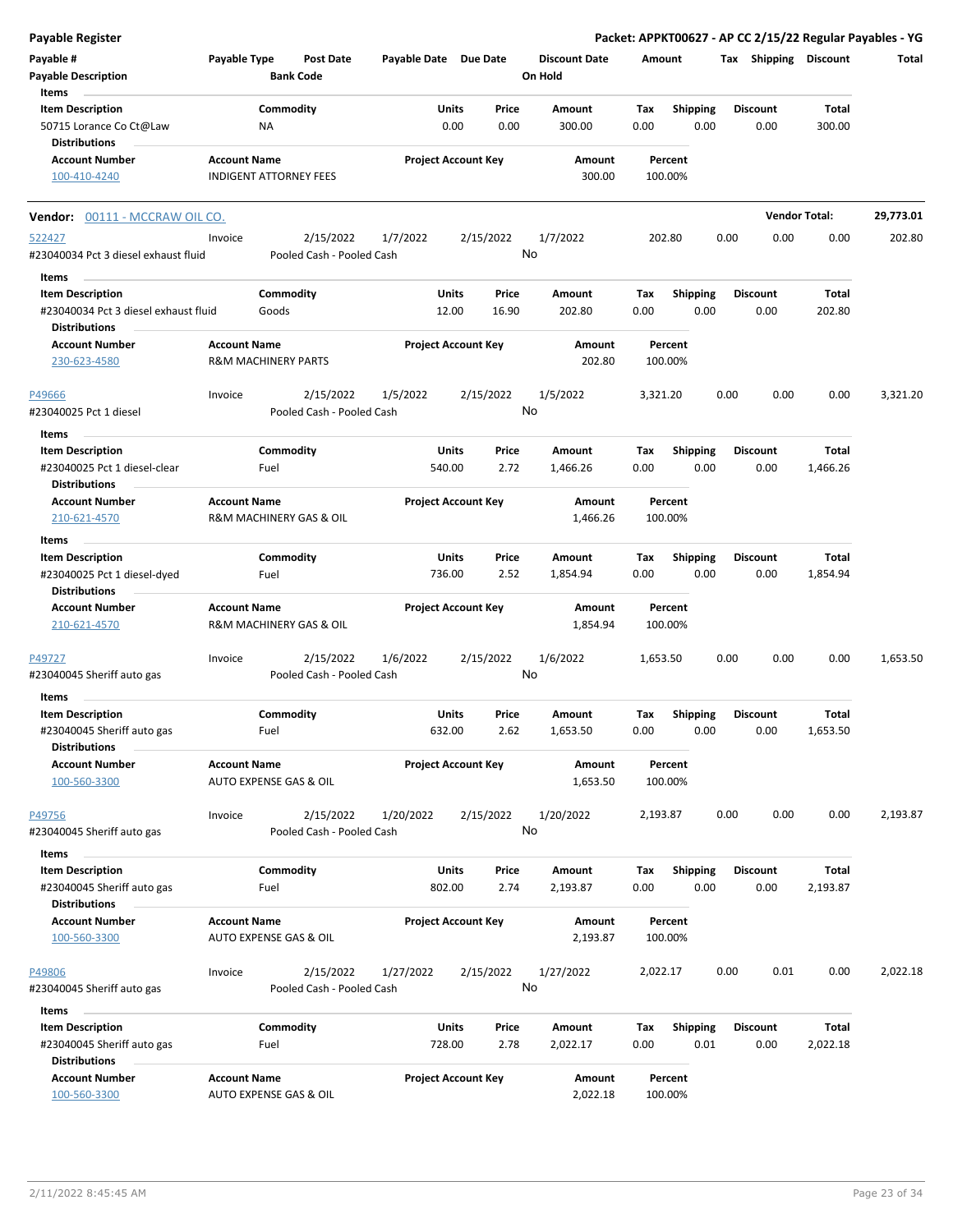| Payable Register                                                               |                                                               |                   |                                        |                        |                            |    |                                 |             |                            |      |                         |                   | Packet: APPKT00627 - AP CC 2/15/22 Regular Payables - YG |
|--------------------------------------------------------------------------------|---------------------------------------------------------------|-------------------|----------------------------------------|------------------------|----------------------------|----|---------------------------------|-------------|----------------------------|------|-------------------------|-------------------|----------------------------------------------------------|
| Payable #<br><b>Payable Description</b>                                        | Payable Type                                                  | <b>Bank Code</b>  | <b>Post Date</b>                       | Payable Date Due Date  |                            |    | <b>Discount Date</b><br>On Hold | Amount      |                            |      | Tax Shipping Discount   |                   | Total                                                    |
| P49807<br>#23040034 Pct 3 gas/diesel                                           | Invoice                                                       |                   | 2/15/2022<br>Pooled Cash - Pooled Cash | 1/27/2022              | 2/15/2022                  | No | 1/27/2022                       | 7,575.76    |                            | 0.00 | 0.07                    | 0.00              | 7,575.83                                                 |
| Items                                                                          |                                                               |                   |                                        |                        |                            |    |                                 |             |                            |      |                         |                   |                                                          |
| <b>Item Description</b><br>#23040034 Pct 3 gas                                 |                                                               | Commodity<br>Fuel |                                        | Units<br>498.00        | Price<br>2.78              |    | Amount<br>1,383.29              | Tax<br>0.00 | <b>Shipping</b><br>0.02    |      | <b>Discount</b><br>0.00 | Total<br>1,383.31 |                                                          |
| <b>Distributions</b>                                                           |                                                               |                   |                                        |                        |                            |    |                                 |             |                            |      |                         |                   |                                                          |
| <b>Account Number</b><br>230-623-4570                                          | <b>Account Name</b><br>R&M MACHINERY GAS & OIL                |                   |                                        |                        | <b>Project Account Key</b> |    | Amount<br>1,383.31              |             | Percent<br>100.00%         |      |                         |                   |                                                          |
| Items                                                                          |                                                               |                   |                                        |                        |                            |    |                                 |             |                            |      |                         |                   |                                                          |
| <b>Item Description</b><br>#23040034 Pct 3 diesel-clear                        |                                                               | Commodity<br>Fuel |                                        | Units<br>1,576.00      | Price<br>3.01              |    | Amount<br>4,738.72              | Tax<br>0.00 | <b>Shipping</b><br>0.07    |      | <b>Discount</b><br>0.00 | Total<br>4,738.79 |                                                          |
| <b>Distributions</b>                                                           |                                                               |                   |                                        |                        |                            |    |                                 |             |                            |      |                         |                   |                                                          |
| <b>Account Number</b><br>230-623-4570                                          | <b>Account Name</b><br>R&M MACHINERY GAS & OIL                |                   |                                        |                        | <b>Project Account Key</b> |    | Amount<br>4,738.79              |             | Percent<br>100.00%         |      |                         |                   |                                                          |
| Items                                                                          |                                                               |                   |                                        |                        |                            |    |                                 |             |                            |      |                         |                   |                                                          |
| <b>Item Description</b><br>#23040034 Pct 3 diesel-dyed                         |                                                               | Commodity<br>Fuel |                                        | Units<br>517.00        | Price<br>2.81              |    | Amount<br>1,453.75              | Тах<br>0.00 | <b>Shipping</b><br>$-0.02$ |      | <b>Discount</b><br>0.00 | Total<br>1,453.73 |                                                          |
| Distributions                                                                  |                                                               |                   |                                        |                        |                            |    |                                 |             |                            |      |                         |                   |                                                          |
| <b>Account Number</b><br>230-623-4570                                          | <b>Account Name</b><br><b>R&amp;M MACHINERY GAS &amp; OIL</b> |                   |                                        |                        | <b>Project Account Key</b> |    | Amount<br>1,453.73              |             | Percent<br>100.00%         |      |                         |                   |                                                          |
| P49825<br>#23040034 Pct 3 diesel-dyed                                          | Invoice                                                       |                   | 2/15/2022<br>Pooled Cash - Pooled Cash | 1/31/2022              | 2/15/2022                  | No | 1/31/2022                       | 5,930.65    |                            | 0.00 | $-0.01$                 | 0.00              | 5,930.64                                                 |
| Items                                                                          |                                                               |                   |                                        |                        |                            |    |                                 |             |                            |      |                         |                   |                                                          |
| <b>Item Description</b><br>#23040034 Pct 3 diesel-dyed<br><b>Distributions</b> |                                                               | Commodity<br>Fuel |                                        | Units<br>2,084.00      | Price<br>2.85              |    | Amount<br>5,930.65              | Tax<br>0.00 | <b>Shipping</b><br>$-0.01$ |      | <b>Discount</b><br>0.00 | Total<br>5,930.64 |                                                          |
| <b>Account Number</b>                                                          | <b>Account Name</b>                                           |                   |                                        |                        | <b>Project Account Key</b> |    | Amount                          |             | Percent                    |      |                         |                   |                                                          |
| 230-623-4570                                                                   | R&M MACHINERY GAS & OIL                                       |                   |                                        |                        |                            |    | 5,930.64                        |             | 100.00%                    |      |                         |                   |                                                          |
| P49994<br>#23040036 Pct 4 gas/diesel                                           | Invoice                                                       |                   | 2/15/2022<br>Pooled Cash - Pooled Cash | 1/10/2022              | 2/15/2022                  | No | 1/10/2022                       | 5,028.48    |                            | 0.00 | $-0.01$                 | 0.00              | 5,028.47                                                 |
| Items                                                                          |                                                               |                   |                                        |                        |                            |    |                                 |             |                            |      |                         |                   |                                                          |
| <b>Item Description</b><br>#23040036 Pct 4 gas<br><b>Distributions</b>         |                                                               | Commodity<br>Fuel |                                        | Units<br>384.00        | Price<br>2.61              |    | Amount<br>1,001.24              | Tax<br>0.00 | <b>Shipping</b><br>0.00    |      | <b>Discount</b><br>0.00 | Total<br>1,001.24 |                                                          |
| Account Number                                                                 | <b>Account Name</b>                                           |                   |                                        |                        | <b>Project Account Key</b> |    | Amount                          |             | Percent                    |      |                         |                   |                                                          |
| 240-624-4570                                                                   | R&M MACHINERY GAS & OIL                                       |                   |                                        |                        |                            |    | 1,001.24                        |             | 100.00%                    |      |                         |                   |                                                          |
| Items                                                                          |                                                               |                   |                                        |                        |                            |    |                                 |             |                            |      |                         |                   |                                                          |
| <b>Item Description</b><br>#23040036 Pct 4 diesel-clear<br>Distributions       |                                                               | Commodity<br>Fuel |                                        | <b>Units</b><br>680.00 | Price<br>2.78              |    | Amount<br>1,892.30              | Tax<br>0.00 | Shipping<br>0.00           |      | <b>Discount</b><br>0.00 | Total<br>1,892.30 |                                                          |
| <b>Account Number</b><br>240-624-4570                                          | <b>Account Name</b><br>R&M MACHINERY GAS & OIL                |                   |                                        |                        | <b>Project Account Key</b> |    | Amount<br>1,892.30              |             | Percent<br>100.00%         |      |                         |                   |                                                          |
| Items                                                                          |                                                               |                   |                                        |                        |                            |    |                                 |             |                            |      |                         |                   |                                                          |
| <b>Item Description</b>                                                        |                                                               | Commodity         |                                        | <b>Units</b>           | Price                      |    | Amount                          | Tax         | <b>Shipping</b>            |      | <b>Discount</b>         | Total             |                                                          |
| #23040036 Pct 4 diesel-dyed<br><b>Distributions</b>                            |                                                               | Fuel              |                                        | 825.00                 | 2.59                       |    | 2,134.94                        | 0.00        | $-0.01$                    |      | 0.00                    | 2,134.93          |                                                          |
| <b>Account Number</b><br>240-624-4570                                          | <b>Account Name</b><br>R&M MACHINERY GAS & OIL                |                   |                                        |                        | <b>Project Account Key</b> |    | Amount<br>2,134.93              |             | Percent<br>100.00%         |      |                         |                   |                                                          |
| <u>P50019</u><br>#23040045 Sheriff auto gas                                    | Invoice                                                       |                   | 2/15/2022<br>Pooled Cash - Pooled Cash | 1/13/2022              | 2/15/2022                  | No | 1/13/2022                       | 1,844.52    |                            | 0.00 | 0.00                    | 0.00              | 1,844.52                                                 |
|                                                                                |                                                               |                   |                                        |                        |                            |    |                                 |             |                            |      |                         |                   |                                                          |
| Items<br><b>Item Description</b>                                               |                                                               | Commodity         |                                        | <b>Units</b>           | Price                      |    | Amount                          | Tax         | <b>Shipping</b>            |      | <b>Discount</b>         | Total             |                                                          |
| #23040045 Sheriff auto gas<br><b>Distributions</b>                             |                                                               | Fuel              |                                        | 689.00                 | 2.68                       |    | 1,844.52                        | 0.00        | 0.00                       |      | 0.00                    | 1,844.52          |                                                          |
| <b>Account Number</b><br>100-560-3300                                          | <b>Account Name</b><br>AUTO EXPENSE GAS & OIL                 |                   |                                        |                        | <b>Project Account Key</b> |    | Amount<br>1,844.52              |             | Percent<br>100.00%         |      |                         |                   |                                                          |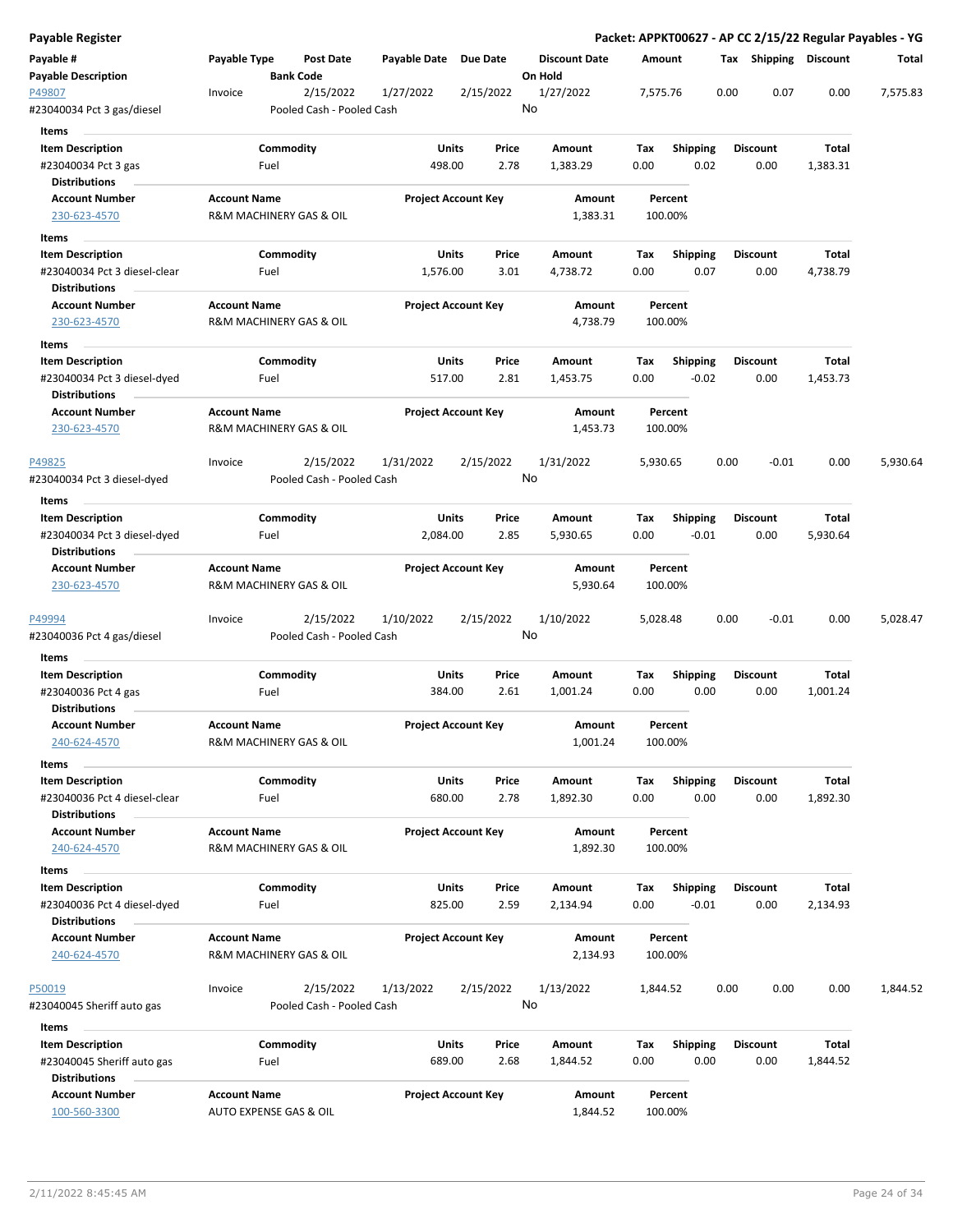| <b>Payable Register</b>                              |                                |                                        |            |                            |    |                                 |                  |                 |      |                 | Packet: APPKT00627 - AP CC 2/15/22 Regular Payables - YG |           |
|------------------------------------------------------|--------------------------------|----------------------------------------|------------|----------------------------|----|---------------------------------|------------------|-----------------|------|-----------------|----------------------------------------------------------|-----------|
| Payable #<br><b>Payable Description</b>              | Payable Type                   | <b>Post Date</b><br><b>Bank Code</b>   |            | Payable Date Due Date      |    | <b>Discount Date</b><br>On Hold | Amount           |                 |      |                 | Tax Shipping Discount                                    | Total     |
| <b>Vendor:</b> VEN02793 - Merryman, Thomas Wayne     |                                |                                        |            |                            |    |                                 |                  |                 |      |                 | <b>Vendor Total:</b>                                     | 48.00     |
| INV0004310<br>2/7/22 transport meals                 | Invoice                        | 2/15/2022<br>Pooled Cash - Pooled Cash | 2/8/2022   | 2/15/2022                  | No | 2/8/2022                        | 24.00            |                 | 0.00 | 0.00            | 0.00                                                     | 24.00     |
| Items                                                |                                |                                        |            |                            |    |                                 |                  |                 |      |                 |                                                          |           |
| <b>Item Description</b>                              |                                | Commodity                              |            | Units<br>Price             |    | Amount                          | Tax              | <b>Shipping</b> |      | <b>Discount</b> | Total                                                    |           |
| 2/7/22 transport meals<br><b>Distributions</b>       | ΝA                             |                                        |            | 0.00<br>0.00               |    | 24.00                           | 0.00             | 0.00            |      | 0.00            | 24.00                                                    |           |
| <b>Account Number</b>                                | <b>Account Name</b>            |                                        |            | <b>Project Account Key</b> |    | Amount                          | Percent          |                 |      |                 |                                                          |           |
| 100-560-4280                                         | PRISONER TRANSPORT             |                                        |            |                            |    | 24.00                           | 100.00%          |                 |      |                 |                                                          |           |
| INV0004311                                           | Invoice                        | 2/15/2022                              | 2/8/2022   | 2/15/2022                  |    | 2/8/2022                        | 24.00            |                 | 0.00 | 0.00            | 0.00                                                     | 24.00     |
| 2/2/22 transport meals                               |                                | Pooled Cash - Pooled Cash              |            |                            | No |                                 |                  |                 |      |                 |                                                          |           |
| Items                                                |                                |                                        |            |                            |    |                                 |                  |                 |      |                 |                                                          |           |
| <b>Item Description</b>                              |                                | Commodity                              |            | Units<br>Price             |    | Amount                          | Tax              | <b>Shipping</b> |      | <b>Discount</b> | Total                                                    |           |
| 2/2/22 transport meals<br><b>Distributions</b>       | NA                             |                                        |            | 0.00<br>0.00               |    | 24.00                           | 0.00             | 0.00            |      | 0.00            | 24.00                                                    |           |
| <b>Account Number</b>                                | <b>Account Name</b>            |                                        |            | <b>Project Account Key</b> |    | Amount                          | Percent          |                 |      |                 |                                                          |           |
| 100-560-4280                                         | PRISONER TRANSPORT             |                                        |            |                            |    | 24.00                           | 100.00%          |                 |      |                 |                                                          |           |
| <b>Vendor: 00363 - N*TEC CONST. EQUIP. INC.</b>      |                                |                                        |            |                            |    |                                 |                  |                 |      |                 | <b>Vendor Total:</b>                                     | 11,707.25 |
| 24103                                                | Invoice                        | 2/15/2022                              | 12/9/2021  | 2/15/2022                  |    | 12/9/2021                       | 11,707.25        |                 | 0.00 | 0.00            | 0.00                                                     | 11,707.25 |
| Pct 4 Cat 140H repair                                |                                | Pooled Cash - Pooled Cash              |            |                            | No |                                 |                  |                 |      |                 |                                                          |           |
| Items                                                |                                |                                        |            |                            |    |                                 |                  |                 |      |                 |                                                          |           |
| <b>Item Description</b>                              |                                | Commodity                              |            | Units<br>Price             |    | Amount                          | Tax              | <b>Shipping</b> |      | <b>Discount</b> | Total                                                    |           |
| Pct 4 Cat 140H repair                                | ΝA                             |                                        |            | 0.00<br>0.00               |    | 11,707.25                       | 0.00             | 0.00            |      | 0.00            | 11,707.25                                                |           |
| <b>Distributions</b><br><b>Account Number</b>        | <b>Account Name</b>            |                                        |            | <b>Project Account Key</b> |    | Amount                          | Percent          |                 |      |                 |                                                          |           |
| 240-624-4580                                         | <b>R&amp;M MACHINERY PARTS</b> |                                        |            |                            |    | 11,707.25                       | 100.00%          |                 |      |                 |                                                          |           |
| <b>Vendor: 00530 - NETCJCA</b>                       |                                |                                        |            |                            |    |                                 |                  |                 |      |                 | <b>Vendor Total:</b>                                     | 175.00    |
| 77102                                                | Invoice                        | 2/15/2022                              | 1/1/2022   | 2/15/2022                  |    | 1/1/2022                        | 175.00           |                 | 0.00 | 0.00            | 0.00                                                     | 175.00    |
| #248913 2022 membership dues                         |                                | Pooled Cash - Pooled Cash              |            |                            | No |                                 |                  |                 |      |                 |                                                          |           |
| Items                                                |                                |                                        |            |                            |    |                                 |                  |                 |      |                 |                                                          |           |
| <b>Item Description</b>                              |                                | Commodity                              |            | Units<br>Price             |    | Amount                          | Тах              | <b>Shipping</b> |      | <b>Discount</b> | Total                                                    |           |
| #248913 2022 membership dues<br><b>Distributions</b> | ΝA                             |                                        |            | 0.00<br>0.00               |    | 175.00                          | 0.00             | 0.00            |      | 0.00            | 175.00                                                   |           |
| <b>Account Number</b>                                | <b>Account Name</b>            |                                        |            | <b>Project Account Key</b> |    | Amount                          | Percent          |                 |      |                 |                                                          |           |
| 100-400-4810                                         | <b>DUES</b>                    |                                        |            |                            |    | 35.00                           | 20.00%           |                 |      |                 |                                                          |           |
| 210-621-4810                                         | <b>DUES</b>                    |                                        |            |                            |    | 35.00                           | 20.00%           |                 |      |                 |                                                          |           |
| 220-622-4810                                         | <b>DUES</b>                    |                                        |            |                            |    | 35.00                           | 20.00%           |                 |      |                 |                                                          |           |
| 230-623-4810<br>240-624-4810                         | <b>DUES</b><br><b>DUES</b>     |                                        |            |                            |    | 35.00<br>35.00                  | 20.00%<br>20.00% |                 |      |                 |                                                          |           |
|                                                      |                                |                                        |            |                            |    |                                 |                  |                 |      |                 |                                                          |           |
| <b>Vendor: 00420 - NOBLE RESOURCES PEST CONTROL</b>  |                                |                                        |            |                            |    |                                 |                  |                 |      |                 | <b>Vendor Total:</b>                                     | 145.00    |
| 39209601<br>200 E 1st pest control                   | Invoice                        | 2/15/2022<br>Pooled Cash - Pooled Cash | 2/1/2022   | 2/15/2022                  | No | 2/1/2022                        | 145.00           |                 | 0.00 | 0.00            | 0.00                                                     | 145.00    |
|                                                      |                                |                                        |            |                            |    |                                 |                  |                 |      |                 |                                                          |           |
| Items<br><b>Item Description</b>                     |                                | Commodity                              |            | Units<br>Price             |    | Amount                          | Tax              | <b>Shipping</b> |      | Discount        | Total                                                    |           |
| 200 E 1st pest control                               | ΝA                             |                                        |            | 0.00<br>0.00               |    | 145.00                          | 0.00             | 0.00            |      | 0.00            | 145.00                                                   |           |
| <b>Distributions</b><br><b>Account Number</b>        | <b>Account Name</b>            |                                        |            | <b>Project Account Key</b> |    | Amount                          | Percent          |                 |      |                 |                                                          |           |
| 100-518-4501                                         | PEST CONTROL                   |                                        |            |                            |    | 145.00                          | 100.00%          |                 |      |                 |                                                          |           |
| <b>Vendor: 00440 - O'REILLY AUTOMOTIVE, INC.</b>     |                                |                                        |            |                            |    |                                 |                  |                 |      |                 | <b>Vendor Total:</b>                                     | 705.50    |
| 0361-408951                                          | Invoice                        | 2/15/2022                              | 12/29/2021 | 2/15/2022                  |    | 12/29/2021                      | 174.91           |                 | 0.00 | 0.00            | 0.00                                                     | 174.91    |
| #152888 Pct 1 filters                                |                                | Pooled Cash - Pooled Cash              |            |                            | No |                                 |                  |                 |      |                 |                                                          |           |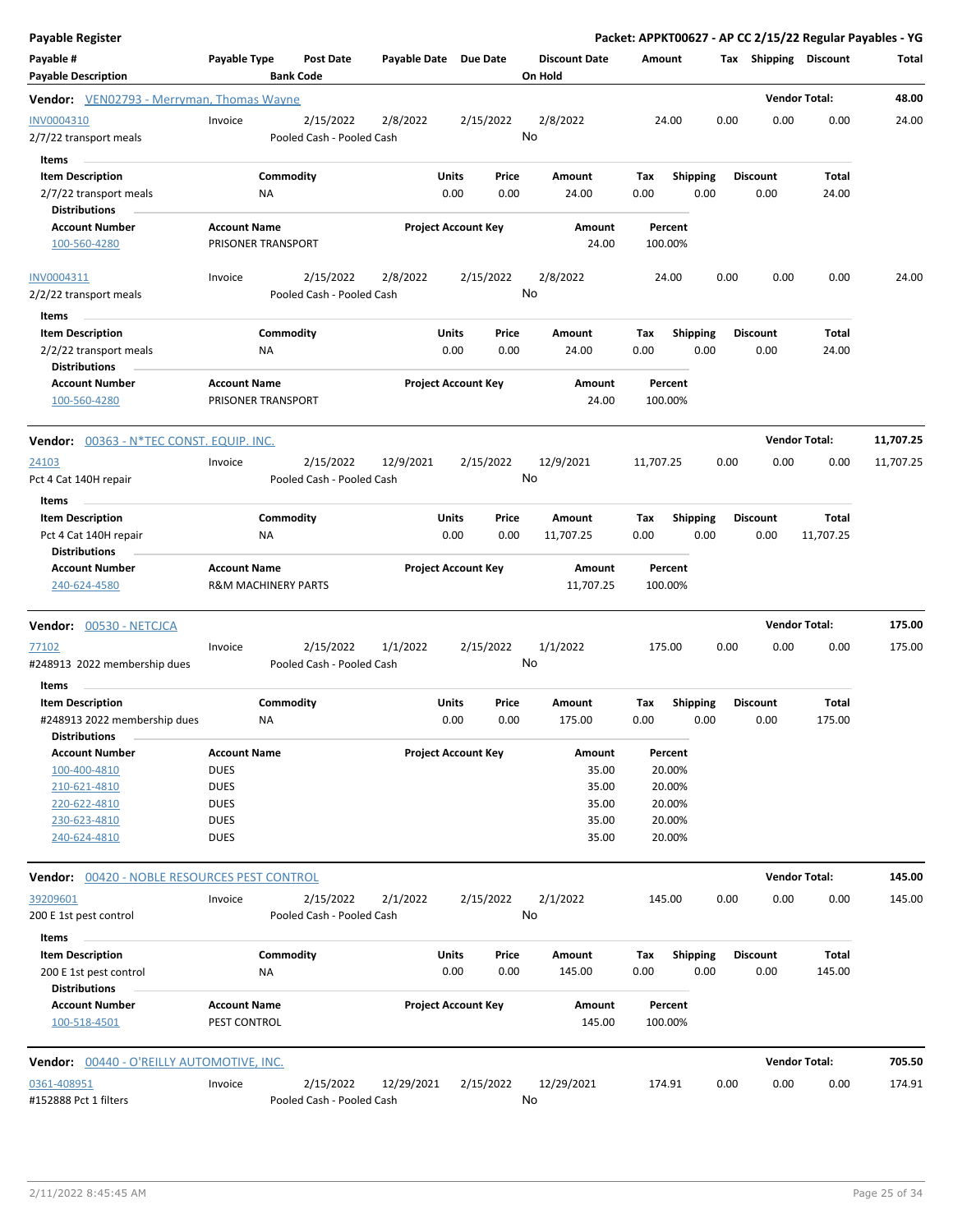| <b>Payable Register</b>                                                               |                     |                                        |                       |                                 |                                 |                    |                         |                 |      |                       | Packet: APPKT00627 - AP CC 2/15/22 Regular Payables - YG |
|---------------------------------------------------------------------------------------|---------------------|----------------------------------------|-----------------------|---------------------------------|---------------------------------|--------------------|-------------------------|-----------------|------|-----------------------|----------------------------------------------------------|
| Payable #<br><b>Payable Description</b>                                               | Payable Type        | <b>Post Date</b><br><b>Bank Code</b>   | Payable Date Due Date |                                 | <b>Discount Date</b><br>On Hold | Amount             |                         |                 |      | Tax Shipping Discount | Total                                                    |
| Items<br><b>Item Description</b><br>#152888 Pct 1 filters                             |                     | Commodity<br>ΝA                        |                       | Units<br>Price<br>0.00<br>0.00  | Amount<br>174.91                | Tax<br>0.00        | <b>Shipping</b><br>0.00 | <b>Discount</b> | 0.00 | Total<br>174.91       |                                                          |
| <b>Distributions</b><br><b>Account Number</b><br>210-621-4580                         | <b>Account Name</b> | <b>R&amp;M MACHINERY PARTS</b>         |                       | <b>Project Account Key</b>      | Amount<br>174.91                | Percent<br>100.00% |                         |                 |      |                       |                                                          |
| 0361-408961<br>#163525 Pct 4 toggle switch                                            | Invoice             | 2/15/2022<br>Pooled Cash - Pooled Cash | 12/29/2021            | 2/15/2022                       | 12/29/2021<br>No                | 5.99               |                         | 0.00            | 0.00 | 0.00                  | 5.99                                                     |
| Items                                                                                 |                     |                                        |                       |                                 |                                 |                    |                         |                 |      |                       |                                                          |
| <b>Item Description</b><br>#163525 Pct 4 toggle switch<br><b>Distributions</b>        |                     | Commodity<br>Goods                     |                       | Units<br>Price<br>1.00<br>5.99  | Amount<br>5.99                  | Tax<br>0.00        | <b>Shipping</b><br>0.00 | <b>Discount</b> | 0.00 | Total<br>5.99         |                                                          |
| <b>Account Number</b><br>240-624-4580                                                 | <b>Account Name</b> | <b>R&amp;M MACHINERY PARTS</b>         |                       | <b>Project Account Key</b>      | Amount<br>5.99                  | Percent<br>100.00% |                         |                 |      |                       |                                                          |
| 0361-409012<br>#152888 Pct 1 oil filter                                               | Invoice             | 2/15/2022<br>Pooled Cash - Pooled Cash | 12/29/2021            | 2/15/2022                       | 12/29/2021<br>No                | 21.93              |                         | 0.00            | 0.00 | 0.00                  | 21.93                                                    |
| Items<br><b>Item Description</b><br>#152888 Pct 1 oil filter<br><b>Distributions</b>  |                     | Commodity<br>Goods                     |                       | Units<br>Price<br>1.00<br>21.93 | Amount<br>21.93                 | Tax<br>0.00        | <b>Shipping</b><br>0.00 | <b>Discount</b> | 0.00 | Total<br>21.93        |                                                          |
| <b>Account Number</b><br>210-621-4580                                                 | <b>Account Name</b> | <b>R&amp;M MACHINERY PARTS</b>         |                       | <b>Project Account Key</b>      | Amount<br>21.93                 | Percent<br>100.00% |                         |                 |      |                       |                                                          |
| 0361-409129<br>#152888 Pct 1 restoration kit                                          | Invoice             | 2/15/2022<br>Pooled Cash - Pooled Cash | 12/30/2021            | 2/15/2022                       | 12/30/2021<br>No                | 6.35               |                         | 0.00            | 0.00 | 0.00                  | 6.35                                                     |
| Items                                                                                 |                     |                                        |                       |                                 |                                 |                    |                         |                 |      |                       |                                                          |
| <b>Item Description</b><br>#152888 Pct 1 restoration kit<br><b>Distributions</b>      |                     | Commodity<br>Goods                     |                       | Price<br>Units<br>1.00<br>6.35  | Amount<br>6.35                  | Tax<br>0.00        | <b>Shipping</b><br>0.00 | <b>Discount</b> | 0.00 | Total<br>6.35         |                                                          |
| <b>Account Number</b><br>210-621-4580                                                 | <b>Account Name</b> | <b>R&amp;M MACHINERY PARTS</b>         |                       | <b>Project Account Key</b>      | Amount<br>6.35                  | Percent<br>100.00% |                         |                 |      |                       |                                                          |
| 0361-409132<br>#163524 Pct 3 spark plug<br>Items                                      | Invoice             | 2/15/2022<br>Pooled Cash - Pooled Cash | 12/30/2021            | 2/15/2022                       | 12/30/2021<br>No                | 11.07              |                         | 0.00            | 0.00 | 0.00                  | 11.07                                                    |
| <b>Item Description</b><br>#163524 Pct 3 spark plug                                   |                     | Commodity<br>Goods                     |                       | Units<br>Price<br>3.00<br>3.69  | Amount<br>11.07                 | Tax<br>0.00        | Shipping<br>0.00        | <b>Discount</b> | 0.00 | Total<br>11.07        |                                                          |
| <b>Distributions</b><br><b>Account Number</b><br>230-623-4580                         | <b>Account Name</b> | <b>R&amp;M MACHINERY PARTS</b>         |                       | <b>Project Account Key</b>      | Amount<br>11.07                 | Percent<br>100.00% |                         |                 |      |                       |                                                          |
| 0361-409162<br>#152888 Pct 1 air/fuel/hyd filters                                     | Invoice             | 2/15/2022<br>Pooled Cash - Pooled Cash | 12/30/2021            | 2/15/2022                       | 12/30/2021<br>No                | 202.60             |                         | 0.00            | 0.00 | 0.00                  | 202.60                                                   |
| Items                                                                                 |                     |                                        |                       |                                 |                                 |                    |                         |                 |      |                       |                                                          |
| <b>Item Description</b><br>#152888 Pct 1 air/fuel/hyd filters<br><b>Distributions</b> |                     | Commodity<br>ΝA                        |                       | Units<br>Price<br>0.00<br>0.00  | Amount<br>202.60                | Tax<br>0.00        | <b>Shipping</b><br>0.00 | <b>Discount</b> | 0.00 | Total<br>202.60       |                                                          |
| <b>Account Number</b><br>210-621-4580                                                 | <b>Account Name</b> | R&M MACHINERY PARTS                    |                       | <b>Project Account Key</b>      | Amount<br>202.60                | Percent<br>100.00% |                         |                 |      |                       |                                                          |
| 0361-411529<br>#163525 Pct 4 steel tandem                                             | Invoice             | 2/15/2022<br>Pooled Cash - Pooled Cash | 1/13/2022             | 2/15/2022                       | 1/13/2022<br>No                 | 69.86              |                         | 0.00            | 0.00 | 0.00                  | 69.86                                                    |
| Items                                                                                 |                     |                                        |                       |                                 |                                 |                    |                         |                 |      |                       |                                                          |
| <b>Item Description</b><br>#163525 Pct 4 steel tandem<br><b>Distributions</b>         |                     | Commodity<br>Goods                     |                       | Units<br>Price<br>1.00<br>69.86 | Amount<br>69.86                 | Tax<br>0.00        | <b>Shipping</b><br>0.00 | <b>Discount</b> | 0.00 | Total<br>69.86        |                                                          |
| <b>Account Number</b><br>240-624-4580                                                 | <b>Account Name</b> | R&M MACHINERY PARTS                    |                       | <b>Project Account Key</b>      | Amount<br>69.86                 | Percent<br>100.00% |                         |                 |      |                       |                                                          |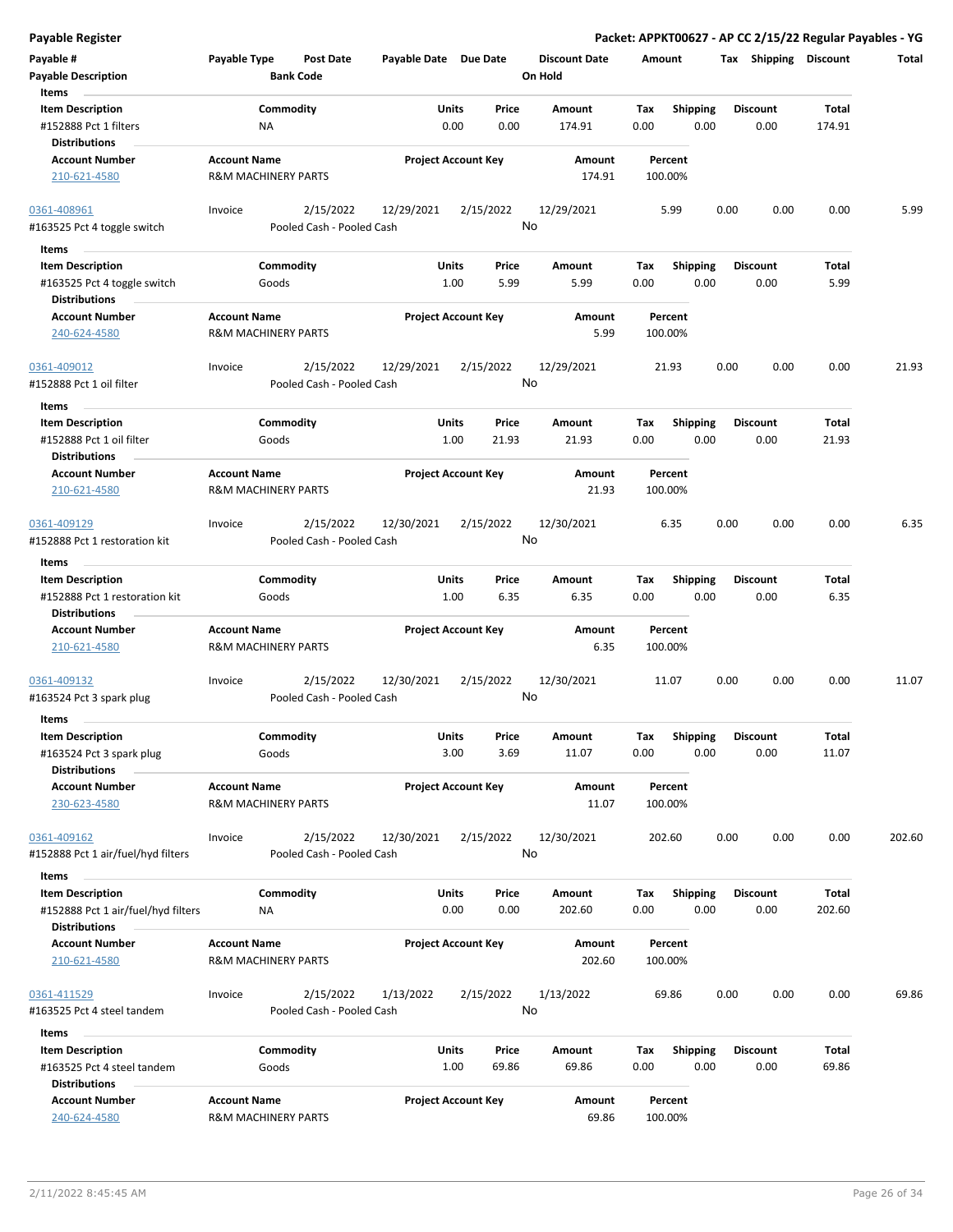| Payable Register                                                |                      |                                |                                        |                       |                            |               |                      |             |                    |      |      |                      | Packet: APPKT00627 - AP CC 2/15/22 Regular Payables - YG |        |
|-----------------------------------------------------------------|----------------------|--------------------------------|----------------------------------------|-----------------------|----------------------------|---------------|----------------------|-------------|--------------------|------|------|----------------------|----------------------------------------------------------|--------|
| Payable #                                                       | Payable Type         |                                | <b>Post Date</b>                       | Payable Date Due Date |                            |               | <b>Discount Date</b> | Amount      |                    |      |      |                      | Tax Shipping Discount                                    | Total  |
| <b>Payable Description</b>                                      |                      |                                | <b>Bank Code</b>                       |                       |                            |               | On Hold              |             |                    |      |      |                      |                                                          |        |
| 0361-411711<br>#152888 Pct 1 Blue Def                           | Invoice              |                                | 2/15/2022<br>Pooled Cash - Pooled Cash | 1/14/2022             |                            | 2/15/2022     | 1/14/2022<br>No      |             | 27.98              |      | 0.00 | 0.00                 | 0.00                                                     | 27.98  |
| Items                                                           |                      |                                |                                        |                       |                            |               |                      |             |                    |      |      |                      |                                                          |        |
| <b>Item Description</b>                                         |                      | Commodity                      |                                        |                       | Units                      | Price         | Amount               | Tax         | Shipping           |      |      | <b>Discount</b>      | Total                                                    |        |
| #152888 Pct 1 Blue Def                                          |                      | Goods                          |                                        |                       | 2.00                       | 13.99         | 27.98                | 0.00        |                    | 0.00 |      | 0.00                 | 27.98                                                    |        |
| <b>Distributions</b>                                            |                      |                                |                                        |                       |                            |               |                      |             |                    |      |      |                      |                                                          |        |
| <b>Account Number</b>                                           | <b>Account Name</b>  |                                |                                        |                       | <b>Project Account Key</b> |               | Amount               |             | Percent            |      |      |                      |                                                          |        |
| 210-621-4580                                                    |                      | <b>R&amp;M MACHINERY PARTS</b> |                                        |                       |                            |               | 27.98                |             | 100.00%            |      |      |                      |                                                          |        |
| 0361-413467                                                     | Invoice              |                                | 2/15/2022                              | 1/25/2022             |                            | 2/15/2022     | 1/25/2022            |             | 83.24              |      | 0.00 | 0.00                 | 0.00                                                     | 83.24  |
| #152888 Pct 1 cable/charger/paper/wipes                         |                      |                                | Pooled Cash - Pooled Cash              |                       |                            |               | No                   |             |                    |      |      |                      |                                                          |        |
| Items                                                           |                      |                                |                                        |                       |                            |               |                      |             |                    |      |      |                      |                                                          |        |
| <b>Item Description</b>                                         |                      | Commodity                      |                                        |                       | Units                      | Price         | Amount               | Тах         | <b>Shipping</b>    |      |      | <b>Discount</b>      | Total                                                    |        |
| #152888 Pct 1 cable/charger/paper/wipes<br><b>Distributions</b> |                      | <b>NA</b>                      |                                        |                       | 0.00                       | 0.00          | 83.24                | 0.00        |                    | 0.00 |      | 0.00                 | 83.24                                                    |        |
| <b>Account Number</b>                                           | <b>Account Name</b>  |                                |                                        |                       | <b>Project Account Key</b> |               | Amount               |             | Percent            |      |      |                      |                                                          |        |
| 210-621-4580<br>210-621-3400                                    | <b>SHOP SUPPLIES</b> | <b>R&amp;M MACHINERY PARTS</b> |                                        |                       |                            |               | 59.98<br>23.26       |             | 72.06%<br>27.94%   |      |      |                      |                                                          |        |
| 0361-413520                                                     |                      |                                | 2/15/2022                              |                       |                            |               |                      |             | 101.57             |      | 0.00 | 0.00                 | 0.00                                                     | 101.57 |
| #260555 Sheriff urethane/stripe off                             | Invoice              |                                | Pooled Cash - Pooled Cash              | 1/25/2022             |                            | 2/15/2022     | 1/25/2022<br>No      |             |                    |      |      |                      |                                                          |        |
| Items                                                           |                      |                                |                                        |                       |                            |               |                      |             |                    |      |      |                      |                                                          |        |
| <b>Item Description</b>                                         |                      | Commodity                      |                                        |                       | Units                      | Price         | Amount               | Tax         | <b>Shipping</b>    |      |      | <b>Discount</b>      | Total                                                    |        |
| #260555 Sheriff urethane/stripe off<br><b>Distributions</b>     |                      | NA                             |                                        |                       | 0.00                       | 0.00          | 101.57               | 0.00        |                    | 0.00 |      | 0.00                 | 101.57                                                   |        |
| <b>Account Number</b>                                           | <b>Account Name</b>  |                                |                                        |                       | <b>Project Account Key</b> |               | Amount               |             | Percent            |      |      |                      |                                                          |        |
| 100-560-4540                                                    |                      | R & M AUTOMOBILES              |                                        |                       |                            |               | 101.57               |             | 100.00%            |      |      |                      |                                                          |        |
| <b>Vendor:</b> 00242 - PRO AUTO                                 |                      |                                |                                        |                       |                            |               |                      |             |                    |      |      | <b>Vendor Total:</b> |                                                          | 75.00  |
| INV0004355                                                      | Invoice              |                                | 2/15/2022                              | 2/7/2022              |                            | 2/15/2022     | 2/7/2022             |             | 75.00              |      | 0.00 | 0.00                 | 0.00                                                     | 75.00  |
| Sheriff towing 2021 Chev #4890                                  |                      |                                | Pooled Cash - Pooled Cash              |                       |                            |               | No                   |             |                    |      |      |                      |                                                          |        |
| Items                                                           |                      |                                |                                        |                       |                            |               |                      |             |                    |      |      |                      |                                                          |        |
| <b>Item Description</b><br>Sheriff towing 2021 Chev #4890       |                      | Commodity<br>ΝA                |                                        |                       | Units<br>0.00              | Price<br>0.00 | Amount<br>75.00      | Tax<br>0.00 | <b>Shipping</b>    | 0.00 |      | Discount<br>0.00     | Total<br>75.00                                           |        |
| <b>Distributions</b>                                            |                      |                                |                                        |                       |                            |               |                      |             |                    |      |      |                      |                                                          |        |
| <b>Account Number</b><br>100-560-4540                           | <b>Account Name</b>  | R & M AUTOMOBILES              |                                        |                       | <b>Project Account Key</b> |               | Amount<br>75.00      |             | Percent<br>100.00% |      |      |                      |                                                          |        |
| <b>Vendor:</b> 00319 - RED RIVER TRUCK REPAIR                   |                      |                                |                                        |                       |                            |               |                      |             |                    |      |      | <b>Vendor Total:</b> |                                                          | 61.30  |
| 871896                                                          | Invoice              |                                | 2/15/2022                              | 1/21/2022             |                            | 2/15/2022     | 1/21/2022            |             | 21.02              |      | 0.00 | 0.00                 | 0.00                                                     | 21.02  |
| #98925 Pct 1 R&M Parts                                          |                      |                                | Pooled Cash - Pooled Cash              |                       |                            |               | No                   |             |                    |      |      |                      |                                                          |        |
| Items<br><b>Item Description</b>                                |                      | Commodity                      |                                        |                       | Units                      | Price         | Amount               | Tax         | Shipping           |      |      | <b>Discount</b>      | Total                                                    |        |
| #98925 Pct 1 R&M Parts                                          |                      | ΝA                             |                                        |                       | 0.00                       | 0.00          | 21.02                | 0.00        |                    | 0.00 |      | 0.00                 | 21.02                                                    |        |
| <b>Distributions</b>                                            |                      |                                |                                        |                       |                            |               |                      |             |                    |      |      |                      |                                                          |        |
| <b>Account Number</b><br>210-621-4580                           | <b>Account Name</b>  | <b>R&amp;M MACHINERY PARTS</b> |                                        |                       | <b>Project Account Key</b> |               | Amount<br>21.02      |             | Percent<br>100.00% |      |      |                      |                                                          |        |
| 872184                                                          | Invoice              |                                | 2/15/2022                              | 1/31/2022             |                            | 2/15/2022     | 1/31/2022            |             | 40.28              |      | 0.00 | 0.00                 | 0.00                                                     | 40.28  |
| #98925 Pct 1 hubcap/plug                                        |                      |                                | Pooled Cash - Pooled Cash              |                       |                            |               | No                   |             |                    |      |      |                      |                                                          |        |
|                                                                 |                      |                                |                                        |                       |                            |               |                      |             |                    |      |      |                      |                                                          |        |
| Items<br><b>Item Description</b>                                |                      | Commodity                      |                                        |                       | Units                      | Price         | Amount               |             | Shipping           |      |      | <b>Discount</b>      | Total                                                    |        |
| #98925 Pct 1 hubcap/plug                                        |                      | ΝA                             |                                        |                       | 0.00                       | 0.00          | 40.28                | Тах<br>0.00 |                    | 0.00 |      | 0.00                 | 40.28                                                    |        |
| <b>Distributions</b>                                            |                      |                                |                                        |                       |                            |               |                      |             |                    |      |      |                      |                                                          |        |
| <b>Account Number</b><br>210-621-4580                           | <b>Account Name</b>  | <b>R&amp;M MACHINERY PARTS</b> |                                        |                       | <b>Project Account Key</b> |               | Amount<br>40.28      |             | Percent<br>100.00% |      |      |                      |                                                          |        |
|                                                                 |                      |                                |                                        |                       |                            |               |                      |             |                    |      |      |                      |                                                          |        |

**Vendor:** 00269 - ROMCO EQUIPMENT CO. **Vendor Total: 1,403.80**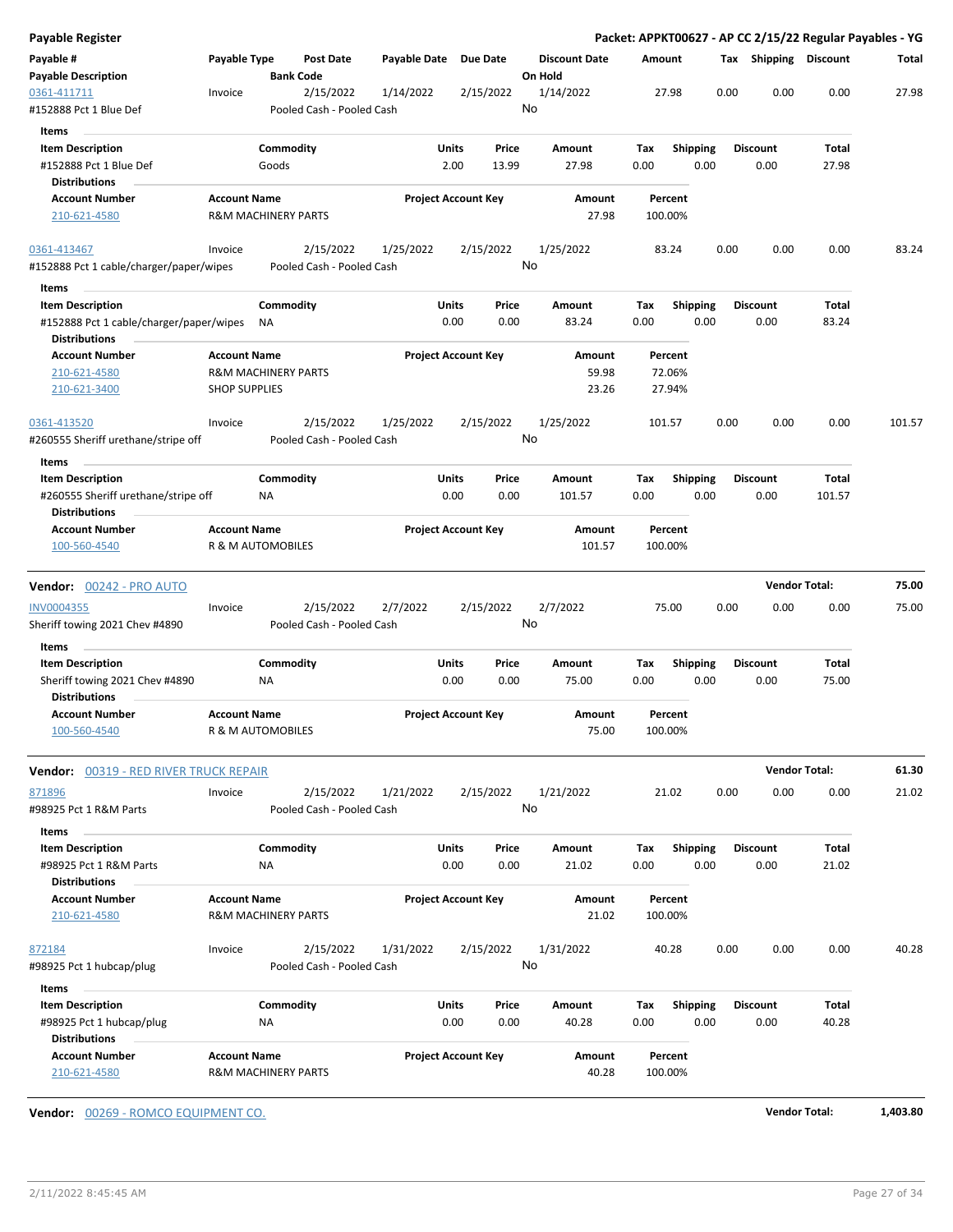| Payable Register                                                                             |                                             |                      |                                        |                       |                            |                |                                 |             |                    |                         |      |                         |                          | Packet: APPKT00627 - AP CC 2/15/22 Regular Payables - YG |
|----------------------------------------------------------------------------------------------|---------------------------------------------|----------------------|----------------------------------------|-----------------------|----------------------------|----------------|---------------------------------|-------------|--------------------|-------------------------|------|-------------------------|--------------------------|----------------------------------------------------------|
| Payable #<br><b>Payable Description</b>                                                      | Payable Type                                | <b>Bank Code</b>     | <b>Post Date</b>                       | Payable Date Due Date |                            |                | <b>Discount Date</b><br>On Hold | Amount      |                    |                         |      |                         | Tax Shipping Discount    | Total                                                    |
| 101136851<br>Pct 1 grader blades                                                             | Invoice                                     |                      | 2/15/2022<br>Pooled Cash - Pooled Cash | 2/7/2022              | 2/15/2022                  |                | 2/7/2022<br>No                  | 1,403.80    |                    |                         | 0.00 | 0.00                    | 0.00                     | 1,403.80                                                 |
| Items                                                                                        |                                             |                      |                                        |                       |                            |                |                                 |             |                    |                         |      |                         |                          |                                                          |
| <b>Item Description</b><br>Pct 1 grader blades<br><b>Distributions</b>                       |                                             | Commodity<br>Goods   |                                        |                       | Units<br>20.00             | Price<br>70.19 | Amount<br>1,403.80              | Tax<br>0.00 |                    | <b>Shipping</b><br>0.00 |      | <b>Discount</b><br>0.00 | <b>Total</b><br>1,403.80 |                                                          |
| Account Number                                                                               | <b>Account Name</b>                         |                      |                                        |                       | <b>Project Account Key</b> |                | Amount                          |             | Percent            |                         |      |                         |                          |                                                          |
| 210-621-4580                                                                                 | <b>R&amp;M MACHINERY PARTS</b>              |                      |                                        |                       |                            |                | 1,403.80                        |             | 100.00%            |                         |      |                         |                          |                                                          |
| <b>Vendor: 00089 - RUTLEDGE CRAIN &amp; COMPANY, PC</b>                                      |                                             |                      |                                        |                       |                            |                |                                 |             |                    |                         |      |                         | <b>Vendor Total:</b>     | 32,625.00                                                |
| 220201<br>FY21 audit services                                                                | Invoice                                     |                      | 2/15/2022<br>Pooled Cash - Pooled Cash | 2/1/2022              | 2/15/2022                  |                | 2/1/2022<br>No                  | 32,625.00   |                    |                         | 0.00 | 0.00                    | 0.00                     | 32,625.00                                                |
| Items                                                                                        |                                             |                      |                                        |                       |                            |                |                                 |             |                    |                         |      |                         |                          |                                                          |
| <b>Item Description</b><br>FY21 audit services                                               |                                             | Commodity<br>Service |                                        |                       | Units<br>0.00              | Price<br>0.00  | Amount<br>32,625.00             | Tax<br>0.00 |                    | <b>Shipping</b><br>0.00 |      | <b>Discount</b><br>0.00 | Total<br>32,625.00       |                                                          |
| <b>Distributions</b>                                                                         |                                             |                      |                                        |                       |                            |                |                                 |             |                    |                         |      |                         |                          |                                                          |
| <b>Account Number</b><br>100-409-4010                                                        | <b>Account Name</b><br><b>AUDIT EXPENSE</b> |                      |                                        |                       | <b>Project Account Key</b> |                | Amount<br>32,625.00             |             | Percent<br>100.00% |                         |      |                         |                          |                                                          |
| Vendor: 00817 - SMITH, THOMAS SCOTT                                                          |                                             |                      |                                        |                       |                            |                |                                 |             |                    |                         |      |                         | <b>Vendor Total:</b>     | 4,159.90                                                 |
| <b>INV0004305</b><br>CR-21-28038 Kizer Dt Ct 10/15/21-12/13/21                               | Invoice                                     |                      | 2/15/2022<br>Pooled Cash - Pooled Cash | 12/13/2021            | 2/15/2022                  |                | 12/13/2021<br>No                | 1,023.95    |                    |                         | 0.00 | 0.00                    | 0.00                     | 1,023.95                                                 |
| Items                                                                                        |                                             |                      |                                        |                       |                            |                |                                 |             |                    |                         |      |                         |                          |                                                          |
| <b>Item Description</b>                                                                      |                                             | Commodity            |                                        |                       | Units                      | Price          | Amount                          | Tax         |                    | <b>Shipping</b>         |      | <b>Discount</b>         | Total                    |                                                          |
| CR-21-28038 Kizer Dt Ct 10/15/21-12/13/ NA<br><b>Distributions</b>                           |                                             |                      |                                        |                       | 0.00                       | 0.00           | 1,023.95                        | 0.00        |                    | 0.00                    |      | 0.00                    | 1,023.95                 |                                                          |
| <b>Account Number</b><br>100-435-4370                                                        | <b>Account Name</b><br><b>ATTORNEY FEES</b> |                      |                                        |                       | <b>Project Account Key</b> |                | Amount<br>1,023.95              |             | Percent<br>100.00% |                         |      |                         |                          |                                                          |
| <b>INV0004306</b><br>CR-21-28274 Shipman Dst Ct 9/29/21-12/14/21  Pooled Cash - Pooled Cash  | Invoice                                     |                      | 2/15/2022                              | 12/17/2021            | 2/15/2022                  |                | 12/17/2021<br>No                |             | 436.05             |                         | 0.00 | 0.00                    | 0.00                     | 436.05                                                   |
| Items                                                                                        |                                             |                      |                                        |                       | Units                      |                |                                 |             |                    |                         |      |                         |                          |                                                          |
| <b>Item Description</b><br>CR-21-28274 Shipman Dst Ct 9/29/21-12/ NA<br>Distributions        |                                             | Commodity            |                                        |                       | 0.00                       | Price<br>0.00  | Amount<br>436.05                | Tax<br>0.00 |                    | <b>Shipping</b><br>0.00 |      | <b>Discount</b><br>0.00 | Total<br>436.05          |                                                          |
| <b>Account Number</b>                                                                        | <b>Account Name</b>                         |                      |                                        |                       | <b>Project Account Key</b> |                | Amount                          |             | Percent            |                         |      |                         |                          |                                                          |
| 100-435-4370                                                                                 | <b>ATTORNEY FEES</b>                        |                      |                                        |                       |                            |                | 436.05                          |             | 100.00%            |                         |      |                         |                          |                                                          |
| <b>INV0004307</b><br>CR-20-27592 Maples Dst Ct 9/21/21-1/12/22                               | Invoice                                     |                      | 2/15/2022<br>Pooled Cash - Pooled Cash | 1/12/2022             | 2/15/2022                  |                | 1/12/2022<br>No                 | 1,421.65    |                    |                         | 0.00 | 0.00                    | 0.00                     | 1,421.65                                                 |
| Items                                                                                        |                                             | Commodity            |                                        |                       |                            |                | Amount                          |             |                    | <b>Shipping</b>         |      |                         | Total                    |                                                          |
| <b>Item Description</b><br>CR-20-27592 Maples Dst Ct 9/21/21-1/12 NA<br><b>Distributions</b> |                                             |                      |                                        |                       | Units<br>0.00              | Price<br>0.00  | 1,421.65                        | Tax<br>0.00 |                    | 0.00                    |      | <b>Discount</b><br>0.00 | 1,421.65                 |                                                          |
| <b>Account Number</b>                                                                        | <b>Account Name</b>                         |                      |                                        |                       | <b>Project Account Key</b> |                | Amount                          |             | Percent            |                         |      |                         |                          |                                                          |
| 100-435-4370                                                                                 | <b>ATTORNEY FEES</b>                        |                      |                                        |                       |                            |                | 1,421.65                        |             | 100.00%            |                         |      |                         |                          |                                                          |
| INV0004341<br>CR-21-28191 Hassey Dst Ct 9/15/21-1/27/22                                      | Invoice                                     |                      | 2/15/2022<br>Pooled Cash - Pooled Cash | 2/4/2022              | 2/15/2022                  |                | 2/4/2022<br>No                  | 1,197.25    |                    |                         | 0.00 | 0.00                    | 0.00                     | 1,197.25                                                 |
| Items                                                                                        |                                             |                      |                                        |                       |                            |                |                                 |             |                    |                         |      |                         |                          |                                                          |
| <b>Item Description</b>                                                                      |                                             | Commodity            |                                        |                       | Units                      | Price          | Amount                          | Tax         |                    | <b>Shipping</b>         |      | <b>Discount</b>         | Total                    |                                                          |
| CR-21-28191 Hassey Dst Ct 9/15/21-1/27/ NA<br><b>Distributions</b>                           |                                             |                      |                                        |                       | 0.00                       | 0.00           | 1,197.25                        | 0.00        |                    | 0.00                    |      | 0.00                    | 1,197.25                 |                                                          |
| <b>Account Number</b><br>100-435-4370                                                        | <b>Account Name</b><br><b>ATTORNEY FEES</b> |                      |                                        |                       | <b>Project Account Key</b> |                | Amount<br>1,197.25              |             | Percent<br>100.00% |                         |      |                         |                          |                                                          |
| INV0004342<br>CR-18-26784 Fulbright Dst Ct 1/4-2/3/22                                        | Invoice                                     |                      | 2/15/2022<br>Pooled Cash - Pooled Cash | 2/7/2022              | 2/15/2022                  |                | 2/7/2022<br>No                  |             | 81.00              |                         | 0.00 | 0.00                    | 0.00                     | 81.00                                                    |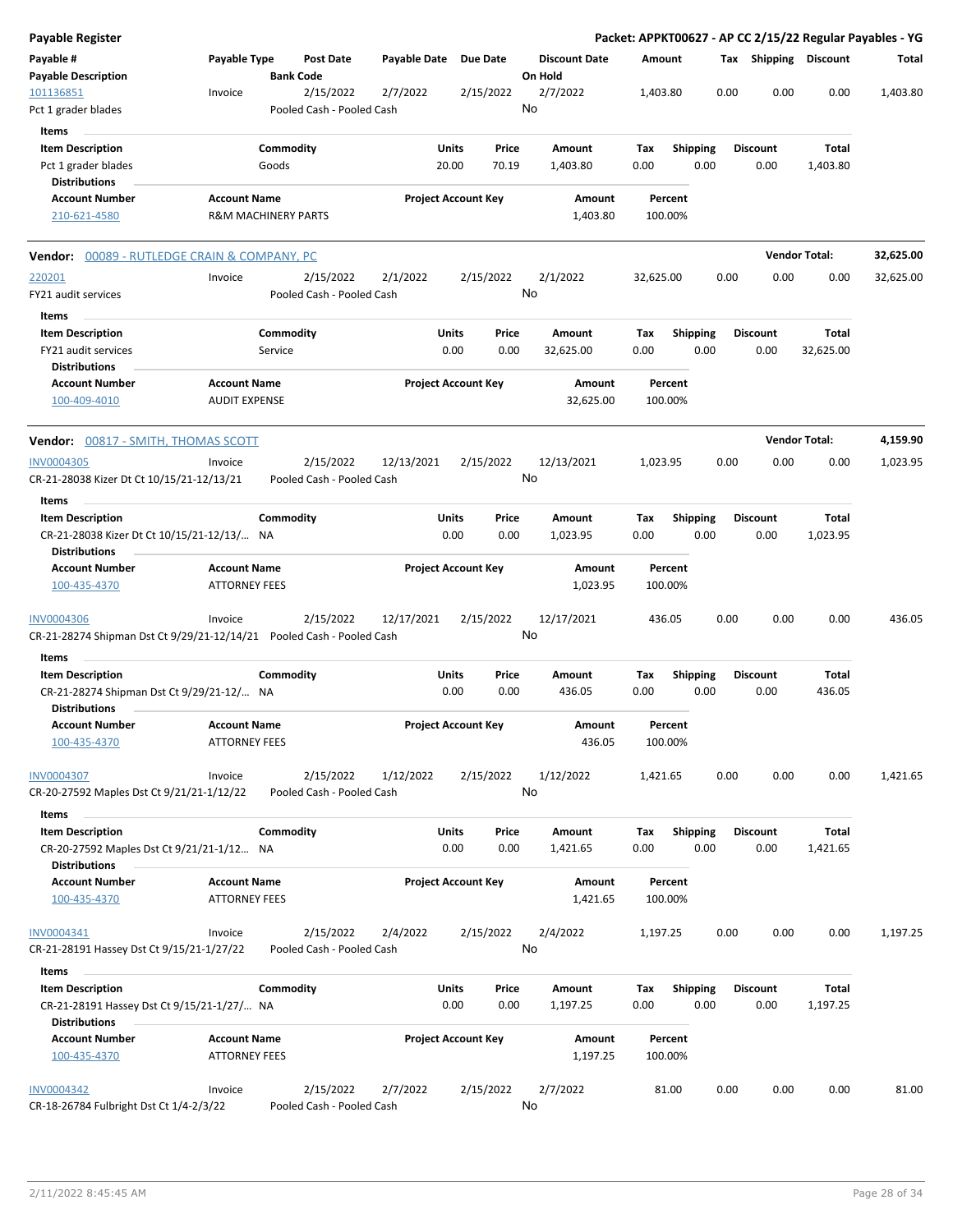| <b>Payable Register</b>                                                                    |                                             |                                 |                                        |                       |                            |                |                                 |             |                         |      |                         |                          | Packet: APPKT00627 - AP CC 2/15/22 Regular Payables - YG |
|--------------------------------------------------------------------------------------------|---------------------------------------------|---------------------------------|----------------------------------------|-----------------------|----------------------------|----------------|---------------------------------|-------------|-------------------------|------|-------------------------|--------------------------|----------------------------------------------------------|
| Payable #<br><b>Payable Description</b>                                                    | Payable Type                                | <b>Bank Code</b>                | <b>Post Date</b>                       | Payable Date Due Date |                            |                | <b>Discount Date</b><br>On Hold | Amount      |                         |      | Tax Shipping Discount   |                          | Total                                                    |
| Items                                                                                      |                                             |                                 |                                        |                       |                            |                |                                 |             |                         |      |                         |                          |                                                          |
| <b>Item Description</b><br>CR-18-26784 Fulbright Dst Ct 1/4-2/3/22<br><b>Distributions</b> |                                             | Commodity<br>NA                 |                                        |                       | Units<br>0.00              | Price<br>0.00  | Amount<br>81.00                 | Tax<br>0.00 | <b>Shipping</b><br>0.00 |      | <b>Discount</b><br>0.00 | Total<br>81.00           |                                                          |
| <b>Account Number</b><br>100-435-4370                                                      | <b>Account Name</b><br><b>ATTORNEY FEES</b> |                                 |                                        |                       | <b>Project Account Key</b> |                | Amount<br>81.00                 |             | Percent<br>100.00%      |      |                         |                          |                                                          |
|                                                                                            |                                             |                                 |                                        |                       |                            |                |                                 |             |                         |      |                         |                          |                                                          |
| Vendor: 00801 - SOLOMON, AMANDA                                                            |                                             |                                 |                                        |                       |                            |                |                                 |             |                         |      |                         | <b>Vendor Total:</b>     | 2.451.00                                                 |
| INV0004329<br>FA-19-44512 BT Dst Ct 10/5/21-1/21/22                                        | Invoice                                     |                                 | 2/15/2022<br>Pooled Cash - Pooled Cash | 1/21/2022             |                            | 2/15/2022      | 1/21/2022<br>No                 | 1,159.00    |                         | 0.00 | 0.00                    | 0.00                     | 1,159.00                                                 |
| Items                                                                                      |                                             |                                 |                                        |                       |                            |                |                                 |             |                         |      |                         |                          |                                                          |
| <b>Item Description</b><br>FA-19-44512 BT Dst Ct 10/5/21-1/21/22                           |                                             | Commodity<br>ΝA                 |                                        |                       | Units<br>0.00              | Price<br>0.00  | Amount<br>1,159.00              | Tax<br>0.00 | <b>Shipping</b><br>0.00 |      | <b>Discount</b><br>0.00 | <b>Total</b><br>1,159.00 |                                                          |
| <b>Distributions</b>                                                                       |                                             |                                 |                                        |                       |                            |                |                                 |             |                         |      |                         |                          |                                                          |
| <b>Account Number</b><br>100-435-4360                                                      | <b>Account Name</b>                         | ATTORNEY FEES- CPS CASES        |                                        |                       | <b>Project Account Key</b> |                | Amount<br>1,159.00              |             | Percent<br>100.00%      |      |                         |                          |                                                          |
| <b>INV0004330</b><br>FA-21-45510 MM Dst Ct 10/1/21-1/21/22                                 | Invoice                                     |                                 | 2/15/2022<br>Pooled Cash - Pooled Cash | 1/21/2022             |                            | 2/15/2022      | 1/21/2022<br>No                 | 1,292.00    |                         | 0.00 | 0.00                    | 0.00                     | 1,292.00                                                 |
| Items                                                                                      |                                             |                                 |                                        |                       |                            |                |                                 |             |                         |      |                         |                          |                                                          |
| <b>Item Description</b><br>FA-21-45510 MM Dst Ct 10/1/21-1/21/22                           |                                             | Commodity<br>ΝA                 |                                        |                       | Units<br>0.00              | Price<br>0.00  | Amount<br>1,292.00              | Tax<br>0.00 | <b>Shipping</b><br>0.00 |      | <b>Discount</b><br>0.00 | <b>Total</b><br>1,292.00 |                                                          |
| <b>Distributions</b><br><b>Account Number</b><br>100-435-4360                              | <b>Account Name</b>                         | <b>ATTORNEY FEES- CPS CASES</b> |                                        |                       | <b>Project Account Key</b> |                | Amount<br>1,292.00              |             | Percent<br>100.00%      |      |                         |                          |                                                          |
|                                                                                            |                                             |                                 |                                        |                       |                            |                |                                 |             |                         |      |                         |                          |                                                          |
| <b>Vendor: 00265 - TEXHOMA LIMESTONE, INC.</b>                                             |                                             |                                 |                                        |                       |                            |                |                                 |             |                         |      |                         | <b>Vendor Total:</b>     | 1,215.91                                                 |
| 8721<br>Pct 4 Rock & Gravel hauling 1/31-2/5/22                                            | Invoice                                     |                                 | 2/15/2022<br>Pooled Cash - Pooled Cash | 2/8/2022              |                            | 2/15/2022      | 2/8/2022<br>No                  | 1,215.91    |                         | 0.00 | 0.00                    | 0.00                     | 1,215.91                                                 |
| Items                                                                                      |                                             |                                 |                                        |                       |                            |                |                                 |             |                         |      |                         |                          |                                                          |
| <b>Item Description</b><br>Pct 4 Rock & Gravel hauling 1/31-2/5/22<br><b>Distributions</b> |                                             | Commodity<br>Rock-H             |                                        |                       | Units<br>108.37            | Price<br>11.22 | Amount<br>1,215.91              | Tax<br>0.00 | Shipping<br>0.00        |      | <b>Discount</b><br>0.00 | Total<br>1,215.91        |                                                          |
| <b>Account Number</b><br>240-624-3410                                                      | <b>Account Name</b>                         | R&B MAT. ROCK & GRAVEL          |                                        |                       | <b>Project Account Key</b> |                | Amount<br>1,215.91              |             | Percent<br>100.00%      |      |                         |                          |                                                          |
| <b>Vendor:</b> 00180 - THOMSON REUTERS - WEST PAYMENT CTR                                  |                                             |                                 |                                        |                       |                            |                |                                 |             |                         |      |                         | <b>Vendor Total:</b>     | 390.99                                                   |
| 845845065<br>Jan 2022 DA online research                                                   | Invoice                                     |                                 | 2/15/2022<br>Pooled Cash - Pooled Cash | 2/1/2022              |                            | 2/15/2022      | 2/1/2022<br>No                  |             | 390.99                  | 0.00 | 0.00                    | 0.00                     | 390.99                                                   |
| Items<br><b>Item Description</b><br>Jan 2022 DA online research                            |                                             | Commodity<br>ΝA                 |                                        |                       | Units<br>0.00              | Price<br>0.00  | Amount<br>390.99                | Tax<br>0.00 | <b>Shipping</b><br>0.00 |      | <b>Discount</b><br>0.00 | Total<br>390.99          |                                                          |
| <b>Distributions</b><br><b>Account Number</b><br>100-475-5910                              | <b>Account Name</b>                         | <b>ONLINE RESEARCH</b>          |                                        |                       | <b>Project Account Key</b> |                | Amount<br>390.99                |             | Percent<br>100.00%      |      |                         |                          |                                                          |
|                                                                                            |                                             |                                 |                                        |                       |                            |                |                                 |             |                         |      |                         |                          |                                                          |
| <b>Vendor: 00310 - TYLER TECHNOLOGIES, INC.</b>                                            |                                             |                                 |                                        |                       |                            |                |                                 |             |                         |      |                         | <b>Vendor Total:</b>     | 11,967.51                                                |
| 130-125854<br>Sheriff eCitation tablet maint. 3/1/22-2/28/23                               | Invoice                                     |                                 | 2/15/2022<br>Pooled Cash - Pooled Cash | 2/1/2022              |                            | 2/15/2022      | 2/1/2022<br>No                  |             | 780.18                  | 0.00 | 0.00                    | 0.00                     | 780.18                                                   |
| Items                                                                                      |                                             |                                 |                                        |                       |                            |                |                                 |             |                         |      |                         |                          |                                                          |
| <b>Item Description</b><br>Sheriff eCitation tablet maint. 3/1/22-2/28 NA                  |                                             | Commodity                       |                                        |                       | Units<br>0.00              | Price<br>0.00  | Amount<br>780.18                | Tax<br>0.00 | <b>Shipping</b><br>0.00 |      | <b>Discount</b><br>0.00 | Total<br>780.18          |                                                          |
| <b>Distributions</b><br><b>Account Number</b><br>100-560-4530                              | <b>Account Name</b>                         | TYLER/CAD MAINTENANCE           |                                        |                       | <b>Project Account Key</b> |                | Amount<br>780.18                |             | Percent<br>100.00%      |      |                         |                          |                                                          |
| 130-125982<br>Sheriff CAD maint. 3/1/22-2/28/23                                            | Invoice                                     |                                 | 2/15/2022<br>Pooled Cash - Pooled Cash | 2/1/2022              |                            | 2/15/2022      | 2/1/2022<br>No                  | 11,187.33   |                         | 0.00 | 0.00                    | 0.00                     | 11,187.33                                                |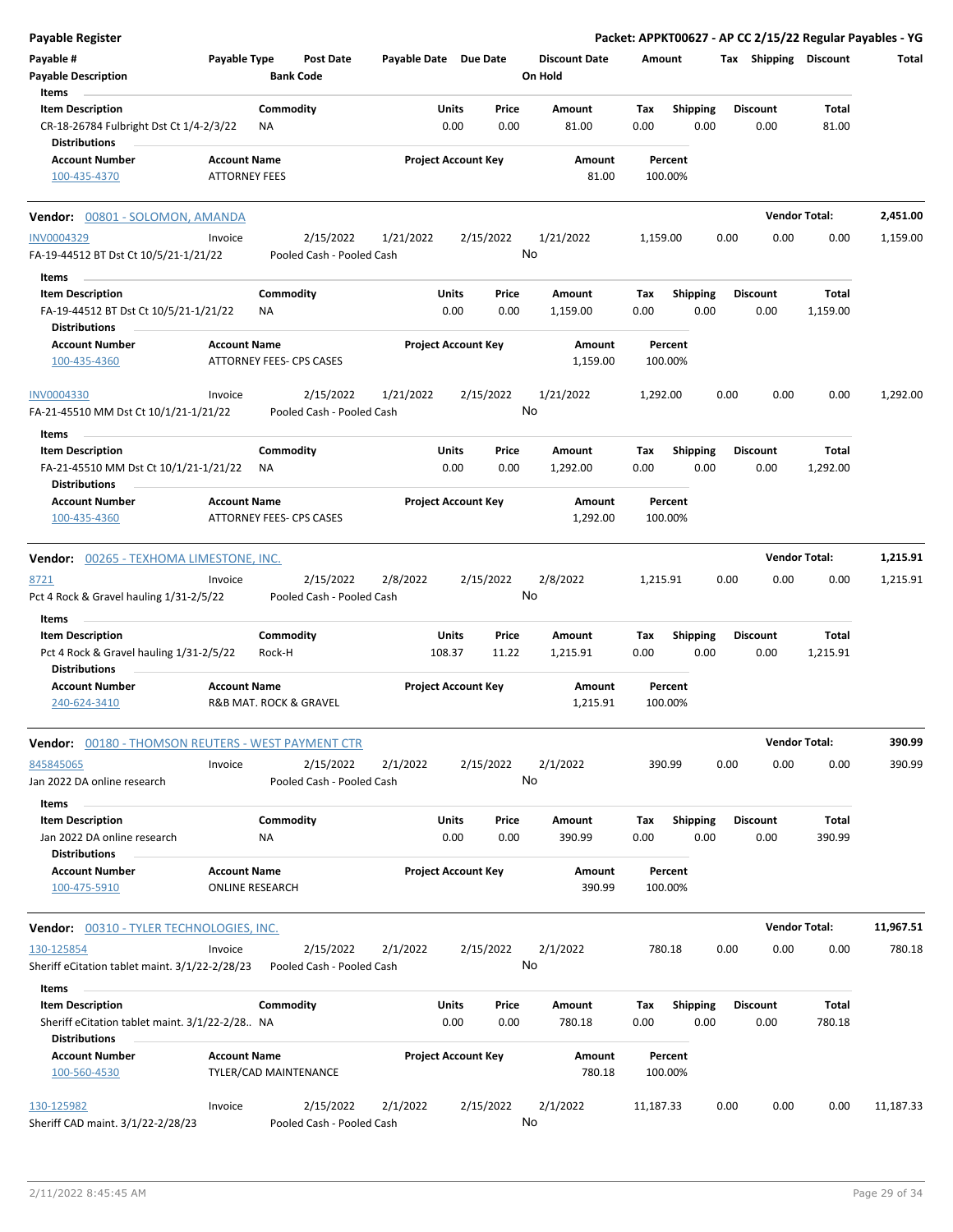| <b>Payable Register</b>                                                                  |                                                    |                  |                                        |                       |                            |               |                                 |             |                         |      |                         | Packet: APPKT00627 - AP CC 2/15/22 Regular Payables - YG |          |
|------------------------------------------------------------------------------------------|----------------------------------------------------|------------------|----------------------------------------|-----------------------|----------------------------|---------------|---------------------------------|-------------|-------------------------|------|-------------------------|----------------------------------------------------------|----------|
| Payable #<br><b>Payable Description</b>                                                  | Payable Type                                       | <b>Bank Code</b> | <b>Post Date</b>                       | Payable Date Due Date |                            |               | <b>Discount Date</b><br>On Hold | Amount      |                         |      | Tax Shipping Discount   |                                                          | Total    |
| Items                                                                                    |                                                    |                  |                                        |                       |                            |               |                                 |             |                         |      |                         |                                                          |          |
| <b>Item Description</b><br>Sheriff CAD maint. 3/1/22-2/28/23                             |                                                    | Commodity<br>NA  |                                        |                       | Units<br>0.00              | Price<br>0.00 | Amount<br>11,187.33             | Tax<br>0.00 | <b>Shipping</b><br>0.00 |      | Discount<br>0.00        | Total<br>11,187.33                                       |          |
| <b>Distributions</b><br><b>Account Number</b>                                            | <b>Account Name</b>                                |                  |                                        |                       | <b>Project Account Key</b> |               | Amount                          |             | Percent                 |      |                         |                                                          |          |
| 100-560-4530                                                                             | TYLER/CAD MAINTENANCE                              |                  |                                        |                       |                            |               | 11,187.33                       |             | 100.00%                 |      |                         |                                                          |          |
| Vendor: 00225 - VICE, TERRY                                                              |                                                    |                  |                                        |                       |                            |               |                                 |             |                         |      |                         | <b>Vendor Total:</b>                                     | 300.00   |
| INV0004337                                                                               | Invoice                                            |                  | 2/15/2022                              | 12/8/2021             |                            | 2/15/2022     | 12/8/2021                       |             | 300.00                  | 0.00 | 0.00                    | 0.00                                                     | 300.00   |
| PO-21-45562 Roberts investigation                                                        |                                                    |                  | Pooled Cash - Pooled Cash              |                       |                            |               | No                              |             |                         |      |                         |                                                          |          |
| Items                                                                                    |                                                    |                  |                                        |                       |                            |               |                                 |             |                         |      |                         |                                                          |          |
| <b>Item Description</b>                                                                  |                                                    | Commodity        |                                        |                       | Units                      | Price         | Amount                          | Tax         | <b>Shipping</b>         |      | <b>Discount</b>         | Total                                                    |          |
| PO-21-45562 Roberts investigation<br><b>Distributions</b>                                |                                                    | ΝA               |                                        |                       | 0.00                       | 0.00          | 300.00                          | 0.00        | 0.00                    |      | 0.00                    | 300.00                                                   |          |
| <b>Account Number</b><br>100-435-4390                                                    | <b>Account Name</b><br><b>INVESTIGATOR EXPENSE</b> |                  |                                        |                       | <b>Project Account Key</b> |               | Amount<br>300.00                |             | Percent<br>100.00%      |      |                         |                                                          |          |
| Vendor: 00077 - WOLFE, TIDWELL & MCCOY, LLP                                              |                                                    |                  |                                        |                       |                            |               |                                 |             |                         |      |                         | <b>Vendor Total:</b>                                     | 75.00    |
| 2885                                                                                     | Invoice                                            |                  | 2/15/2022                              | 2/9/2022              |                            | 2/15/2022     | 2/9/2022                        |             | 75.00                   | 0.00 | 0.00                    | 0.00                                                     | 75.00    |
| General legal fees 1/11-12/22                                                            |                                                    |                  | Pooled Cash - Pooled Cash              |                       |                            |               | No                              |             |                         |      |                         |                                                          |          |
| Items                                                                                    |                                                    |                  |                                        |                       |                            |               |                                 |             |                         |      |                         |                                                          |          |
| <b>Item Description</b>                                                                  |                                                    | Commodity        |                                        |                       | Units                      | Price         | Amount                          | Tax         | <b>Shipping</b>         |      | <b>Discount</b>         | Total                                                    |          |
| General legal fees 1/11-12/22<br><b>Distributions</b>                                    |                                                    | ΝA               |                                        |                       | 0.00                       | 0.00          | 75.00                           | 0.00        | 0.00                    |      | 0.00                    | 75.00                                                    |          |
| <b>Account Number</b><br>100-409-4000                                                    | <b>Account Name</b><br><b>LEGAL FEES</b>           |                  |                                        |                       | <b>Project Account Key</b> |               | Amount<br>75.00                 |             | Percent<br>100.00%      |      |                         |                                                          |          |
| <b>Vendor: 00486 - WOODSON, MARY ANN CSR, RPR</b>                                        |                                                    |                  |                                        |                       |                            |               |                                 |             |                         |      |                         | <b>Vendor Total:</b>                                     | 907.50   |
| INV0004335                                                                               | Invoice                                            |                  | 2/15/2022                              | 2/3/2022              |                            | 2/15/2022     | 2/3/2022                        |             | 907.50                  | 0.00 | 0.00                    | 0.00                                                     | 907.50   |
| 06-22-00002-CR Appeal transcript<br>Items                                                |                                                    |                  | Pooled Cash - Pooled Cash              |                       |                            |               | No                              |             |                         |      |                         |                                                          |          |
| <b>Item Description</b>                                                                  |                                                    | Commodity        |                                        |                       | Units                      | Price         | Amount                          | Тах         | <b>Shipping</b>         |      | <b>Discount</b>         | Total                                                    |          |
| 06-22-00002-CR Appeal transcript<br><b>Distributions</b>                                 |                                                    | NA               |                                        |                       | 0.00                       | 0.00          | 907.50                          | 0.00        | 0.00                    |      | 0.00                    | 907.50                                                   |          |
| <b>Account Number</b><br>100-435-4340                                                    | <b>Account Name</b>                                |                  | APPEAL COURT TRANSCRIPTS               |                       | <b>Project Account Key</b> |               | Amount<br>907.50                |             | Percent<br>100.00%      |      |                         |                                                          |          |
| <b>Vendor:</b> VEN02992 - Wozniak Law PLLC                                               |                                                    |                  |                                        |                       |                            |               |                                 |             |                         |      |                         | <b>Vendor Total:</b>                                     | 2,235.50 |
| INV0004344<br>CR-20-27868 Martinez Dst Ct 9/29/21-1/31/22                                | Invoice                                            |                  | 2/15/2022<br>Pooled Cash - Pooled Cash | 1/31/2022             |                            | 2/15/2022     | 1/31/2022<br>No                 | 1,343.00    |                         | 0.00 | 0.00                    | 0.00                                                     | 1,343.00 |
| Items                                                                                    |                                                    |                  |                                        |                       |                            |               |                                 |             |                         |      |                         |                                                          |          |
| <b>Item Description</b><br>CR-20-27868 Martinez Dst Ct 9/29/21-1/3 NA                    |                                                    | Commodity        |                                        |                       | Units<br>0.00              | Price<br>0.00 | Amount<br>1,343.00              | Tax<br>0.00 | <b>Shipping</b><br>0.00 |      | <b>Discount</b><br>0.00 | Total<br>1,343.00                                        |          |
| <b>Distributions</b><br><b>Account Number</b>                                            | <b>Account Name</b>                                |                  |                                        |                       | <b>Project Account Key</b> |               | Amount                          |             | Percent                 |      |                         |                                                          |          |
| 100-435-4370                                                                             | <b>ATTORNEY FEES</b>                               |                  |                                        |                       |                            |               | 1,343.00                        |             | 100.00%                 |      |                         |                                                          |          |
| <b>INV0004345</b><br>CR-21-28258-1 McMahon Dst Ct 11/1/21-1/31 Pooled Cash - Pooled Cash | Invoice                                            |                  | 2/15/2022                              | 1/31/2022             |                            | 2/15/2022     | 1/31/2022<br>No                 |             | 892.50                  | 0.00 | 0.00                    | 0.00                                                     | 892.50   |
|                                                                                          |                                                    |                  |                                        |                       |                            |               |                                 |             |                         |      |                         |                                                          |          |
| Items<br><b>Item Description</b>                                                         |                                                    | Commodity        |                                        |                       | Units                      | Price         | Amount                          | Tax         | <b>Shipping</b>         |      | <b>Discount</b>         | Total                                                    |          |
| CR-21-28258-1 McMahon Dst Ct 11/1/21- NA<br><b>Distributions</b>                         |                                                    |                  |                                        |                       | 0.00                       | 0.00          | 892.50                          | 0.00        | 0.00                    |      | 0.00                    | 892.50                                                   |          |
| <b>Account Number</b><br>100-435-4370                                                    | <b>Account Name</b><br><b>ATTORNEY FEES</b>        |                  |                                        |                       | <b>Project Account Key</b> |               | Amount<br>892.50                |             | Percent<br>100.00%      |      |                         |                                                          |          |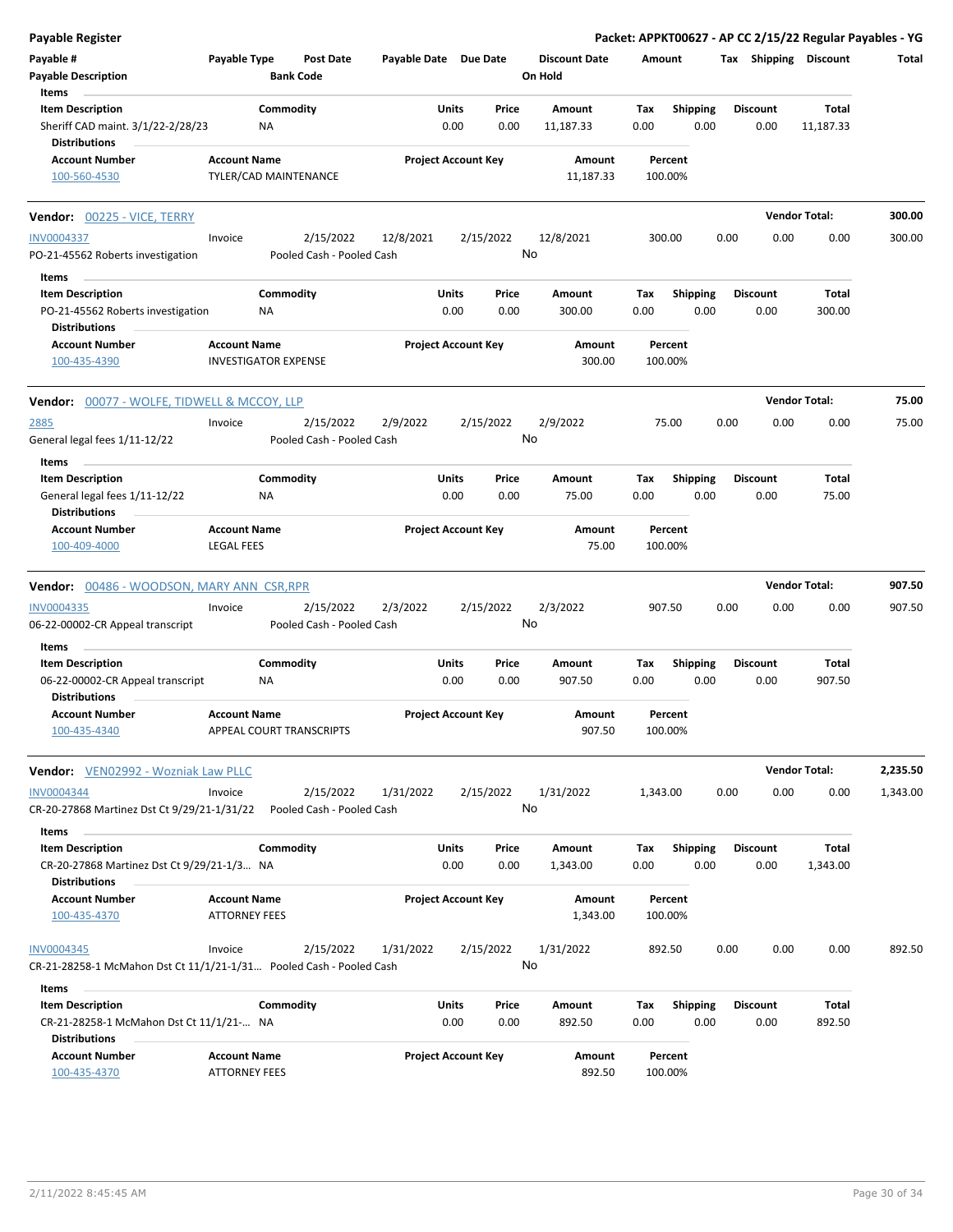## Payable Summary

| Type        | Count               | Gross      | Tax  | <b>Shipping</b> | <b>Discount</b> | Total      | <b>Manual Payment</b> | <b>Balance</b> |
|-------------|---------------------|------------|------|-----------------|-----------------|------------|-----------------------|----------------|
| Credit Memo |                     | $-57.90$   | 0.00 | 0.00            | 0.00            | $-57.90$   | 0.00                  | $-57.90$       |
| Invoice     | 166                 | 827,020.31 | 0.00 | 0.06            | 0.00            | 827,020.37 | 0.00                  | 827,020.37     |
|             | <b>Grand Total:</b> | 826,962.41 | 0.00 | 0.06            | 0.00            | 826,962.47 | 0.00                  | 826.962.47     |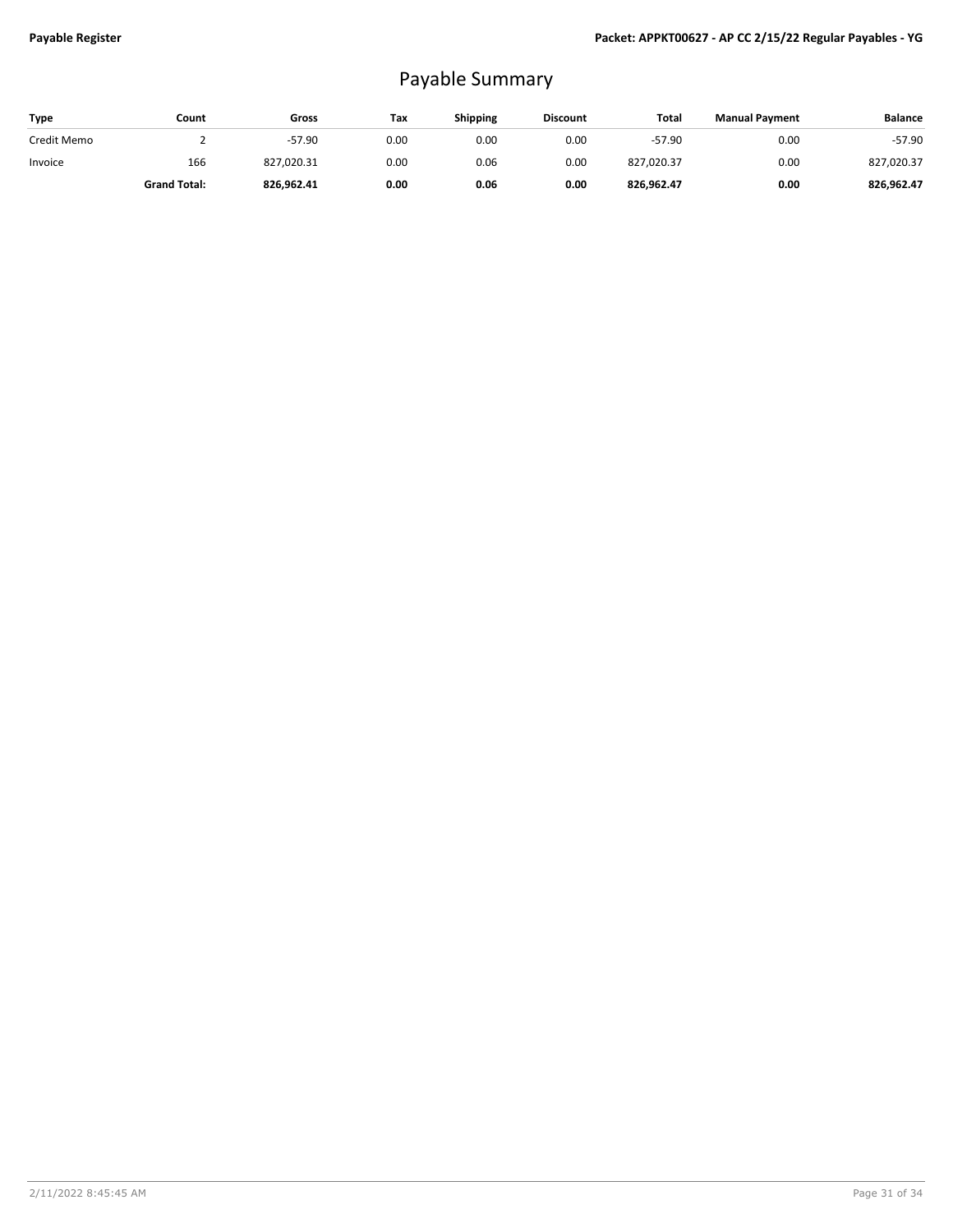### **Account Summary**

| Account      | Name                            |        | Amount    |
|--------------|---------------------------------|--------|-----------|
| 100-400-4270 | OUT OF COUNTY TRAVEL/TRAINING   |        | 595.94    |
| 100-400-4810 | <b>DUES</b>                     |        | 35.00     |
| 100-403-4270 | OUT OF COUNTY TRAVEL/TRAINING   |        | 1,025.76  |
| 100-404-4270 | ELECTION TRAVEL/TRAINING        |        | 116.93    |
| 100-409-4000 | <b>LEGAL FEES</b>               |        | 75.00     |
| 100-409-4010 | <b>AUDIT EXPENSE</b>            |        | 32,625.00 |
| 100-409-4500 | R & M BUILDING                  |        | 20.37     |
| 100-410-4240 | <b>INDIGENT ATTORNEY FEES</b>   |        | 1,075.00  |
| 100-435-4340 | APPEAL COURT TRANSCRIPTS        |        | 907.50    |
| 100-435-4350 | ATTORNEYS FEES APPEALS CT       |        | 1,617.03  |
| 100-435-4360 | <b>ATTORNEY FEES- CPS CASES</b> |        | 8,263.55  |
| 100-435-4370 | <b>ATTORNEY FEES</b>            |        | 15,148.40 |
| 100-435-4390 | <b>INVESTIGATOR EXPENSE</b>     |        | 300.00    |
| 100-475-3150 | <b>COPIER EXPENSE</b>           |        | 101.52    |
| 100-475-4270 | OUT OF COUNTY TRAVEL/TRAINING   |        | 331.20    |
| 100-475-4810 | <b>DUES</b>                     |        | 60.00     |
| 100-475-5910 | <b>ONLINE RESEARCH</b>          |        | 390.99    |
| 100-495-4270 | OUT OF COUNTY TRAVEL/TRAINING   |        | $-139.00$ |
| 100-499-3150 | <b>COPIER EXPENSE</b>           |        | 89.75     |
| 100-499-4270 | OUT OF COUNTY TRAVEL/TRAINING   |        | 175.00    |
| 100-503-1070 | SALARY PART-TIME TECHNICIAN     |        | 900.00    |
| 100-510-3150 | <b>COPIER RENTAL</b>            |        | 314.27    |
| 100-510-4530 | <b>COMPUTER SOFTWARE</b>        |        | 64.99     |
| 100-513-3150 | <b>COPIER RENTAL</b>            |        | 97.72     |
| 100-513-4500 | <b>R&amp;M BUILDING</b>         |        | 170.00    |
| 100-518-4501 | PEST CONTROL                    |        | 145.00    |
| 100-552-4540 | <b>R&amp;M AUTO</b>             |        | 29.50     |
| 100-560-3200 | <b>WEAPONS SUPPLIES</b>         |        | 15.00     |
| 100-560-3300 | AUTO EXPENSE GAS & OIL          |        | 7,714.07  |
| 100-560-4280 | PRISONER TRANSPORT              |        | 2,199.29  |
| 100-560-4530 | TYLER/CAD MAINTENANCE           |        | 11,967.51 |
| 100-560-4540 | R & M AUTOMOBILES               |        | 278.57    |
| 100-575-3150 | <b>COPIER RENTAL</b>            |        | 24.43     |
| 100-590-3150 | <b>COPIER RENTAL</b>            |        | 73.29     |
| 100-641-1020 | SALARY APPOINTED OFFICIAL       |        | 200.00    |
| 100-665-3150 | <b>COPIER RENTAL</b>            |        | 89.75     |
|              |                                 | Total: | 87,098.33 |
| Account      | Name                            |        | Amount    |
| 122-403-4270 | OUT OF COUNTY TRAVEL/TRAINING   |        | 467.72    |
|              |                                 | Total: | 467.72    |

| Account      | Name                 | Amount          |
|--------------|----------------------|-----------------|
| 160-452-3150 | <b>COPIER RENTAL</b> | 97.72           |
|              |                      | Total:<br>97.72 |

| Account      | Name                                   | Amount   |
|--------------|----------------------------------------|----------|
| 210-621-3140 | <b>EMPLOYEE PHYSICALS/DOT TESTING</b>  | 80.00    |
| 210-621-3400 | <b>SHOP SUPPLIES</b>                   | 49.25    |
| 210-621-4270 | OUT OF COUNTY TRAVEL/TRAINING          | 275.00   |
| 210-621-4430 | <b>TRASH PICKUP</b>                    | 70.00    |
| 210-621-4570 | <b>R&amp;M MACHINERY GAS &amp; OIL</b> | 3,321.20 |
| 210-621-4580 | <b>R&amp;M MACHINERY PARTS</b>         | 7,117.12 |
| 210-621-4810 | <b>DUES</b>                            | 35.00    |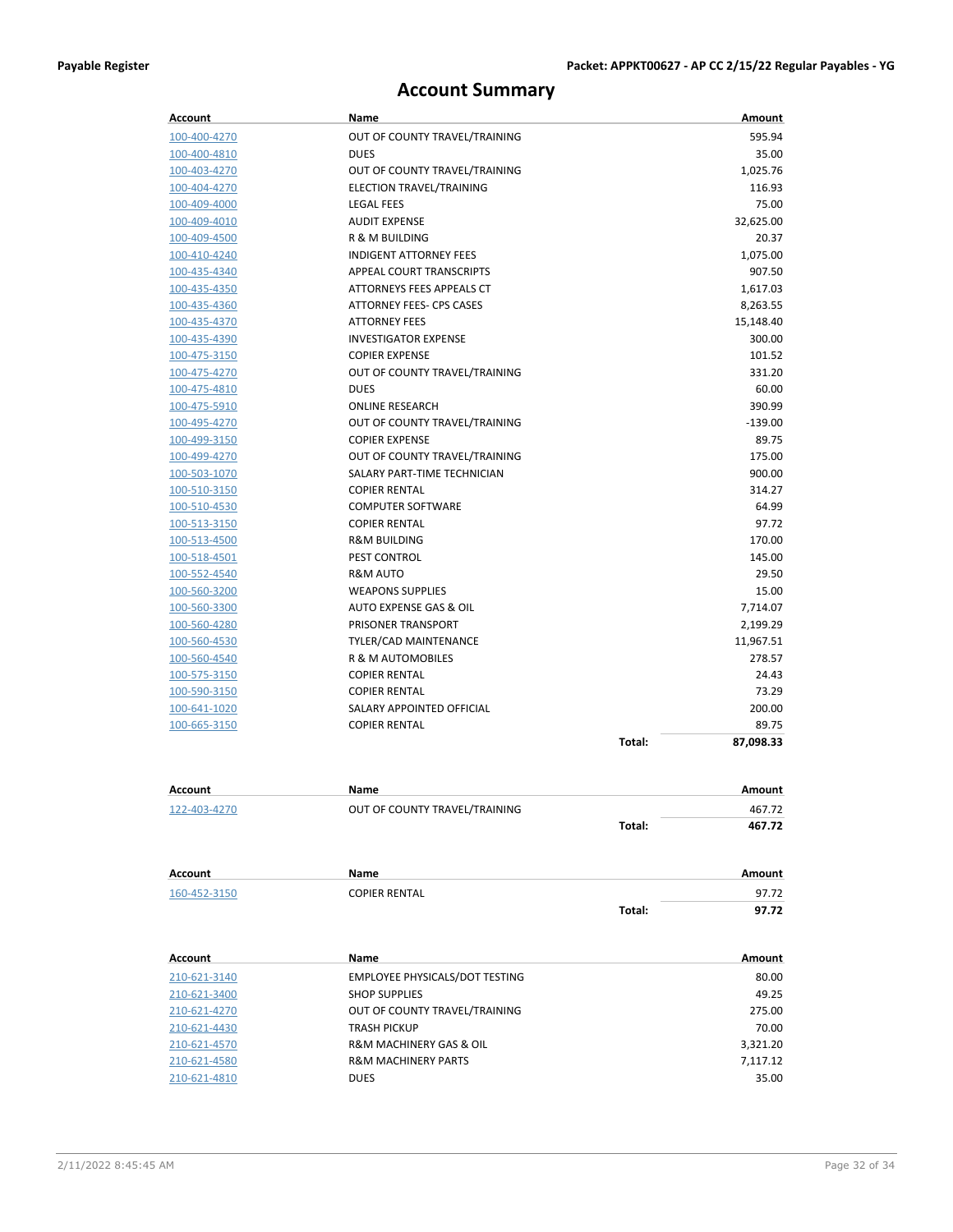#### **Account Summary**

|                              | ACCOUNT SUINNING                                     |        |                    |
|------------------------------|------------------------------------------------------|--------|--------------------|
| <b>Account</b>               | <b>Name</b>                                          |        | <b>Amount</b>      |
| 210-621-4940                 | <b>FLOOD CONTROL SITE MAINTENANCE</b>                |        | 5,500.00           |
|                              |                                                      | Total: | 16,447.57          |
| Account                      | Name                                                 |        | Amount             |
| 220-622-3400                 | <b>SHOP SUPPLIES</b>                                 |        | 202.71             |
| 220-622-3410                 | R&B MAT. ROCK & GRAVEL                               |        | 6,849.77           |
| 220-622-3420                 | <b>R&amp;B MAT. CULVERTS</b>                         |        | 1,299.99           |
| 220-622-4410                 | <b>UTILITY GAS</b>                                   |        | 224.49             |
| 220-622-4500                 | <b>R&amp;M BUILDING</b>                              |        | 456.84             |
| 220-622-4570                 | <b>R&amp;M MACHINERY GAS &amp; OIL</b>               |        | 93.98              |
| 220-622-4580                 | <b>R&amp;M MACHINERY PARTS</b>                       |        | 4,127.90           |
| 220-622-4810                 | <b>DUES</b>                                          |        | 35.00              |
| 220-622-4940                 | <b>FLOOD CONTROL SITE MAINTENANCE</b>                |        | 4,000.00           |
|                              |                                                      | Total: | 17,290.68          |
| <b>Account</b>               | Name                                                 |        | Amount             |
| 230-623-3140                 | EMPLOYEE PHYSICALS/DOT TESTING                       |        | 80.00              |
| 230-623-3400                 | <b>SHOP SUPPLIES</b>                                 |        | 40.98              |
| 230-623-4400                 | UTILITY ELECTRICITY                                  |        | 247.73             |
| 230-623-4420                 | UTILITY WATER                                        |        | 32.16              |
| 230-623-4430                 | <b>TRASH PICK-UP</b>                                 |        | 70.00              |
| 230-623-4500                 | <b>R&amp;M BUILDING</b>                              |        | 3,142.30           |
| 230-623-4570                 | R&M MACHINERY GAS & OIL                              |        | 13,870.11          |
| 230-623-4580                 | <b>R&amp;M MACHINERY PARTS</b>                       |        | 642.17             |
| 230-623-4810                 | <b>DUES</b>                                          |        | 35.00              |
|                              |                                                      | Total: | 18,160.45          |
| <b>Account</b>               | Name                                                 |        | Amount             |
|                              |                                                      |        |                    |
| 240-624-3410                 | R&B MAT. ROCK & GRAVEL<br>R&B MAT. HARDWARE & LUMBER |        | 5,181.75<br>9.99   |
| 240-624-3430<br>240-624-3950 | <b>UNIFORMS</b>                                      |        |                    |
| 240-624-4570                 | <b>R&amp;M MACHINERY GAS &amp; OIL</b>               |        | 140.00             |
| 240-624-4580                 | <b>R&amp;M MACHINERY PARTS</b>                       |        | 5,028.47           |
| 240-624-4810                 | <b>DUES</b>                                          |        | 12,054.74<br>35.00 |
| 240-624-5711                 | PURCHASE OF SMALL EQUIPMENT                          |        | 389.99             |
|                              |                                                      | Total: | 22,839.94          |
|                              |                                                      |        |                    |
| <b>Account</b>               | Name                                                 |        | Amount             |
| 310-560-4270                 | OUT OF COUNTY TRAVEL/TRAINING                        |        | $-79.00$           |
|                              |                                                      | Total: | $-79.00$           |
| Account                      | Name                                                 |        | Amount             |
| 590-436-4370                 | ATTORNEY FEES DRUG COURT                             |        | 731.00             |
|                              |                                                      | Total: | 731.00             |
| Account                      | Name                                                 |        | Amount             |
| 600-620-3090                 | ANNUAL PAYING AGENT REGISTRAR FEES                   |        | 400.00             |
| 600-620-6270                 | PRINCIPAL, 2017 GO BONDS                             |        | 185,000.00         |
| 600-620-6310                 | PRINCIPAL, 2020 CO BONDS                             |        | 265,000.00         |
|                              |                                                      |        |                    |

600-660-6670 INTEREST, 2017 GO BONDS 96,337.50